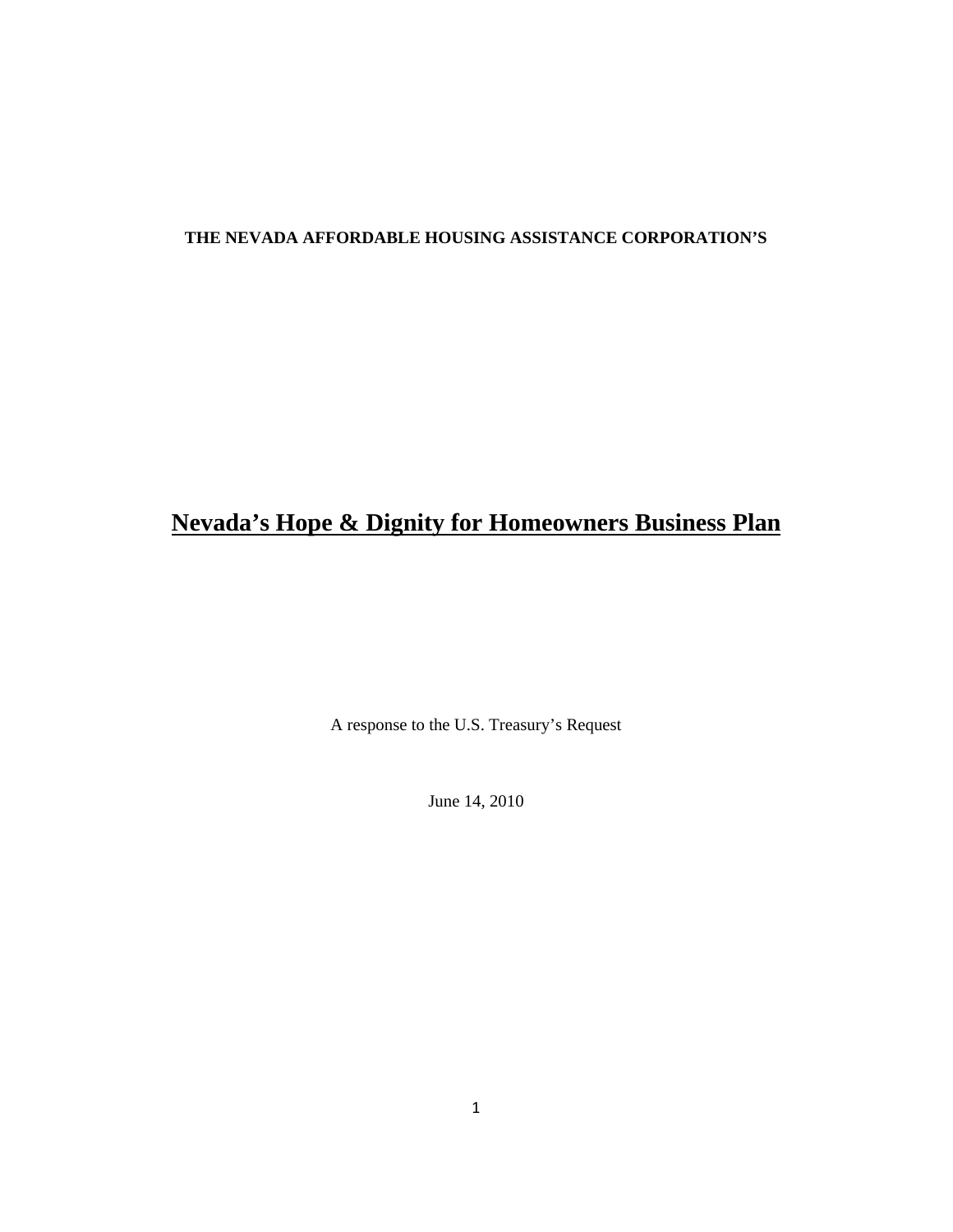# ACKNOWLEDGEMENT

The Nevada Housing Division and the Nevada Affordable Housing Assistance Corporation gratefully acknowledge the participation and input we have received from the following in formulating this **Business Plan**:

- **THE CITIZENS OF NEVADA** through their written and oral testimony and telephone and e-mails
- The Honorable **Jim Gibbons, Governor** and the Governor's staff
- The **Director of the Nevada Department of Business & Industry, Dianne Cornwall** and the Director's staff
- The **Administrator of the Nevada Financial Institutions Division Mr. George Burns**
- The Nevada **Congressional Delegation** including input from:
	- 1. **Senator Harry Reid** and his staff
	- 2. **Senator John Ensign** and his staff
	- 3. **Congresswoman Dina Titus** and her staff
- **Speaker of the Nevada Assembly Barbara Buckley**
- The many **foreclosure mitigation agencies and counselors**
- The **national banks serving Nevada** including:
	- 1. Wells Fargo and in particular Mr. Kirk Clausen
	- 2. Bank of America and in particular Ms. Dottie Sheppick and Ms. Margaret Guarino
	- 3. Citibank
	- 4. J.P. Morgan Chase

# • The **Administrator Chas L. Horsey, III** and enlightened and hard working **staff of the Nevada Housing Division**

This plan is a compendium of inputs and research that we have attempted to incorporate into a functional and achievable business plan that can serve the goals and objectives of the U.S. Treasury's Guidance. All errors in this document are solely those of the author.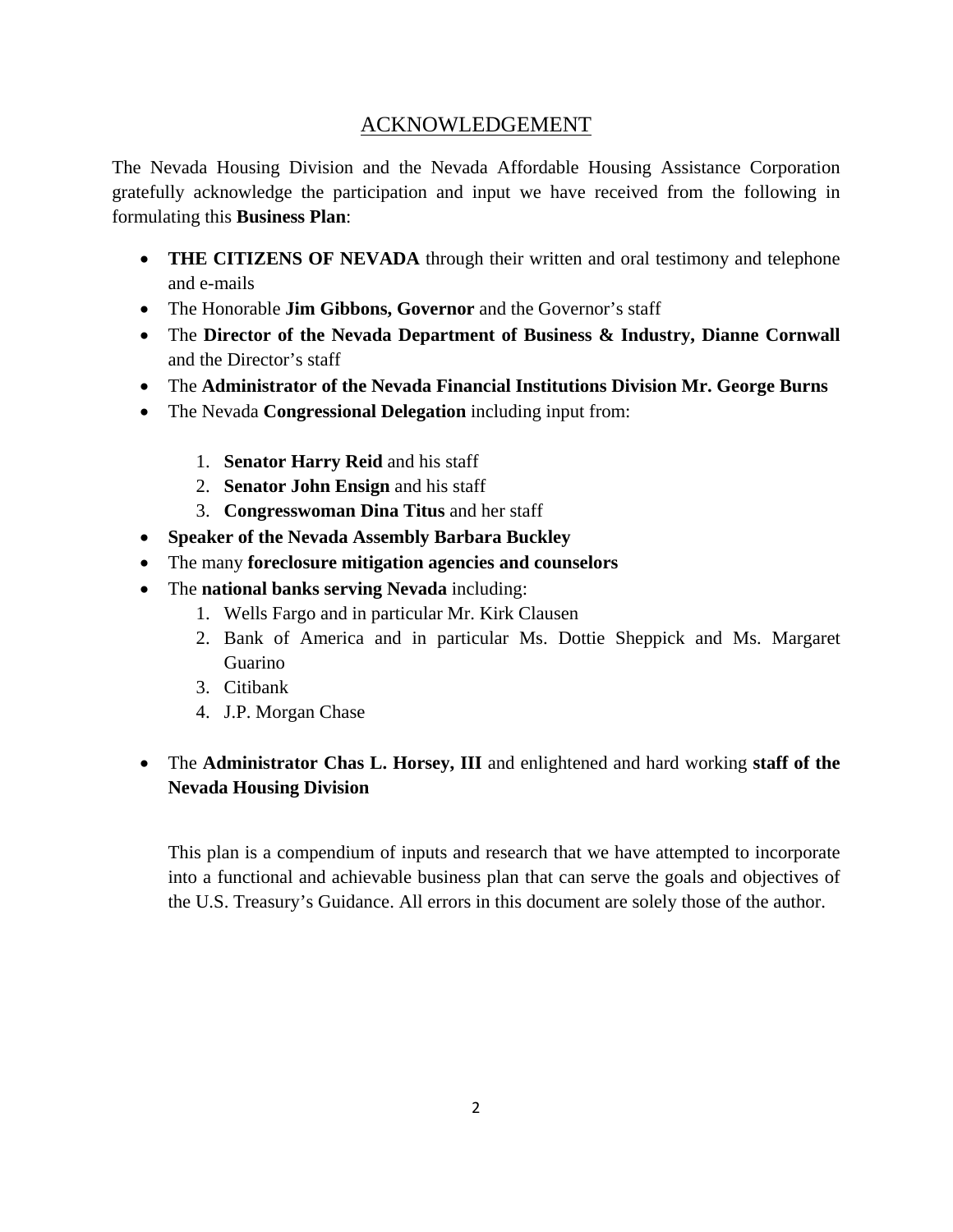# **TABLE OF CONTENTS**

|                                                         | PAGE#     |
|---------------------------------------------------------|-----------|
| <b>Section #1: Executive Summary</b>                    | $4 - 9$   |
| <b>Section #2: Detailed Business Plan</b>               | $10 - 35$ |
| a) Resource Allocations & Target Populations            | 9-11      |
| b) 1 <sup>st</sup> Mortgage Principal Reduction Program | 11-18     |
| c) Second Lien Relief Program                           | $19 - 23$ |
| d) Short-Sale Acceleration Program                      | 24-27     |
| e) Foreclosure Mitigation Process                       | 28-32     |
| <b>Section #3: Master Budget &amp; Programs Summary</b> | 32-36     |
| <b>Section #4: Organizational Chart</b>                 | 38        |
| <b>Section #5: Implementation Time Line</b>             | 39-40     |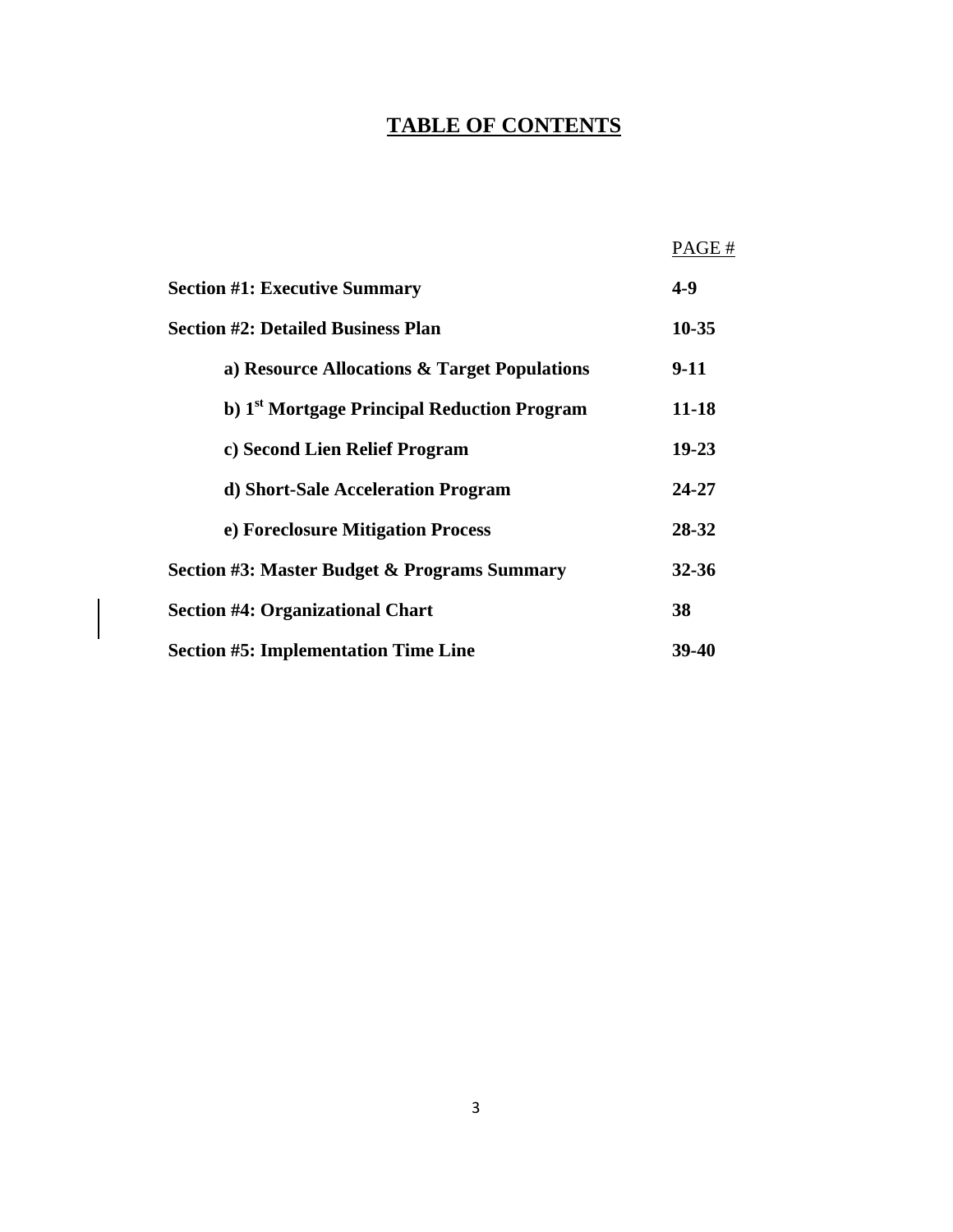### **SECTION #1: EXECUTIVE SUMMARY**

This **Business Plan** reflects thousands of inputs from more sources than we could possibly acknowledge here. Particular attention has been given to direct testimony and inputs from the citizens of Nevada who like so many other Americans are suffering mightily through the current real estate crises. While it can be said that some families are suffering from self-inflicted bad decisions or poor judgments relative to their current real estate circumstances, that is absolutely not the case for the majority of Nevada families either currently threatened with or enduring the foreclosure process. The overriding principal of this **Business Plan** is to address and to the fullest extent reasonably possible, reverse, prevent or help the qualified families stop the foreclosure process and to keep them in their homes if they are able to sustain their ownership over the long term. Particular attention in this **Business Plan** has been paid to the unemployed and underemployed Nevada families whose economic circumstances are not the result of their own making.

#### Salient factors in this Business Plan design:

- 1. Per Federal Reserve Bank data, Nevada state-wide has 1,120,945 homes; 70-80% of those same homes are underwater as of March, 2010 by an average of \$30- \$50,000. Those homes purchased during the frenetic 2003-2007 period average over \$100,000 in being underwater. That translates mathematically into **a minimum of \$23.5billion to a maximum of \$44.8billion excess debt relative to current home values**;
- 2. As of March, 2010 the State's unemployment data for Nevada show that there are 189,000 workers who are not working/unemployed. In **the Las Vegas-Paradise Valley SMSA area the unemployment rate is 13.9%**. Between 52-61% [varies by month] of the unemployed are homeowners threatened with the loss of their homes within a short period of time;
- 3. In interviews, surveys and round-table discussions with the Nevada Foreclosure Mitigation and Judicial Mediation industry, statewide less than 1,000 HAMP loan modifications have been effectuated/made it to permanent status through February, 2010; additionally there is a very high 'confusion' factor amongst troubled borrowers seeking help and or assistance, as well as a absolute lack of capacity to increase the foreclosure mitigation client through-put;
- 4. Data from one major national bank shows that 21% of their HAMP failures in Nevada on the NPV testing were for <\$10,000—this value exceeded all other of the 5-Hardest Hit States participating in the TARP program by more than 50%;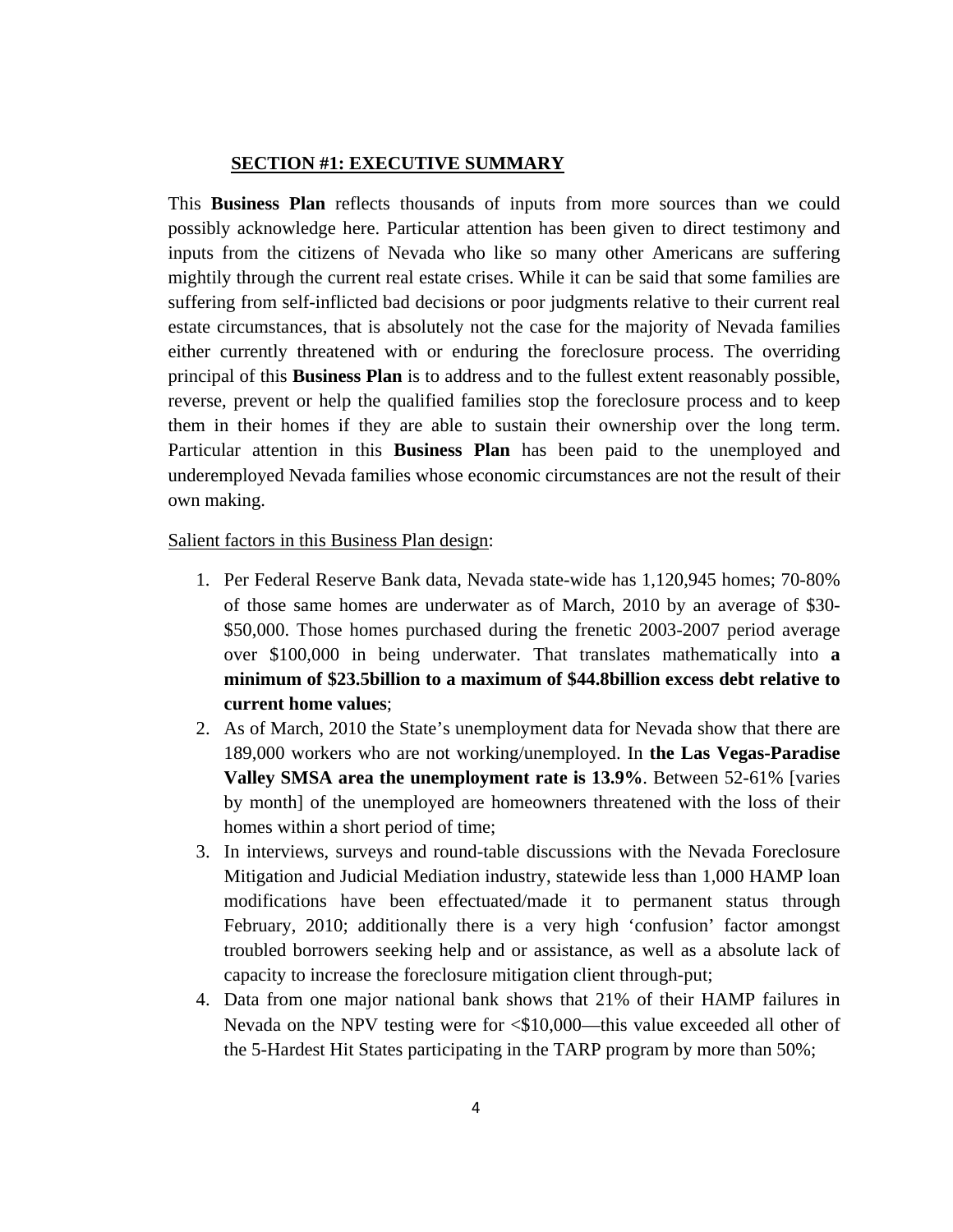- 5. In public hearings, multiple national, regional and local economists are predicting that Nevada's unemployment levels will not dip below double digit levels until very late 2013 at the earliest;
- 6. As many as 60% of the current  $2<sup>nd</sup>$  liens on Nevada homes are held by State charted credit unions or banks, all of those in Clark County/Las Vegas area have virtually zero realizable real estate collateral to back those loans currently, with rare exception;
- 7. Absentee buyers/investors are increasing their share of Las Vegas Valley housing market and constituted 45% of the properties sold in February, 2010 per MDA DataQuick.

#### Basic Business Plan Components:

There are four primary program elements listed below in this summary that comprise the basic programs to be enacted through this **Business Plan**. They are listed in priority order regardless of the level of funding associated with them.

• **Mortgage modification with principal reductions and some forbearance.** In conjunction with our fellow 5-Hardest Hit State's Housing Finance Agencies, Nevada's HFA and Nevada Affordable Housing Assistance Corporation have all concluded that some form of principal reduction program must be a necessary component of its **Business Plan**. *Nevada contemplates that the principal reduction component of its Business Plan will be in the form of an earned forgiveness loan*. Depending upon circumstances some forbearance may also be needed in targeted populations for this element the Nevada **Business Plan**. While this program element has been worked on diligently by the state's HFA throughout the planning process and there is a general consensus on the basic underwriting and qualification criteria, there still exists institutional hurdles. Those hurdles may either delay or truncate a full and broad implementation for this programmatic element. Those hurdles revolve around enlisting sufficient numbers of participating banks and the Federally Chartered GSEs [Fannie Mae, Freddie Mac and Ginnie Mae]. The position Nevada and other states have taken on the mortgage modification with principal reduction program is that there must be a sharing of the costs related to each loan's principal reduction. The other states and Nevada are looking for a minimum participation by the note holders of 50:50. Nevada is targeting a \$50,000 maximum principal reduction [shared 50:50 between the TARP participant and with the note holding financial institution].

There also is a consensus that the principal must be on an 'earned forgiveness basis' it should be continued through modified homeowner payments over a 2-3 year minimum period at the recast mortgage level in order to earn the full and final principal reduction. This later element is to provide incentive to a borrower to stay in the home and stay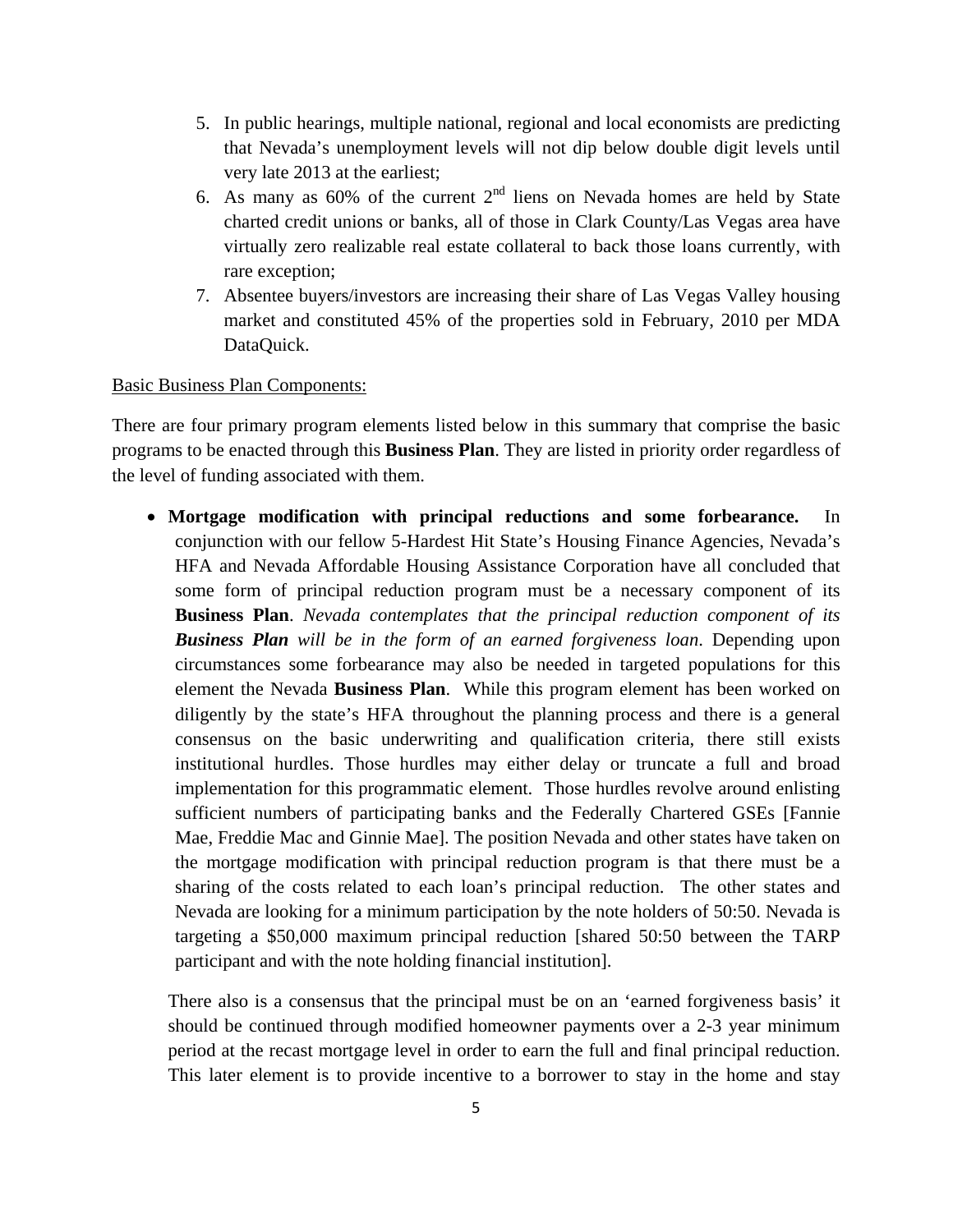current, versus flipping the home via sale once the economics are more favorable. The details of the underwriting and screening criteria are spelled out in the full description of this program element elsewhere in this **Business Plan.** The Nevada **Business Plan** calls for this Mortgage modification and principal reduction component to constitute the majority of the U.S. Treasury program dollars. **It is expected that a minimum of 55% and a maximum of 60% of the program funds will be expended on this program element**. It is a target performance indicator that a minimum of 40 families per million dollars of expenditures will be assisted with by program element.

This program element will be both complex and expensive to administer. It is planned that the existing foreclosure mitigation industry will be the primary 'in-take' screener for eligible applicants to this element of the Nevada **Business Plan**. However, a cadre of experienced and well trained loan underwriters on the NAHAC side must be fully functional and capable of rapid and sophisticated interfacing with dedicated and designated [to the principal reduction program of the state HFAs] banking industry staff in carrying out these complex loan modifications, and alterations. The Nevada Affordable Housing Assistance Corporation [NAHAC] believes there must be both a judicious, careful yet timely expenditure of this large quantity of the U.S. Treasury's TARP funds for this key **Business Plan** element.

*The expected outcome of this Business Plan program element is to ensure <i>that nearly 2,500 Nevada families are able to stay in their homes with a permanent change to their mortgages which more precisely reflect their true economic circumstances such that the chances of foreclosure or re-foreclosure are less than 40%.* 

• **Second mortgage reduction plan aimed at assisting borrowers who have a second lien interfering with either a short-sale or modification of the first mortgage.** In numerous discussions and conferences with the banking regulators, the in-state banking associations as well as individual banks and credit unions of Nevada, it is all too apparent that there exists today a major problem with second liens. That problem is best summarized by indicating that a program qualified homeowner, with a second lien must either have it reduced in a major way or eliminated altogether or they could not hope to get a sustainable first mortgage loan modification. This problem is compounded by the fact that almost every second lien holder is virtually collateral-less in Nevada. This later matter threatens the very financial viability of many important Nevada financial institutions, especially the member owned credit unions.

**This Business Plan will allocate up to 20% of is available resources** to enter into agreements with the primary second lien holder institutions of Nevada to make major reductions with lien releases or outright elimination of second liens on a shared basis for **Business Plan** qualified borrowers. *Nevada's Business Plan calls for these reductions to*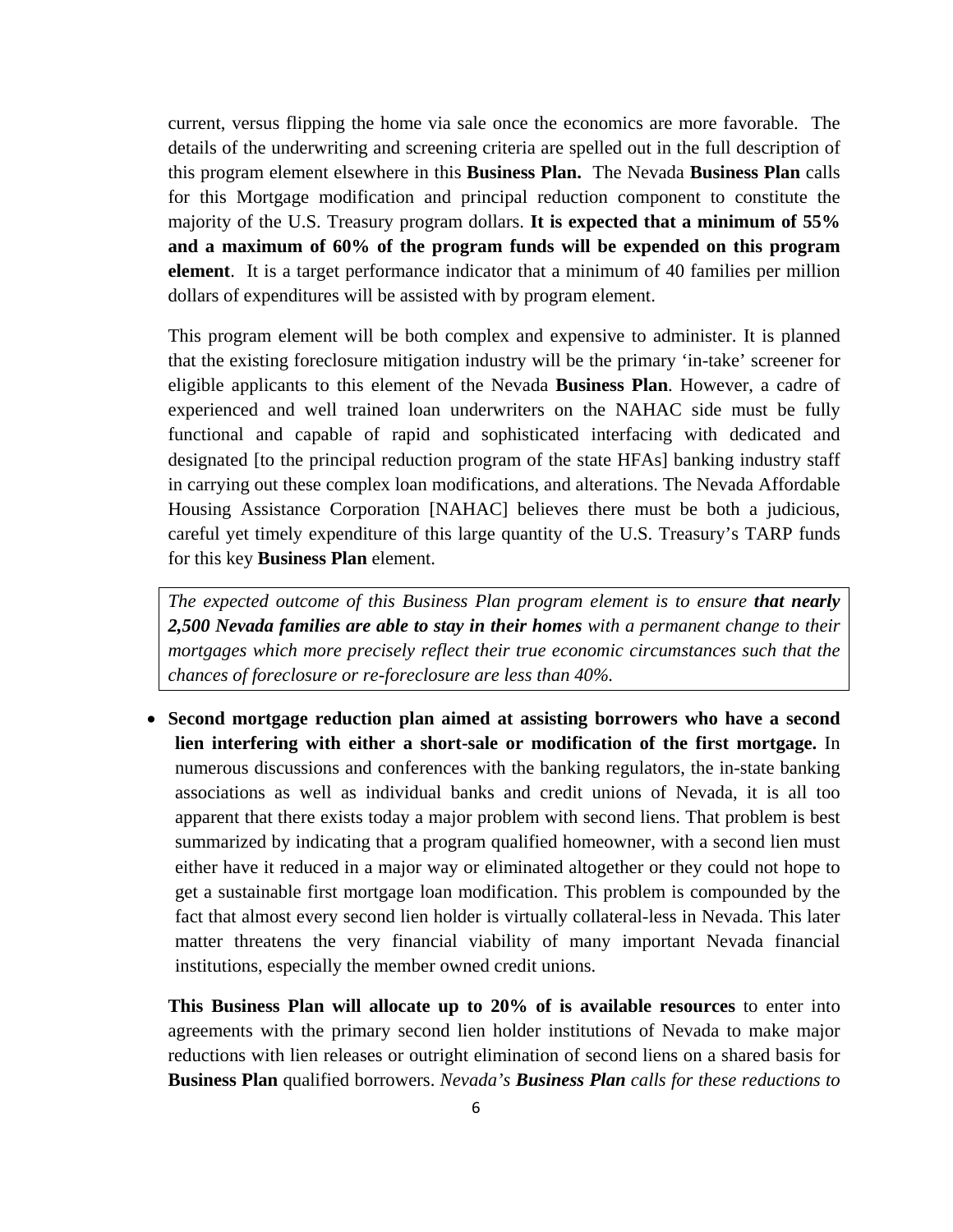*be in the form of earned forgiveness loans.* The **Business Plan** calls for a maximum of a 40:60 principal reduction sharing with the lien holder institutions. It has been determined that a 40% contribution of TARP funds to the  $2<sup>nd</sup>$  lien reduction and lien removal or elimination is both fair to the borrower and a judicious use of the TARP funds.

It is also expected that some though not all of the borrowers affected by the  $2<sup>nd</sup>$  lien reduction program element may also qualify for  $1<sup>st</sup>$  mortgage loan modifications under **Business Plan** element #1 described above.

*The expected outcome of this program element is to assist up to 1,200 families remove the impediment of a second lien on their property such that either a refinancing or first mortgage modification can be carried out and thus prevent a foreclosure.*

• **Foreclosure mitigation capacity building.** A near unanimous recommendation from borrowers, professionals in the foreclosure mitigation business, HUD officials, as well as a unanimous voice from elected officials, is for there to be a material expansion of the foreclosure mitigation efforts in Nevada with the TARP funds being made available. As such, **this Business Plan is following and endorsing those recommendations by allocating up to 3.5% of the available TARP funding for this element**. The funds will be allocated on a performance based set of contracts to HUD certified foreclosure counseling agencies with specific data reporting stipulations, screening tools and outcome expectations. It will be a primary responsibility of the foreclosure mitigation agencies awarded contracts under this element of the **Business Plan** to broaden their 'intake' capacities and to accelerate the preliminary determinations of eligible clients for HAMP, HAFA and **Business Plan** specific programs. All clients screened will have their data registered in a web-based data base created specifically for the **Business Plan** to track progress and facilitate the flow of *secure information*. The HOPE Loan Port is currently being reviewed to be the systems tracking platform, if budgetarily acceptable. Specific borrower records will be scanned and associated files attached to the borrower's secure record so that there will be one record accessible to lenders, program underwriters and intake personnel. This program design element should thus avoid the 'paper chase' of missing records, a commonly heard complaint voiced in every hearing and roundtable discussion leading up to this **Business Plan.**

*The expected outcome of this program element is measured in two metrics. First and foremost will be the number of families successfully entered into and completing a HAMP, HAFA or Business Plan program element. Here, it is expected that up to 1 in 9 applicants screened through a fortified foreclosure mitigation program [up to a maximum of 8,815] will result in excess of 1,900 families aided or assisted to keep their*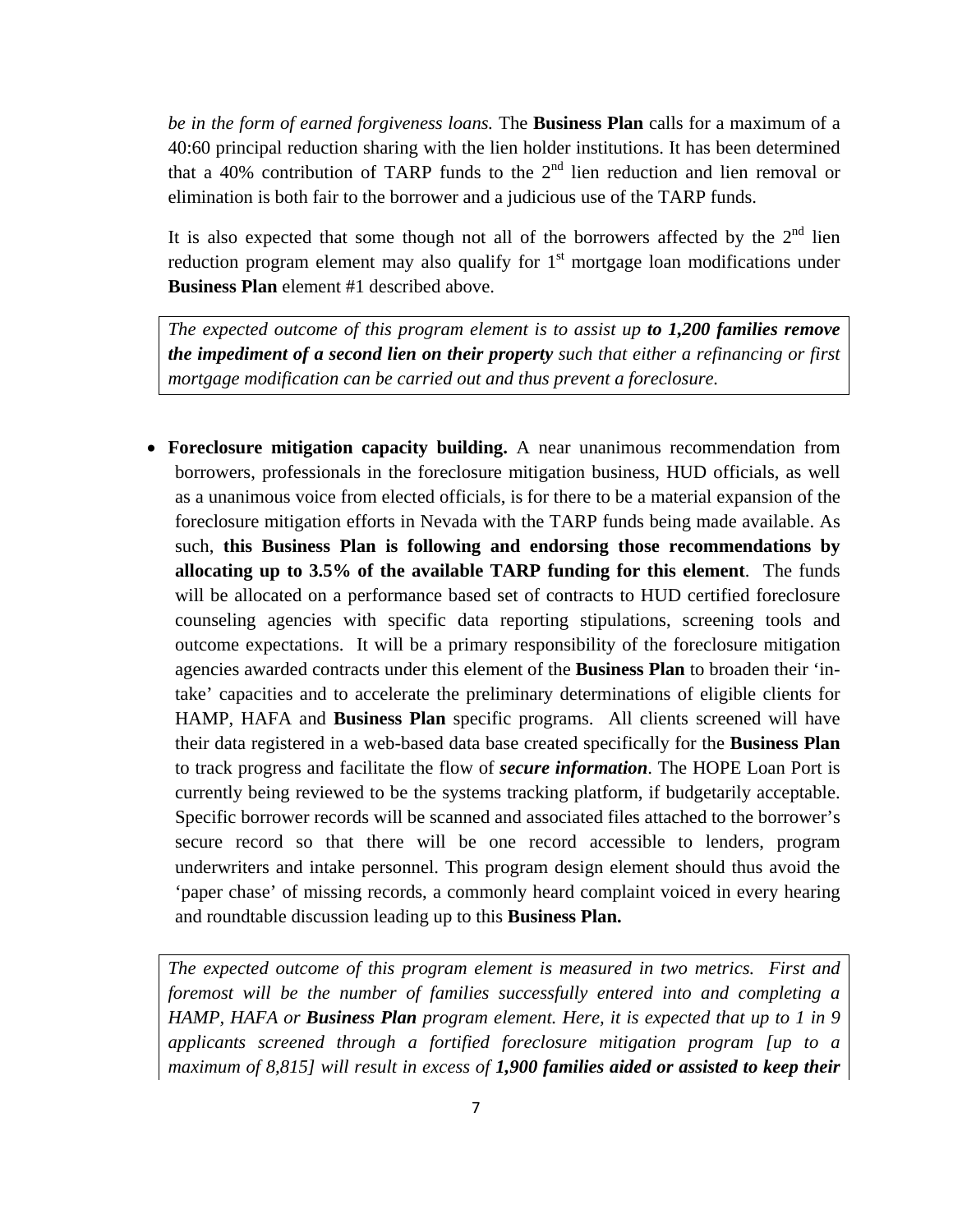*homes and prevent a foreclosure. The second metric for this program element will be the actual number of families receiving 'in-take assistance'. Here, it is expected that an average of 2,450 per million expended will receive services from a HUD certified credit counselor.* 

• **Short sale facilitation-aid to the unemployed.** It has been pointed out both in hearings and round-table discussions held precedent to crafting this **Business Plan**, the existing system for processing short-sales is broken. Clearly, the just released H.A.F.A. program may help in a significant way. This Nevada **Business Plan** program element is designed to supplement and provide added impetus to the facilitation of the short-sale problems addressed in H.A.F.A. or create new solutions if the H.A.F.A. program proves inapplicable for a particular client/candidate. *Nevada's Business Plan contemplates the supplement to the H.A.F.A. program to be in the form of outright direct assistance paid to vendors facilitating the short-sale or payments to either lenders or apartment facilities*. While H.A.F.A. takes a \$6,000/case approach to funding up relocation, document preparation etc. for eligible clients, the Nevada **Business Plan** will provide up to \$8,025 in matching or equal amounts where the federal program's limits are insufficient or in need of supplementation in order to expedite short-sale completion and relocation of the affected families to a more affordable circumstance. **The Nevada Business Plan calls for financial institution incentive payments up to \$1,500 or a maximum of \$500/month for 90 days. This incentive payment to the note holding financial institution is designed to expedite the short-sale decision making and closing process, in addition to the assistance associated with completing the shortsale and matriculating the family into a rental unit. The Business Plan will be allocating up to 11.5% of its TARP funds for this program element**.

*It is expected that at a \$8,025 level of average funding per family assisted with the shortsale program element in the Business Plan up to 1,713 families facing immanent foreclosure threat due to unemployment, will have the burden of their home mortgage eliminated and the threats of a default judgment removed.*

The table below summarizes the goals for outcomes associated with the program elements embodied in this **Business Plan.**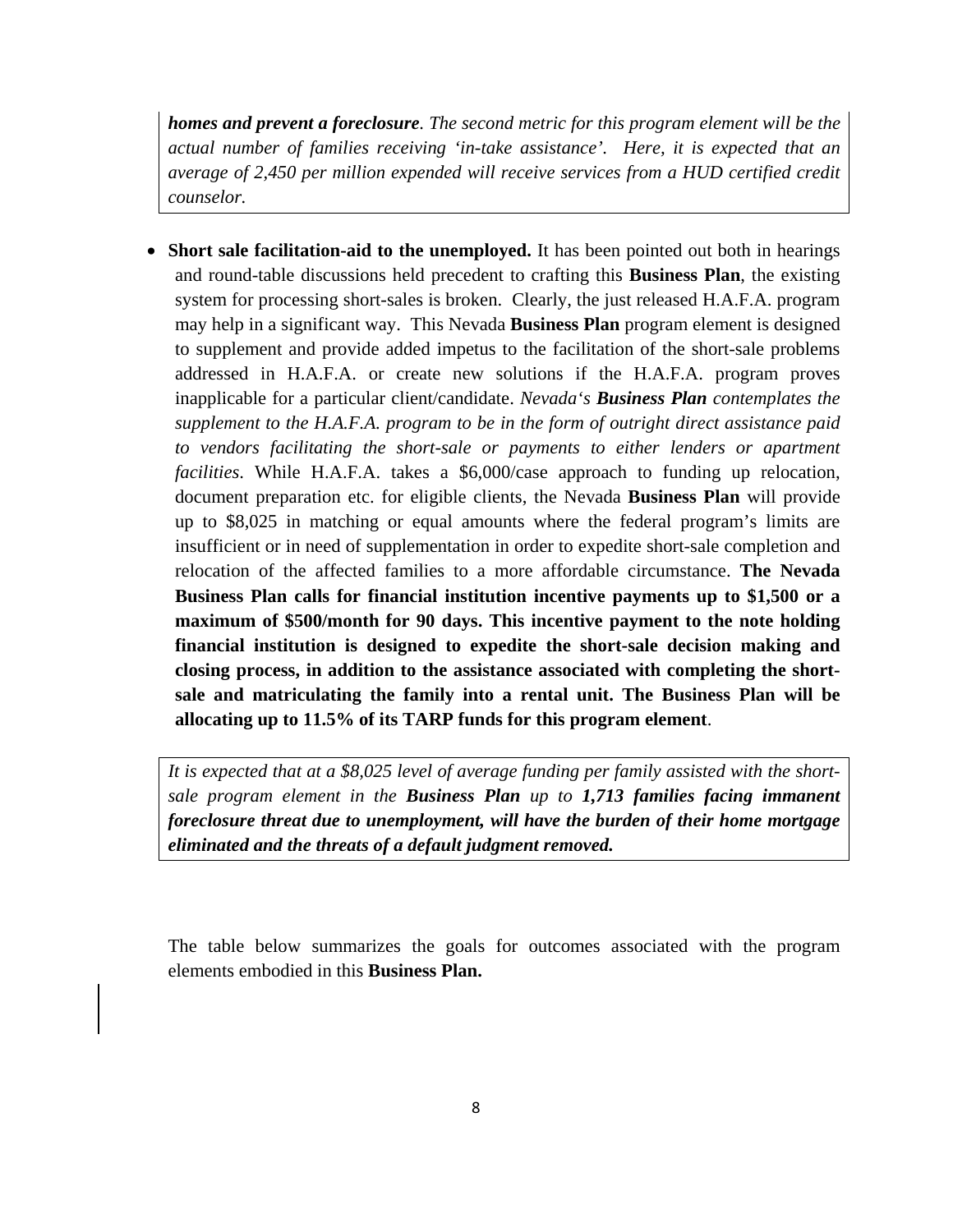| <b>Program Element</b>                       | <b>Percentage of Funds Targeted</b> | # of Families Assisted/\$million funded |  |  |  |  |
|----------------------------------------------|-------------------------------------|-----------------------------------------|--|--|--|--|
| Principal Reduction/mortgage<br>modification | 60%                                 | 40.0                                    |  |  |  |  |
| <b>Second Mortgage Reduction</b>             | 20%                                 | 60.6                                    |  |  |  |  |
| Short-sale facilitation                      | 11.5%                               | 166.7                                   |  |  |  |  |

# **TABLE #1-Outcome ratios**

### **SECTION #2: DETAILED BUSINESS PLAN**

**GENERAL**: As indicated in the Executive Summary above, the Nevada **Business Plan**  contemplates four basic programmatic elements fundamental to both the U.S. Treasury's Guidance as well as to the research and economic realities facing Nevada's real estate market at this time-----and into the medium term future periods. In general, it is expected that program fiscal outlays will occur over a twenty-four (24) month period in perhaps, somewhat uneven amounts per quarter. Secondly, Nevada's **Business Plan** contemplates utilizing both 'best purchasing and compliance practices' relative to selecting, funding and tracking performances of participating lending institutions, foreclosure mitigation institutions as well as administrative services, data processing and general overhead cost consumption. It is expected that all borrower/homeowner recipients receiving either first mortgage and/or second lien program benefits will receive those benefits directly through either escrow account payments or direct banking institutional payments. However, in the case of the short-sale assistance recipients—payments will go directly to short-sale escrows and to the apartment complexes into which a homeowner will be matriculating. The Nevada Business Plan has zero intention of making direct borrower/recipient payments.

**RESOURCE ALLOCATIONS**: Like our neighbor state Arizona, Nevada's has two primary population centers and a number of smaller populations scattered in a very wide area throughout the rest of the non-urban centers. Therefore, in evaluating how the TARP funds are to be allocated under this **Business Plan** it was determined that we would aggregate our funding breakdowns into three primary geographic areas: Greater Las Vegas Valley or Clark County; Greater Reno-Sparks MSA; all rural areas including the Capitol City Carson City. Further, like the U.S. Treasury's analysis in determining the original allocations to the 5-Hardest Hit States, the Nevada **Business Plan** will incorporate both the levels of foreclosures as well as the levels of unemployment. The table below summarizes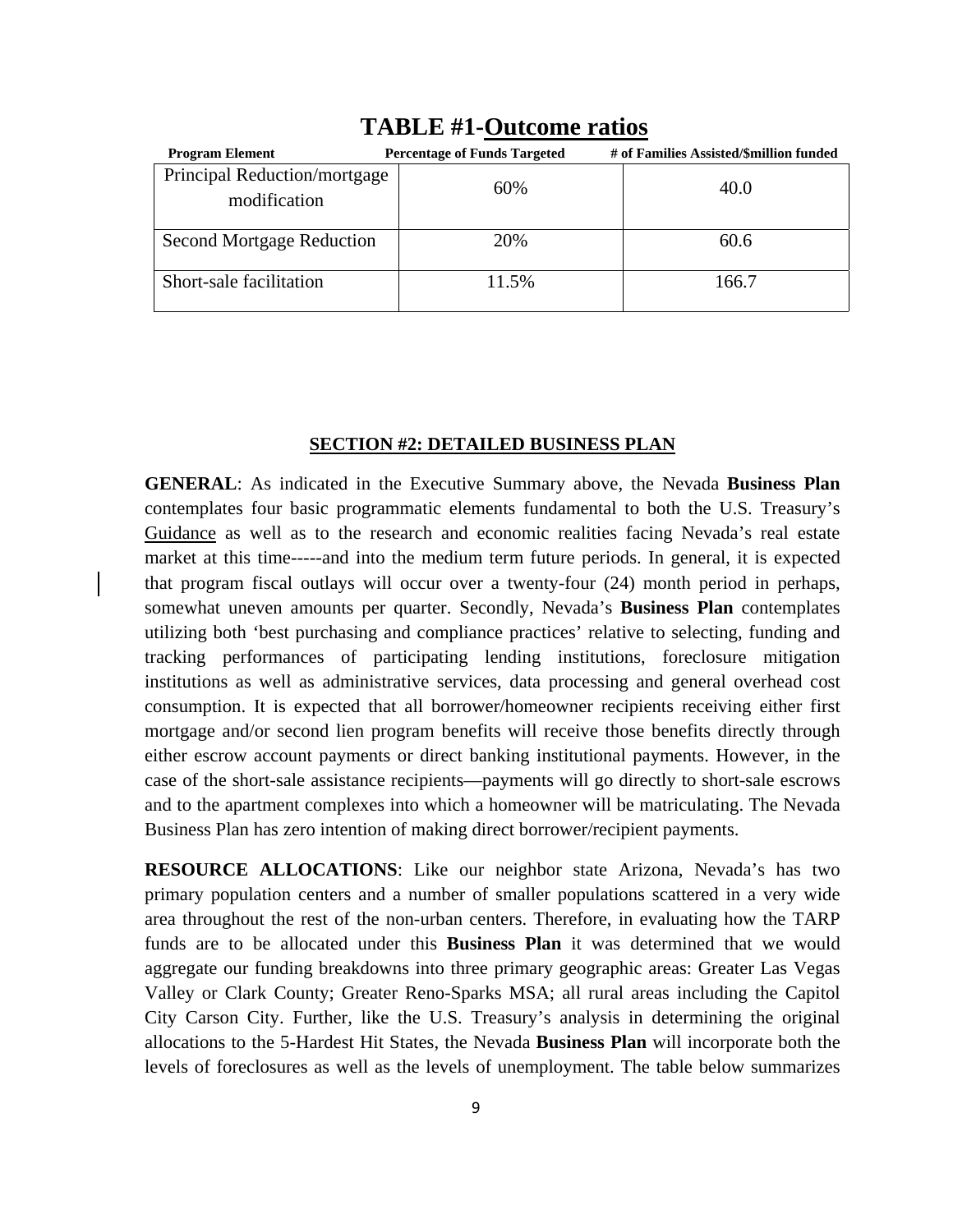this **Business Plan** resource breakdown. It should be pointed out that each of the three criteria [population, foreclosures, unemployment] are given equal weighting in the distribution calculation.

| <b>Named Area</b>      | Population*          | Foreclosures <sup>^</sup> | Unemployed+       |
|------------------------|----------------------|---------------------------|-------------------|
|                        |                      |                           |                   |
| <b>Clark County</b>    | 1,952,040 or 71.998% | 13,970 or 82.2%           | 137,500 or 72.59% |
|                        |                      |                           |                   |
| (Las Vegas areas)      |                      |                           |                   |
|                        |                      |                           |                   |
| <b>Washoe County</b>   | 416,632 or 15.368%   | 2,055 or 12.1%            | 30,700 or 16.20%  |
|                        |                      |                           |                   |
| (Reno-Sparks areas)    |                      |                           |                   |
|                        |                      |                           |                   |
| Rural Nevada + Capitol | 342,534 or 12.634%   | 975 or 5.7%               | 21,220 or 11.21%  |
|                        |                      |                           |                   |
| $Totals =$             | 2,711,206 or 100%    | 17,000 or 100%            | 189,420 or 100%   |
|                        |                      |                           |                   |

# TABLE #2-Allocation Criteria

\*Per State of Nevada Demographers Office; ^Per Federal Reserve Data 1/31/10; +Per Nevada Dept. of Employment Training and Rehabilitation at February, 2010.

Based upon equal weighting of the population, foreclosure and unemployed percentages of the State's totals, the resultant weighted average and programmatic dollar distributions are:

# TABLE #3-Budgeted Direct Cost Allocations

| <b>NAMED</b>                        | Weighted Avg. | Principal                | $2nd$ Lien            | Short-sale                          | Triage/Intake  |                 |
|-------------------------------------|---------------|--------------------------|-----------------------|-------------------------------------|----------------|-----------------|
| <b>AREA</b>                         | % Allocated   | <b>Reduction Program</b> | <b>Relief Program</b> | <b>Acceleration Program Process</b> |                | <b>Totals</b>   |
| Clark<br>County                     | 75.542%       | \$46,594,306             | \$15,531,435          | \$8,930,474                         | \$2,903,079    | \$73,959,294    |
| Washoe<br>County                    | 14.617%       | \$9,015,766              | \$3,005,255           | \$1,728,018                         | \$561,731      | \$14,310,770    |
| Capitol<br>rural<br>and<br>Counties | 9.841%        | \$6,069,928              | \$2,023,310           | \$1,163,508                         | \$378,214      | \$9,634,970     |
| $Totals =$                          | 100.0%        | \$61.68million           | \$20.56million        | \$11.822million                     | \$3.843million | \$97.905million |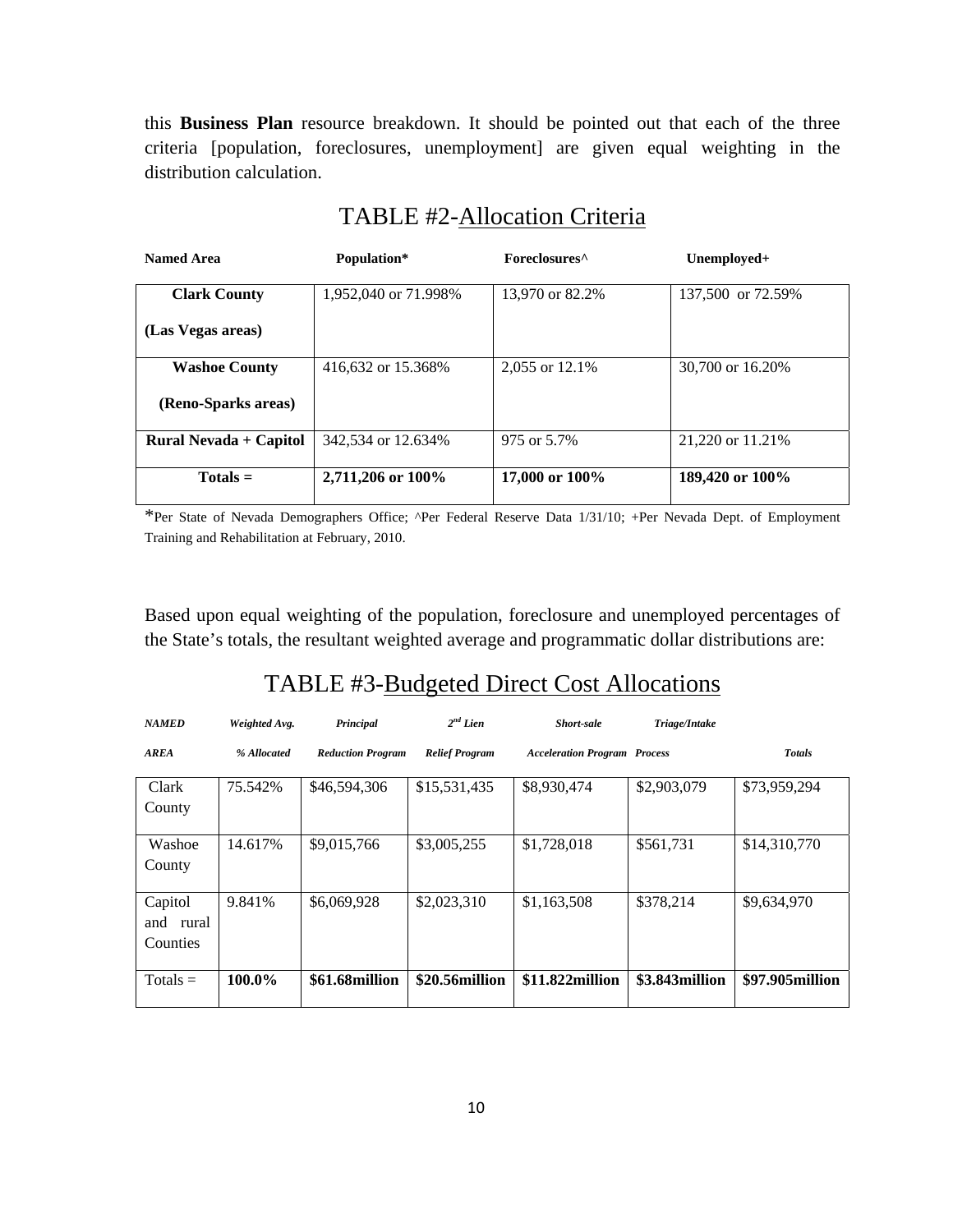Outcomes expected, as a first approximation utilizing the funding allocations above in Table #3 combined with the families assisted column ratios shown in Table #1 above should yield the following levels of assistance to Nevada families:

| <b>NAMED</b>                        | Principal                | $2^{nd}$ Lien         | <b>Short-sale</b>                  |       |
|-------------------------------------|--------------------------|-----------------------|------------------------------------|-------|
| <b>AREA</b>                         | <b>Reduction Program</b> | <b>Relief Program</b> | <b>Acceleration Program Totals</b> |       |
| Clark<br>County                     | 1,864                    | 941                   | 1,036                              | 3,841 |
| Washoe<br>County                    | 361                      | 182                   | 200                                | 743   |
| Capitol<br>and<br>rural<br>Counties | 243                      | 123                   | 135                                | 501   |
| $Totals =$                          | 2,468                    | 1,246                 | 1,371                              | 5,085 |

# TABLE #4 – Families Assisted

#### **Principal Reduction Program Element**:

*The purpose and intent of the 1st Mortgage Principal Reduction program element is to assist the underemployed income restricted homeowner candidates to keep occupancy and ownership of their home*. The expected target audience is believed to be the pool of underemployed families struggling to keep ownership of their home. This program element will be carried out through a series of direct partnership arrangements (contracts) with mortgage note holding financial institutions. Those same institutions will participate in a principal reduction strategy aimed at a dollar for dollar matching of the TARP funds with the bank's internal funds. The goal of principal matching is to reduce the principal outstanding on a qualified mortgage sufficient to get the Loan-to-Value level to at least 1.15 or 115%. *Further, the simultaneous goal is to ensure that the PITI ratio [principal + interest + insurance + property taxes] does not exceed 31% of gross family incomes.* These twin objectives  $[LTV=<115%$  and  $PITI = <31%$  represent the primary goals of this program element.

This program may be viewed as a supplement to the newly modified federal H.A.M.P. program or on a stand-alone basis for those applicants who may not meet current H.A.M.P. guidelines but whose outcomes would meet the underwriting standards of this **Business**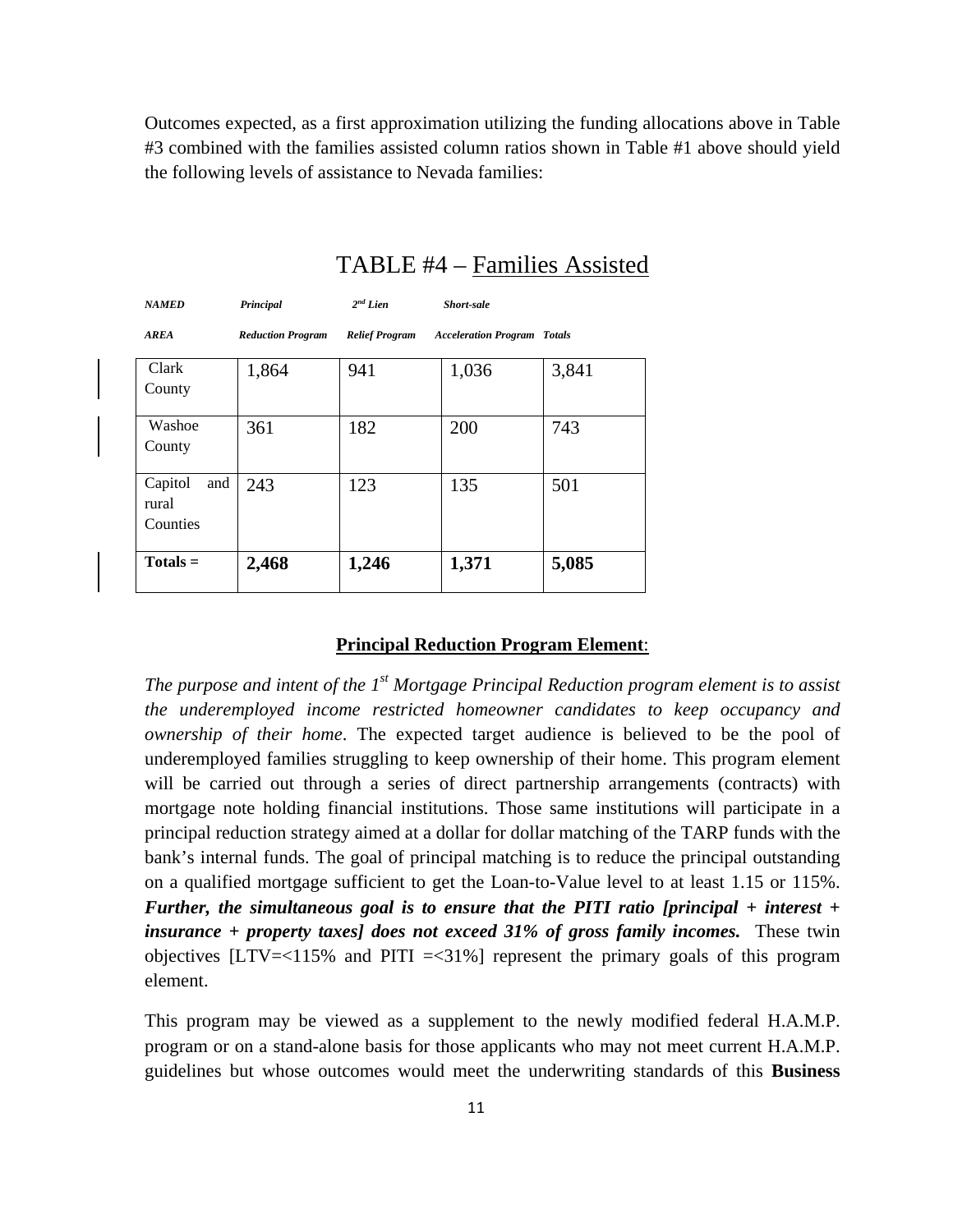**Plan** program element. There will be the utilization of standard H.A.M.P. Net Present Value calculation methods the details of which will be shared between the participating financial institutions and the NAHAC underwriters. However, if an applicant has a NPV 'fail' for less than \$5,000 then an 'exceptions' element will be added to the underwriting process in the form of possible added principal reduction from the TARP program, so long as the LTV and PITI ratios will be compliant with program underwriting guidelines.

*Phase I-Implementation:* The first implementation steps for this program element are the parallel activities of completing contracts with participating financial institutions and finalizing and formalizing underwriting policies and procedures for use. Additionally, both web-based screening criteria and computer tracking and document retention systems must be programmed and implemented and participating institutions and underwriting staff trained in their correct utilization.

The finalized underwriting policies and procedures will be drafted and incorporated into the loan servicer/participating financial institution contracts as well as the operating manuals to be utilized by the NAHAC loan underwriting staff. Following approval of this program element by the U.S. Treasury, lawyers will begin writing and negotiating contracts with the participating financial institutions.

A key plank in the correct construction of the principal reduction element of this **Business Plan** will by necessity be *a very well defined and controlled communication channel between the NAHAC underwriting staff and the financial institution's actual loan modification decision makers*. The financial institution's program contracts will specify direct underwriter-to-underwriter communications in order to both facilitate and expedite applicant loan modification processes. Defined time frames for document verification, calculations and decision making will be defined contractual elements. Without direct underwriter-to-underwriter communication and strictly adhered to decision making time frames, many of the existing H.A.M.P. program bottlenecks and logjams will be repeated and an echo of existing programs' criticisms will obtain. Therefore, particular attention to these program design essentials will be important in the financial institution contracts, initial participant training programs and properly drawn operating/underwriting manuals. Systems supporting the tracking of each decision node in the loan modification process will be necessary design elements.

Additionally, borrower confidentiality releases, scanned source document records attached to the central document repositories will be program operational elements. During the initial phases of the principal reduction program, internal auditing procedures will be undertaken to test contract decision node/date compliance and process integrity. Violations by either the financial institution or internal underwriting staff will be brought to management's attention for corrective action.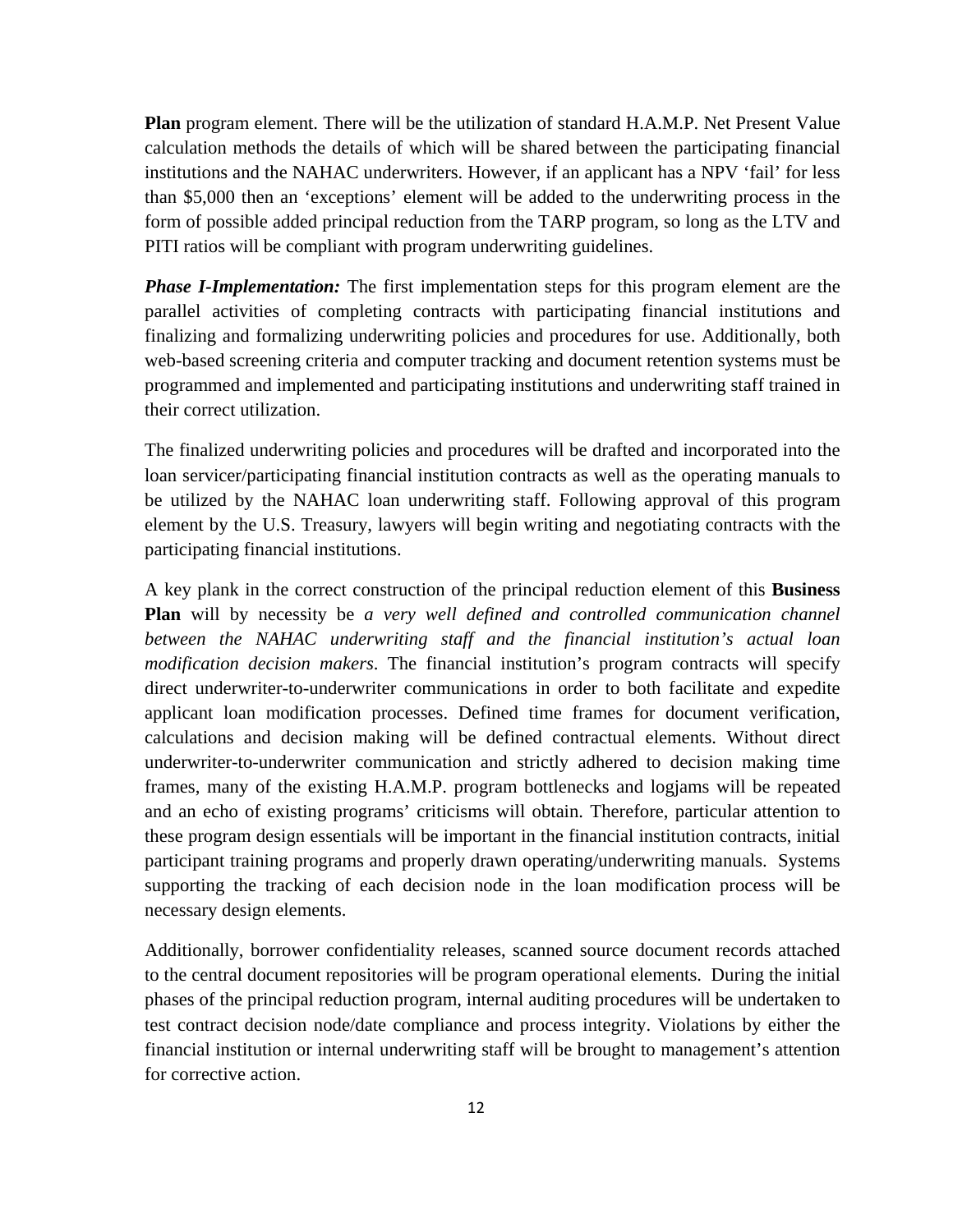Finally, data integrity checks will be undertaken by the program's outside auditors at random 6 month intervals to insure proper data security and redundancy. Auditors will also obtain independent title search documents, employment verifications and review mortgage loan notes to ensure data input reliability in the independent determination of applicant eligibility and calculation of benefits derived. Any violations will invoke standard management direct intervention, corrective action and where indicated a potential fraud referrals to the Nevada Attorney General's Fraud Investigation Unit. NAHAC insurance policies will be boosted in the areas of employee fraud, D&O liability and general liability areas to protect both the **Business Plan** and NAHAC.

*Phase II-Operations:* NAHAC intends to run both a northern and southern Nevada office in support of the **Business Plan**. Due to the overwhelming majority of the Nevada population affected by the **Business Plan** program elements residing in Southern Nevada, the Southern Nevada office will maintain a staff approximately 2X as large as the Northern Nevada NAHAC office. The Northern Nevada office will be tasked with covering both the northern urban county (Washoe) as well as all of northern and rural Nevada from the City of Tonopah northward. The Southern Nevada office staff will cover both the urban Clark County area (Greater Las Vegas Valley) but also, all of southern rural Nevada up to the Tonopah area. This geographic bifurcation will facilitate easier access to NAHAC staffing and resources. Further, it will allow the two offices to access both 100% of the banking headquarters for the participating financial institutions as well as both HUD offices, state and federal court systems, as well as virtually all of the escrow and title companies domiciled in Nevada.

Secure data links will be set up between both the NAHAC Southern Nevada and Northern Nevada offices to allow for migration and balancing of work flow. The protocols to be established for the TARP funded program will match State of Nevada Dept. of Information Technology system integrity protocols where affordable.

The NAHAC staffing ratios and work-load criteria which will be utilized in staffing up the TARP funded program will match the Nevada HFA's protocols. These protocols, ratios of line:supervisory staff, hours of operation and office confidentiality and security rules will be mirrors of the Nevada HFA's operations. The TARP funded program flow of funds represents approximately a 1/3 year funding cycle at the Nevada HFA. The complexity of the **Business Plan** program elements mirror parallel activities of the Nevada HFA. Therefore, it has been determined that as many redundant policies, procedures and protocols as can be applied will happen in the NAHAC office environment also. Employees to be hired for the key underwriting, supervision, bookkeeping and accounting functions will have matching job descriptions to those at the Nevada HFA, where applicable save for state agency specific elements. All NAHAC employees will be required to undergo not only standard independent reference checking/verifications, but will be required to have Criminal Background Checks as well as credit history submissions. Besides standard employee theft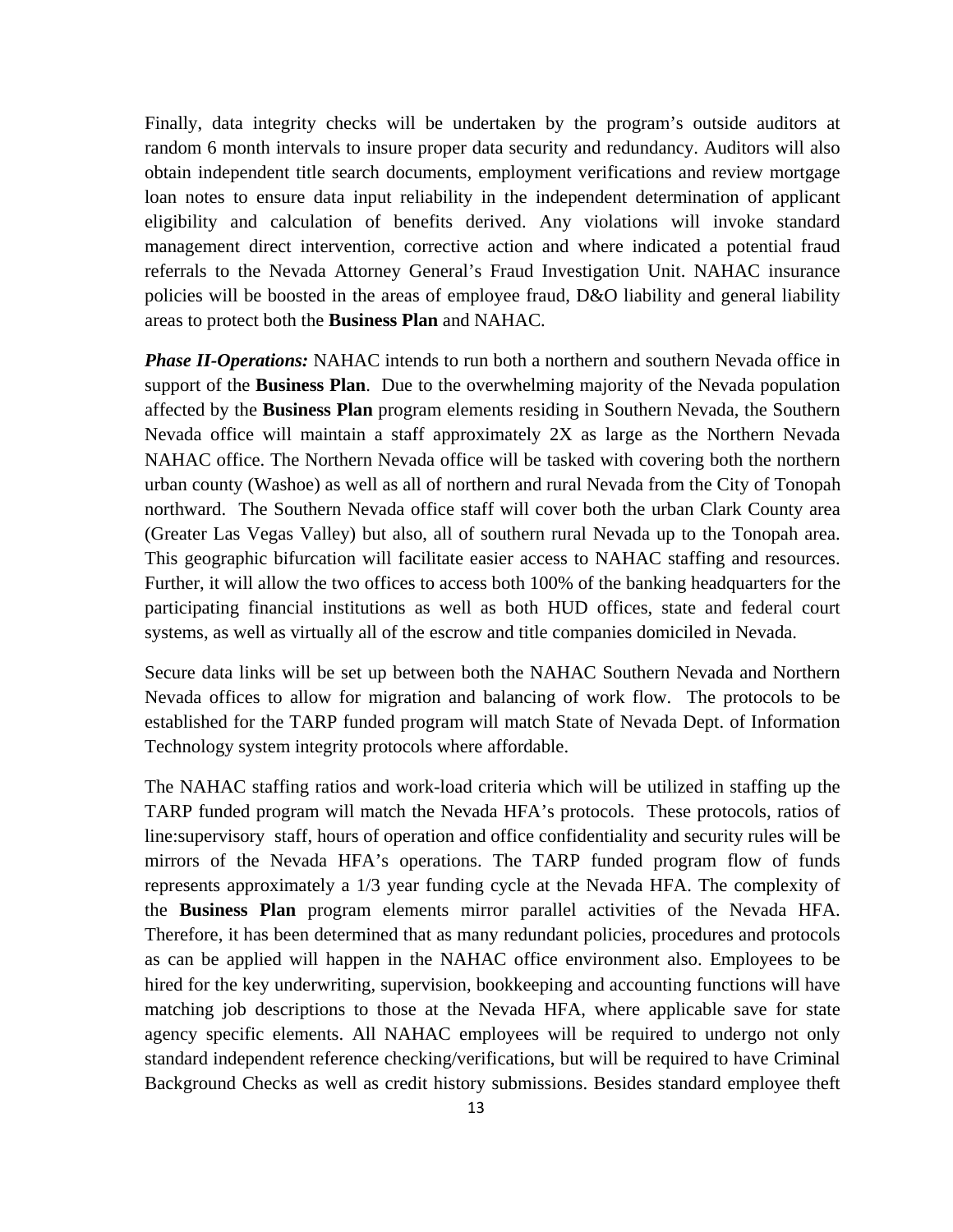and fraud insurance protections, NAHAC will obtain required worker's compensation insurances. Work stations and if available, equipment will be purchased from the State of Nevada's surplus property shop where available items can match operational needs. Outside vendor/supplier materials will be purchased using parallel vendor agreements to standard State of Nevada agency agreements.

The staffing levels for the TARP funded principal reduction program will follow in conjunction with the labor needs for both the  $2<sup>nd</sup>$  Lien Reduction program element and the Short-Sale program element discussed elsewhere in this **Business Plan**. To ensure redundancy and easy access between the intake function ( Foreclosure Mitigation services) and the NAHAC underwriting staff, all underwriters will be trained on all three program elements (principal reduction element,2nd lien relief element, short-sale element). Based upon projected volumes of activities for the three non-intake elements and funding, the Table #5 below outlines the staffing pattern expected to be in place during the 24 month core of the program. Lower start up volumes and program wind-up volumes will lead to staffing level adjustments.

| Positions                  | Southern Nevada Office | Northern Nevada Office | Totals   |
|----------------------------|------------------------|------------------------|----------|
| Loan Underwriters          | <b>4.5 FTE</b>         | 1.5 FTE                | 6.0 FTEs |
| Underwriter<br>Supervisor  | <b>1.0 FTE</b>         | $0.0$ FTE              | 1.0      |
| Telephone<br>Receptionists | 1.5 FTE                | 1.0 FTE                | 2.5      |
| Bookkeeper/data<br>tracker | <b>1.0 FTE</b>         | 1.0 FTE                | 2.0      |
| <b>Staff Accounts</b>      | <b>1.0 FTE</b>         | <b>1.0 FTE</b>         | 2.0      |
| $Totals =$                 | <b>9.0 FTE</b>         | <b>4.5 FTE</b>         | 13.5 FTE |

# TABLE #5- STAFFING TABLE

All salary, fringe benefit, holiday and vacation policies will parallel the state of Nevada employee levels except for furlough days and pension benefits which will not be a paid nor will it be an offered benefit for the NAHAC employees hired and employed with this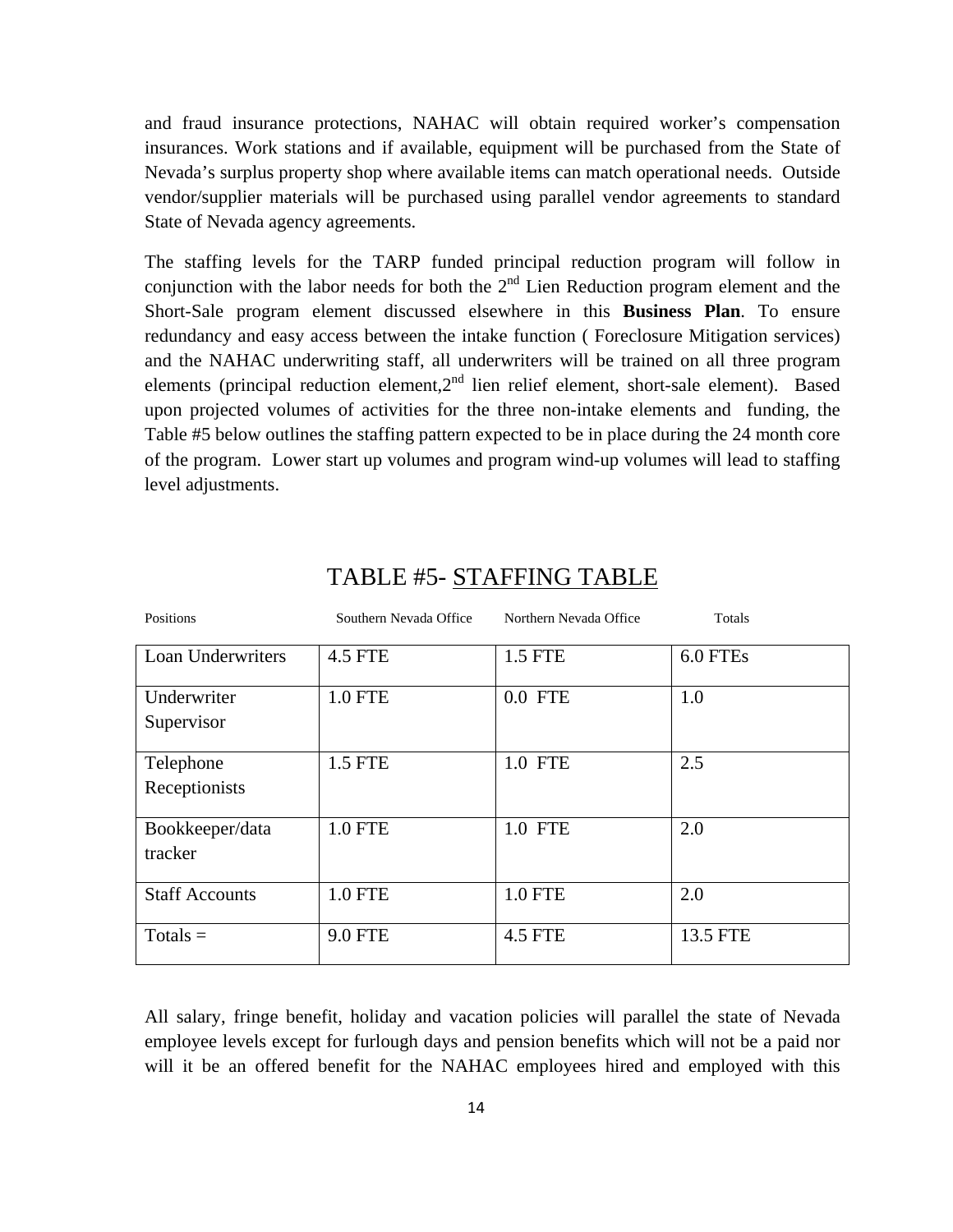**Business Plan.** Further, because of the profound high levels of unemployment currently being suffered in Nevada, known good banking relationships between the Nevada HFA and Nevada based financial institutions will be tapped heavily to comb for a 'best possible candidate pool' on the underwriting and supervisory positions.

From a timing perspective, it is expected and outlined on a time/responsibility chart, that all underwriting and supervisory positions will be filled within the first 30 days following approval of the **Business Plan** so that an intensive training, simulation exercises, telephone, network systems and work stations can be ordered, tested and verified prior to a kick-off date from program operations.

The Program's **Business Plan** will be achieved as approved by Treasury. Program leadership will come from the NAHAC Executive Committee. That Committee of the NAHAC Board of Directors has over 50 years housing finance agency management experience between its three members. The Nevada HFA's Executive Director, Chief Financial Officer and Chief of Federal Programs constitute the Executive Committee of the NAHAC Board of Directors. It is also expected that both a Program Administrator position and a staff lawyers will be added to the **Business Plan** staffing, following the implementation and start-up phases. Further, an international auditing firm will be engaged for both performance and financial auditing during the life of this **Business Plan**.

The key business relationships to be established in order to activate the Principal Reduction program element of this **Business Plan** will be the contracts with the financial institutions and possibly with the Governmental Sponsored Enterprises---Fannie Mae, Freddie Mac and Ginnie Mae once they or their conservator commit to participating with the Hardest Hit States. Each of these entities through their loan servicing entities has indicated they have a principal reduction programs either in place or in conjunction with the federal H.A.M.P. program. Thus, it is expected that the contracting process for a loan reduction program element should flow very quickly once each financial institution 'signs-on' to working with NAHAC on this **Business Plan's** principal reduction program. NAHAC legal counsel will be engaged quickly and fully in working with the Executive Committee to ensure that participating financial institution contracts are given the highest priority on the implementation plan. Further and to the extent possible, the NAHAC will work with other states participating in the hardest hit TARP fund to duplicate contract language so as to expedite the process of completing contracts in the shortest possible time and standardizing underwriting criteria where it suites each state's program. It is abundantly clear that the four largest national banking institutions [Bank of America, Wells Fargo, Citibank and J.P. Morgan Chase through its Chase Bank affiliate] constitute the largest servicing portfolios and in-house portfolios of troubled loans in Nevada. Thus, those four institutions plus the GSEs will represent the first priority group of financial institutions targeted for contracting with in the principal reduction element of the **Business Plan.** However, as pointed out by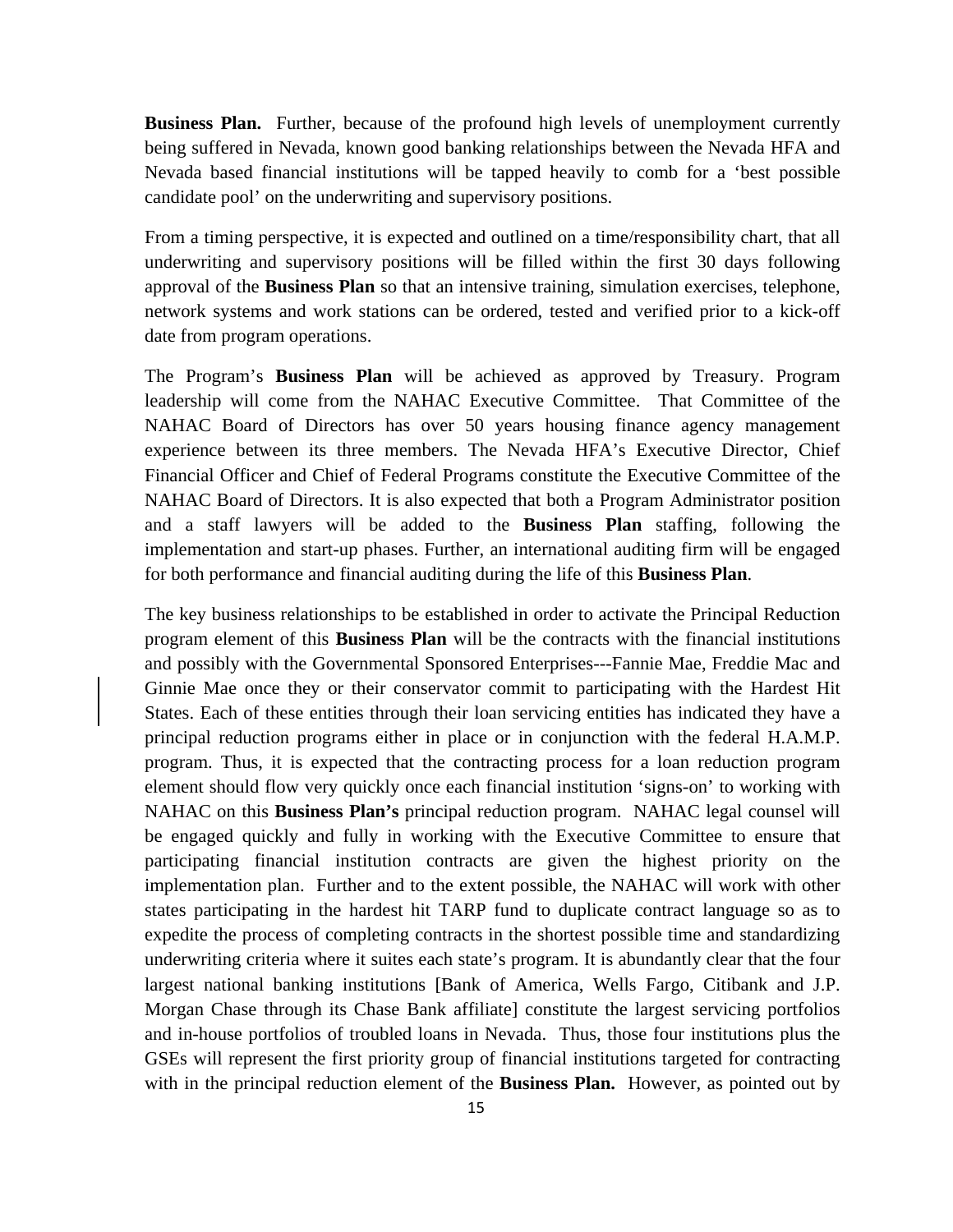the Nevada regulator of state chartered financial institutions, the magnitude of the foreclosure problem is such in Nevada that if none of the four national banks and the GSEs were to participate, NAHAC could still be successful with this program element. Based upon the Nevada Chief of Financial Institutions input, there is a greater than 50% likelihood that state chartered financial institutions would be able to fully participate and absorb an in-kind principal matching program identical to this Business Plan program element. However, the speed and scope or breadth of families approved for funding under the NAHAC **Business Plan**'s principal reduction program would be distorted and possibly elongated and the demographic mix of applicants changed. Thus, while it is still a solution and possibly an excellent back-up plan, the NAHAC **Business Plan** calls for the first priority of contracting financial institutions to be the GSEs and the four largest national banking institutions.

### *Phase III- Underwriting & Budget-Principal Reduction Program*

The principal reduction program is budgeted for a 24 month time horizon in this **Business Plan**. Included below is the program summary from the **Business Plan's** Master Budget. Additionally, we deem it appropriate to include basic underwriting criteria to be utilized for this program, pending Treasury's approval.

### Underwriting Standards

- 1. Owner occupied
- 2. Legal US Resident
- 3. Resident in Nevada 5 years in same dwelling
- 4. Any cash out borrowing in past five years must be limited to:
	- a. Home improvement----real, not personal property classification
	- b. Medical bills---documented
	- c. Paying off existing revolving debt---documented
- 5. Must have only one existing mortgage
- 6. Current income does not exceed 120% of Area Median Income (2010)
- 7. Principal balance must not exceed 115% based upon current appraisal following principal balance reduction nor PITI exceed 31%
- 8. Borrower must be facing eminent default, if delinquent cannot be more than 6 months maximum---target to be 3 months maximum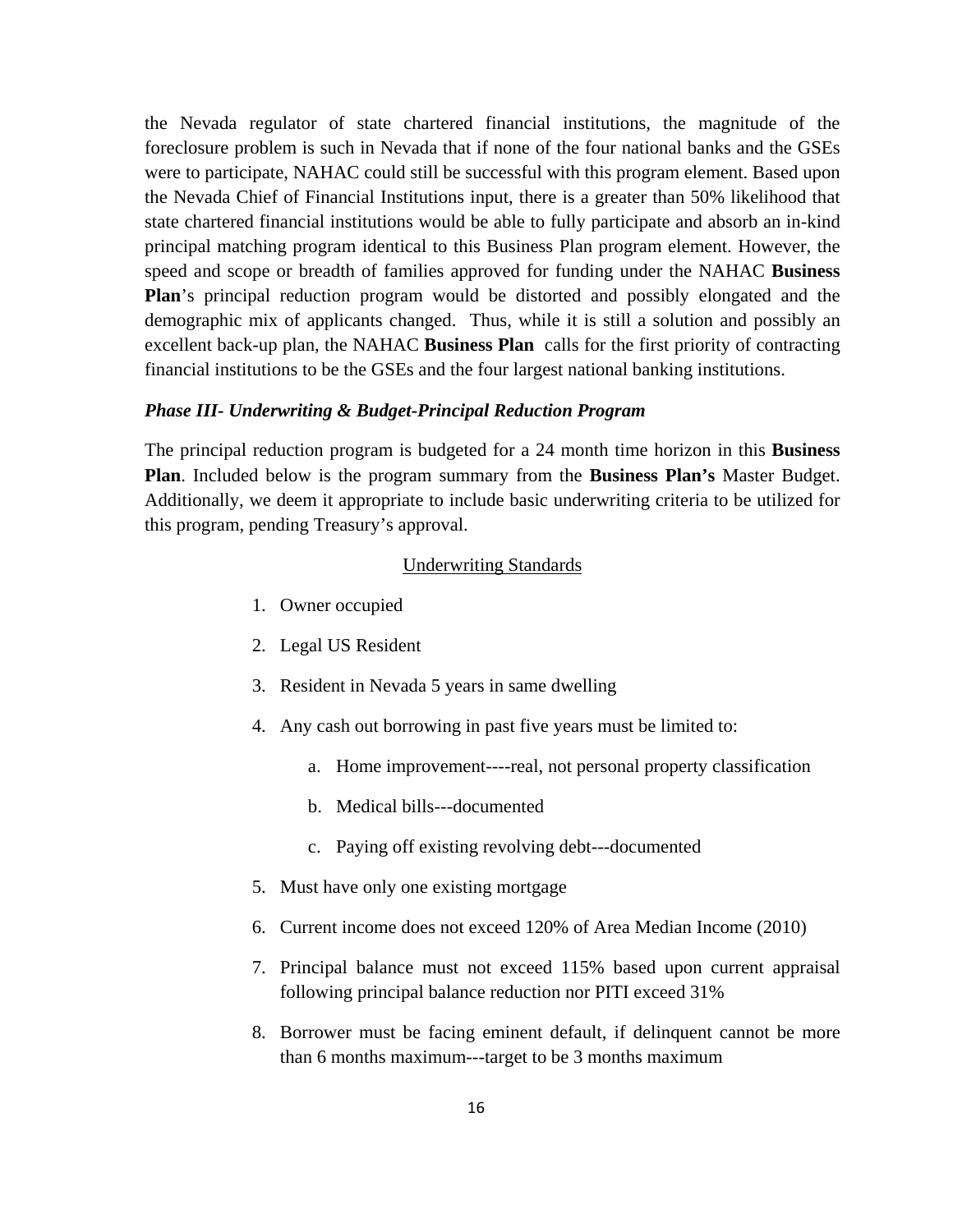- 9. Delinquency based on a financial hardship due to circumstances beyond the homeowner's control (no contrived defaults allowed). Eligible hardships to include but not limited to the following:
	- a. Underemployment
	- b. Illness, disability or death of wage earner in family in possession
	- c. Divorce or legal separation
- 10. Current mortgage cannot be secured by one of the following entities FHA/VA, Fannie Mae, Freddie Mac if the existing loan qualifies for one of those entities existing programs (direct lender program option must be exhausted first).
- 11. All modified mortgages will be changed to fixed rate 30 year or longer mortgages.

| Program:      | Fiscal Year > Quarter 3-'10                      |                 |    | Quarter 4-'10 |     | Quarter 1-'11     | Quarter 2-'11 |
|---------------|--------------------------------------------------|-----------------|----|---------------|-----|-------------------|---------------|
|               | <b>Principal Reduction-underemployed</b>         |                 |    |               |     |                   |               |
| <b>Direct</b> | Principal payments on mortgages                  | \$<br>2,702,000 |    | 8,136,171     |     | 8,151,171         | 8,151,171     |
| <b>Direct</b> | Public Notification/Education campaign           | \$<br>115,000   |    | 50,000        |     | $50,000$ \$       | 50,000        |
| Direct        | Contracting - legal & ongoing                    | 42,500          | -S | 27,000        |     | $12,000 \mid \xi$ | 12,000        |
| <b>Direct</b> | Database building & maintenance                  | 168,000         | -S | 8,000         |     | $8,000$ \$        | 8,000         |
| Direct        | Banking                                          | 1,500           | -S | 400           | l S | 400               | 400           |
| <b>Direct</b> | Title & Escrow, Appraisal services               | 55,000          |    | 149,286       |     | 149,286           | 149,286       |
|               | subtotal all directs + principal reduction =     | \$<br>3,084,000 |    | 8,370,857     | S   | 8,370,857         | 8,370,857     |
| Indirect      | Management/Admin. Cost allocation (5%)=          | 154,200         |    | 418,543       |     | 418,543           | 418,543       |
|               | <b>Total Principal Reduction Program Costs =</b> | 3,238,200       |    | 8,789,400     |     | 8,789,400         | 8,789,400     |

Budget-Total Program Costs (including administrative)

| Program:      | Fiscal Year > Quarter 3-'11                      |                   |    | Quarter 4-'11  |     | Quarter 1-'12     | Quarter 2-'12  | <b>Totals</b> |            |
|---------------|--------------------------------------------------|-------------------|----|----------------|-----|-------------------|----------------|---------------|------------|
|               | <b>Principal Reduction-underemployed</b>         |                   |    |                |     |                   |                |               |            |
| <b>Direct</b> | Principal payments on mortgages                  | $8,151,171$ \$    |    | $8,151,171$ \$ |     | $8,151,171$ \$    | $8,191,171$ \$ |               | 59,785,200 |
| <b>Direct</b> | Public Notification/Education campaign           | $50,000$ \$       |    | $50,000$ \$    |     | $50,000$ \$       | $10,000$ \$    |               | 425,000.00 |
| Direct        | Contracting - legal & ongoing                    | $12,000$ \$       |    | $12,000$ \$    |     | $12,000$ \$       | $12,000$ \$    |               | 141,500.00 |
| Direct        | Database building & maintenance                  | $8,000$ \$        |    | $8,000$ \$     |     | $8,000$ \$        | $8,000$ \$     |               | 224,000.00 |
| <b>Direct</b> | <b>Banking</b>                                   | $400 \, \text{S}$ |    | 400            | ۱\$ | $400 \, \text{S}$ | 400            | S             | 4,300.00   |
| Direct        | Title & Escrow, Appraisal services               | 149,286 \$        |    | 149,286        | ۱s  | 149,286 \$        | 149,286        | .s            | 1,100,000  |
|               | subtotal all directs + principal reduction =     | 8,370,857         | .Ŝ | 8,370,857      | -S  | 8,370,857         | 8,370,857      |               | 61,680,000 |
| Indirect      | Management/Admin. Cost allocation (5%)=          | $418,543$ \$      |    | $418,543$ \$   |     | $418,543$ \$      | 418,543        |               | 3,084,000  |
|               | <b>Total Principal Reduction Program Costs =</b> | 8,789,400 \$      |    | 8,789,400 \$   |     | 8,789,400 \$      | 8,789,400      |               | 64,764,000 |

*Phase III-Monitoring, Tracking and Performance Measures: Presuming that Phase I and* Phase II are implemented as planned, the third phase of operating the Principal Reduction element of the **Business Plan** will be the actual ongoing management monitoring, studying, adjusting and refining the program processes. It is the NAHAC's intention to target program performance through a series of performance monitoring measures. Or as we call them in Nevada—'performance indicators'. Performance Indicators for the principal reduction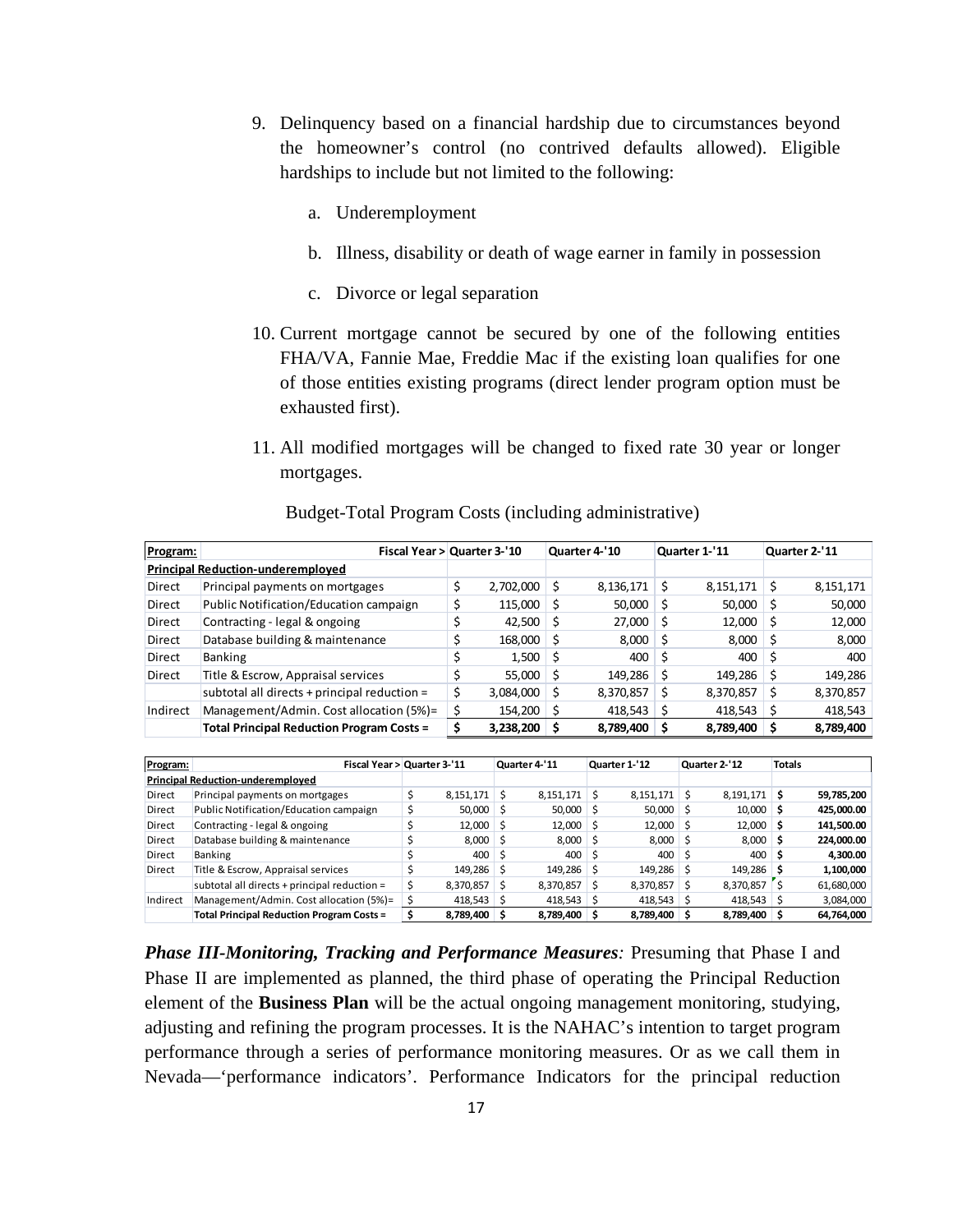program are best summarized in three measures: (1) number of mortgages reduced via successful underwriting versus total applicants applying for the same program;(2) number of re-fails or recidivism to foreclosure;(3) time to complete from application through closure of principal reduced mortgage (date of escrow closing).

Performance Indicator #1-successful mortgage reductions through to close versus number of applicants for the program is a simple ratio. The data will be tracked by the bookkeeper/data trackers by measuring number of loan packages/applications received for principal reduction versus the number of escrows funded. These data will be tracked four ways---by underwriter, by office location, by participating financial institution and by program in total. Variance in performance between underwriters and financial institutions will be monitored closely by the underwriting supervisor. Monthly the NAHAC Executive Committee will review all program performance indicators to evaluate program performance. Loan Supervisors will be required to report and analyze variances from program targets with allowances for start-up or new-hire efficiency. Trends will be monitored and graphed relative to contracted participating financial institutions. All re-foreclosure cases will be reviewed in case conferences between the Underwriter supervisors and the TARP program administrator and counsel. Reviewers will be tasked with paying particular attention to potential fraud, errors by underwriters and financial institution errors as well as documented borrower's change in circumstances. Additionally, re-foreclosures will also be tracked by intake/foreclosure mitigation organization. Monthly reports on re-foreclosures and causes will be sent to the NAHAC Executive Committee. The Executive Committee will have a three-strike policy for financial institution errors leading to re-foreclosures. There will be a zero tolerance for underwriter staff fraud. Any foreclosure mitigation institution perpetrating a fraud with a stalking-horse false identity/loan profile will be turned over to the Attorney General's Fraud Prevention Task Force.

Finally, the Executive Committee will independently engage the international auditing firm to run a monitoring and compliance programs in addition to their semiannual audits of the NAHAC financials. System integrity checking, including blinded applications will be put through the in-house underwriting, tracking and accounting processes. Results will be reported directly to the NAHAC Executive Committee for review and possible action if indicated.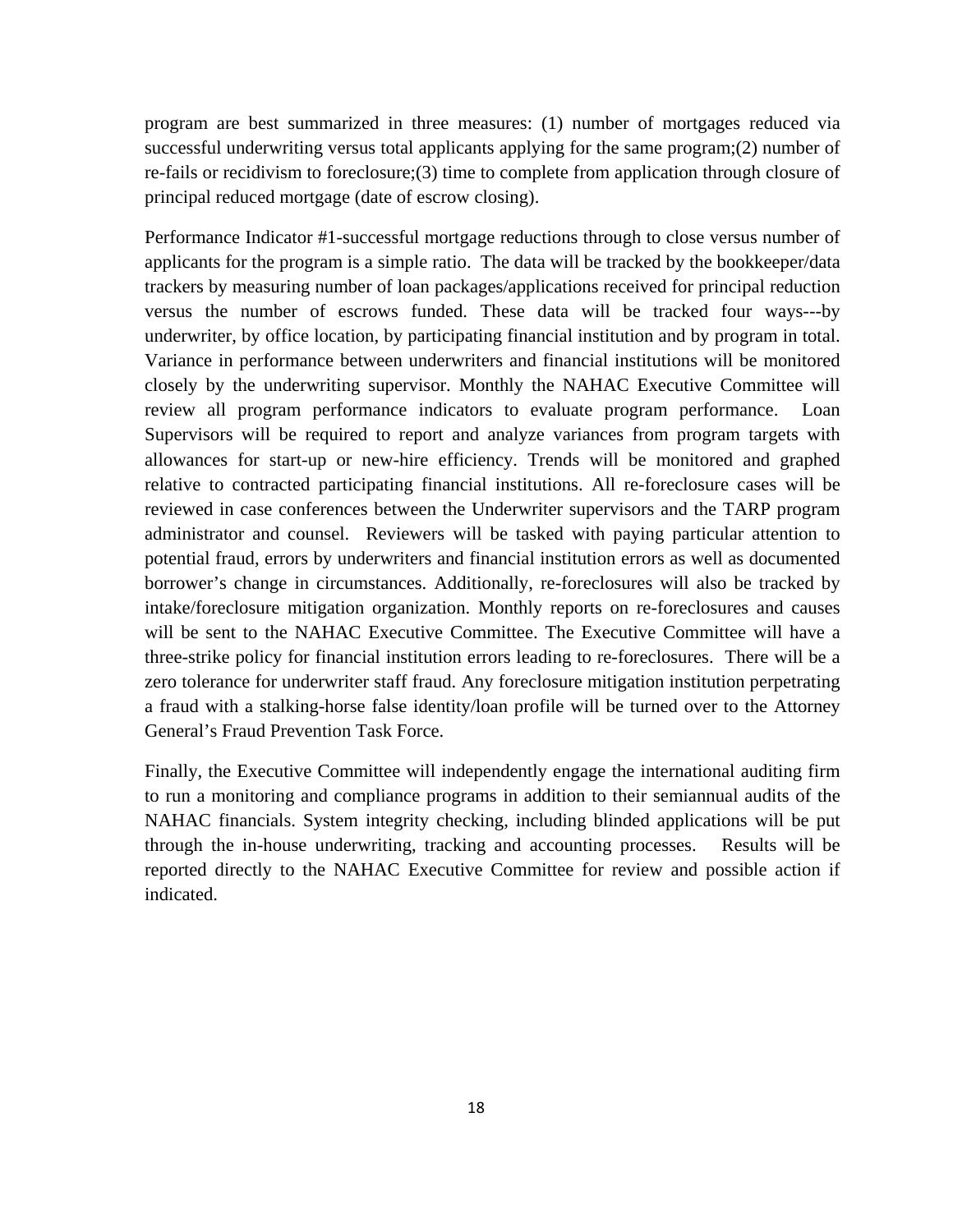### **Second Lien Relief Program Element**

*The purpose and intent of the Second Mortgage Reduction Plan element of this Business Plan is aimed at assisting borrowers who have a second lien interfering with either a shortsale or modification of the first mortgage.* The expected applicant's pool is believed to be both unemployed and underemployed families. As pointed out in Congressional hearings on the subject of  $2<sup>nd</sup>$  Liens, on April 13, 2010----'they are a serious problem interfering with first mortgage modifications and short-sales'. The NAHAC **Business Plan** calls for up to 20% or \$20.6million of the TARP resources available to be expended modifying or eliminating 2nd liens for eligible applicants. All  $2<sup>nd</sup>$  liens obtaining relief through this **program element will have an accompanying lien release and waiver of deficiency judgment rights**.

According to State of Nevada banking regulators, almost 50% of the  $2<sup>nd</sup>$  liens recorded in Nevada are held by state chartered institutions with the balance scattered amongst the nationally chartered institutions. It is NAHAC's goal to expend up to an average of \$16,500 per qualified client/applicant for principal reduction efforts on  $2<sup>nd</sup>$  liens with the sole goal to remove them from interfering with first mortgage loan modifications and/or short-sale completions. Where ever possible, the  $2<sup>nd</sup>$  lien extinguishments will be done in conjunction with a note holder institution providing 60% of the loan relief to 40% from the NAHAC's **Business Plan** funded program element. The ceiling on this **Business Plan**'s funding will be a maximum of \$16,500 per client/applicant. Thus, the relative maximum  $2<sup>nd</sup>$  mortgage that could be extinguished under this program element would be approximately \$41,250. Any amounts above that could be additionally written down by the participating note holders but the \$16,500 ceiling per applicant relative to the TARP funding would remain. Full second lien releases and waivers of rights to deficiency judgments must accompany the closing package for all  $2<sup>nd</sup>$  mortgages receiving the TARP funding.

The primary objective of eliminating the interfering  $2<sup>nd</sup>$  lien is to expedite movement of qualified applicants into a H.A.M.P. or Fannie Mae or Freddie Mac or FHA or private banking or TARP first mortgage modification process described above. Thus, NAHAC envisions a two-step approach to assisting qualified applicants/clients. First there would be a separate and unique process of cleaning off the  $2<sup>nd</sup>$  lien from the subject's property. Then a matriculation of the applicant/client into a H.A.M.P. or other type of first mortgage loan modification process. It is possible that this two-step process could increase total escrow costs, but unless the U.S. Treasury authorizes a one-step processing of the  $2<sup>nd</sup>$  lien relief and a H.A.M.P. loan modification simultaneously, current rules appear to prohibit it. If the applicant/client is not qualified for any of the first mortgage loan relief programs following  $2<sup>nd</sup>$  lien relief, then the client/applicant will be guided through a short-sale/H.A.F.A. process (further described below).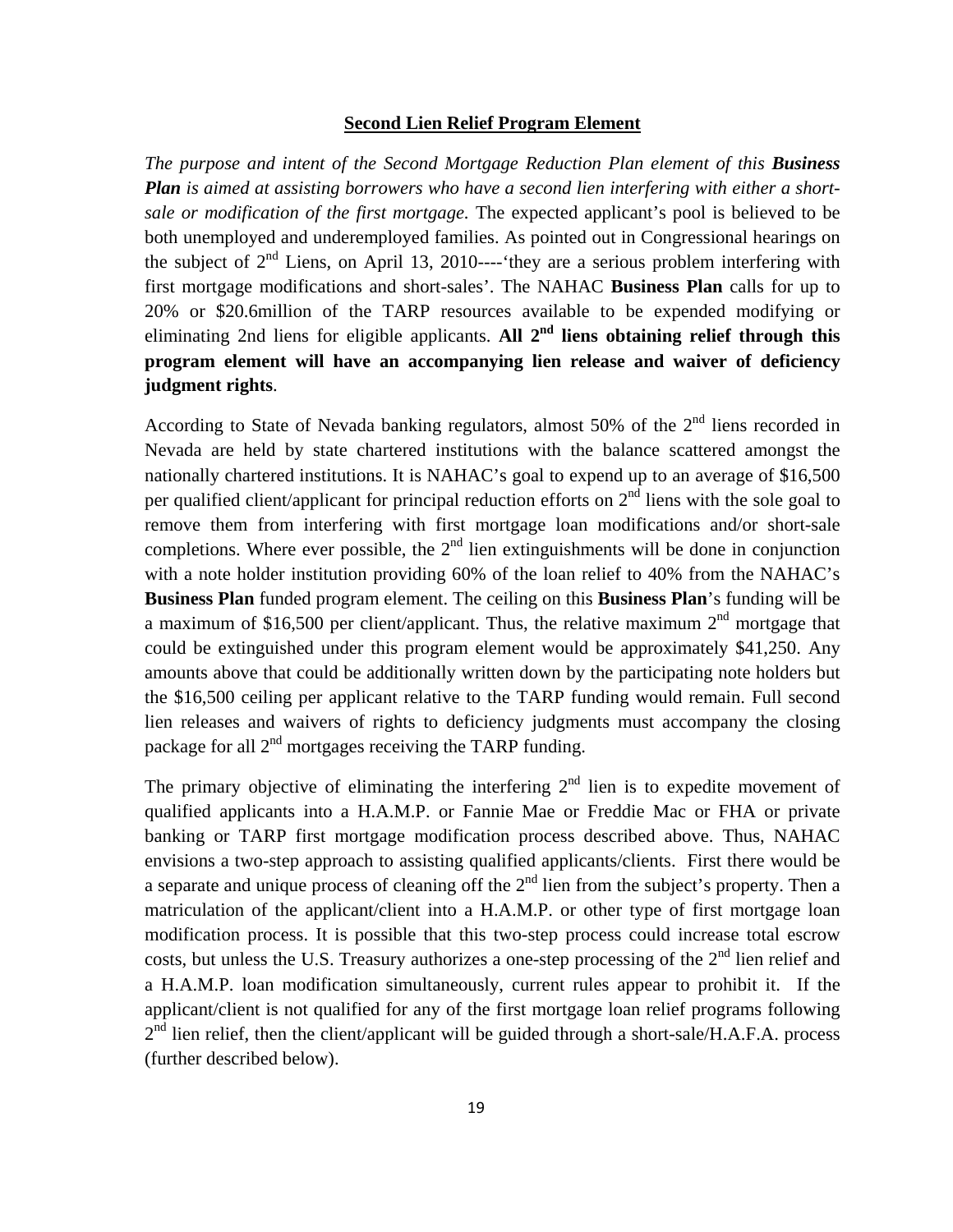*Phase I-Implementation:* The first implementation steps for this program, just like the first mortgage principal reduction element described above, are the parallel activities of completing contracts with participating financial institutions and finalizing and formalizing underwriting policies and procedures for use. However, because approximately one-half of the recorded second lien loans in Nevada are held by state chartered institutions, it is expected that the contracting process will be quicker than the portion dealing with the nationally charted financial institutions on the subject of second lien relief/extinguishment and principal write-downs. Therefore, the Business Plan time-line for implementation of the contractual infrastructure for this program element is set for one-month to 45 days following approval from Treasury and NAHAC approval of the model contract form.

Policies, procedures and training of participating foreclosure mitigation organizations as well as in-house underwriting staff should follow within a two-three week time frame following adoption by the NAHAC Board of the standard form 2nd lien relief contract. Underwriting goals i.e. 31% PITI maximum and 115% LTV maximums will continue to guide the underwriting processes. Thus, if relief from a second lien takes an LTV below 115% or a PITI ratio below 31% that will be acceptable. However, it is not the goal of this program element to expect exactly the maximum of  $$16,500$  per  $2<sup>nd</sup>$  loan extinguishment. Rather, the goal is to remove the  $2<sup>nd</sup>$  lien as an impediment from either effectuating qualification of the client/applicant for a H.A.M.P. or other form of first mortgage modification OR matriculation into a short-sale process should the first mortgage modification prove infeasible mathematically. During the implementation and training, phase of this **Business Plan** element, underwriters will be taught to review the client file for the feasibility of a H.A.M.P. like modification. If the fundamentals of the client property indicate a 'fail' under a H.A.M.P.- like first lien modification following removal of the  $2<sup>nd</sup>$ lien, then the client will be advised to explore the short-sale program. This matriculation of the client to a short-sale program, even while the 2nd lien is being extinguished is aimed at reducing the client's 'wait-time' through the painful processing of winding up homeownership.

# **Staffing of 2nd lien relief program**

The **Business Plan** calls for the same underwriting staff associated with the principal reduction program described above to do the underwriting of the  $2<sup>nd</sup>$  lien relief program element. Staffing and supervision levels will be identical across all three direct servicing programs in this **Business Plan.** Thus, the same underwriting staff and supervisors, bookkeeping, data tracking and telephone receptionist staff serving the first mortgage reduction program will also serve the 2nd lien relief program as well as the short-sale program element described more fully below. It is expected that no more than five percent (5%) of the total  $2<sup>nd</sup>$  lien relief program element will be associated with these indirect expenditures. However, *actual program mix and volumes will lead to cost accounting*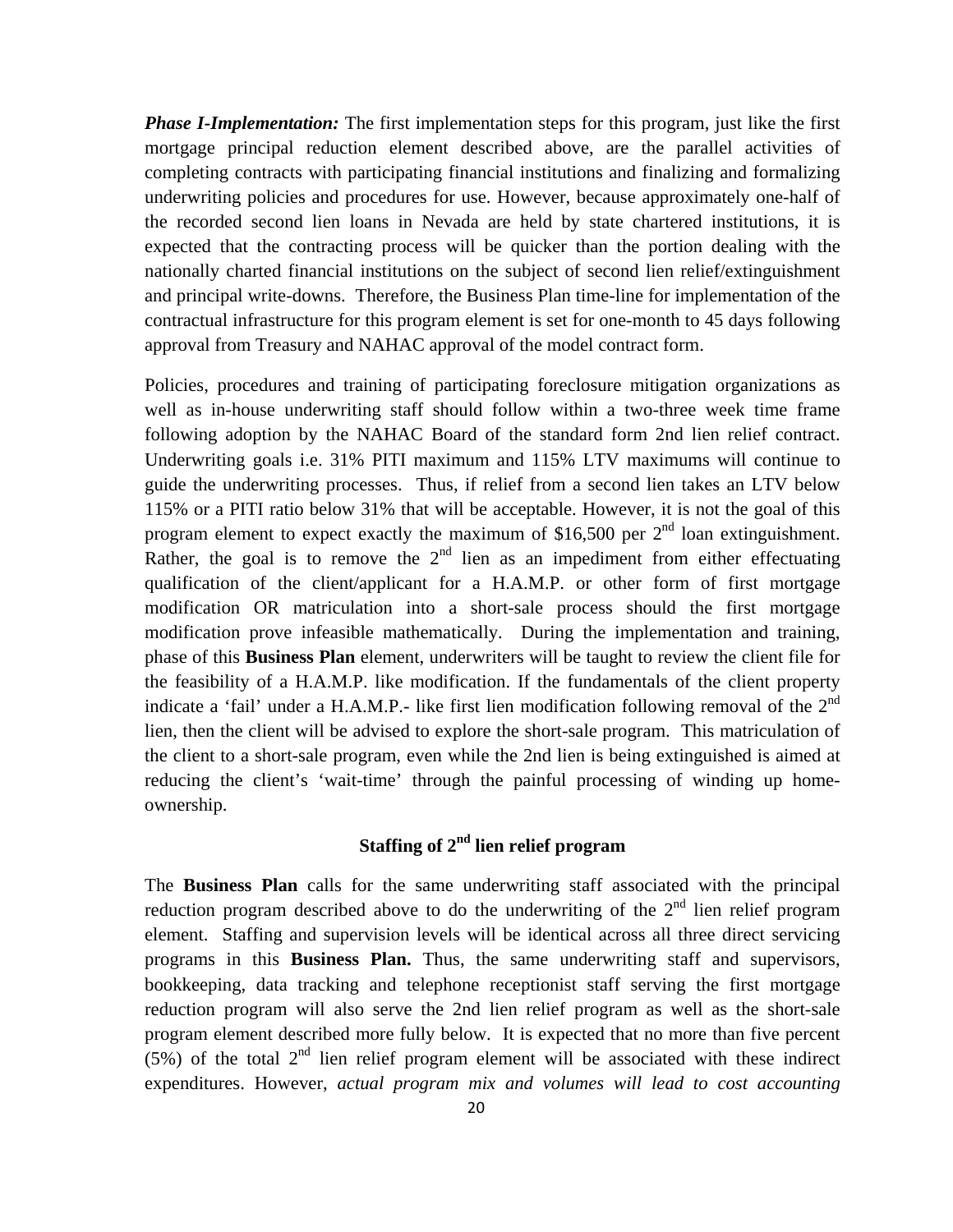*allocations*. The quarter to quarter variations in staff overhead loads by program element will be reviewed at the 6 month, 12 month and 18 month time periods and proper adjustments to allocations made to program budgets to more fully reflect actual costs of each program element. Underwriter work-time logs will be the prime source of staffing cost allocations.

*Phase II- Underwriting & Budget-2<sup>nd</sup> Lien Relief Program:* The underwriting standards to be applied for the  $2<sup>nd</sup>$  lien relief program are identical for standards #1- #9 shown above in the first mortgage principal reduction program. The underwriting standard associated with Fannie Mae, Freddie Mac or FHA (#10) does not apply nor does the re-casting of the mortgage into a fixed rate 30 year term (#11 above) apply. However, there is an added underwriting standard required for the 2nd lien relief program element not applicable to the first mortgage principal reduction program element. That is, the maximum  $2<sup>nd</sup>$  lien size eligible for relief under this program element must be equal to or less than \$41,250. Exceptions will be made to this standard only where the existing  $2<sup>nd</sup>$  lien holder is willing to fund the difference between the maximum TARP funded limit of \$16,500 and the total  $2<sup>nd</sup>$ lien principal outstanding. The same requirement for full lien release and waiver of deficiency judgment rights will be required, even if the note holder provides in excess of 60% of the relief for 2nd note principal.

The average eligible client/applicant case for the  $2<sup>nd</sup>$  lien relief program will by definition be more complex than the first mortgage principal reduction program. This is due primarily to the addition of the  $2<sup>nd</sup>$  lien associated with the same property with a distressed first mortgage. Therefore, total staffing hours per client may exceed that of the first mortgage principal reduction program. However, until actual material data are in hand that can be analyzed, the same 5% staffing and indirect expense load is being budgeted for the  $2<sup>nd</sup>$  lien relief program element. The budget shown below carries out that allocation.

| Program:      | Fiscal Year > Quarter 3-'10                   |    |           |    | Quarter 4-'10 |            | Quarter 1-'11 | Quarter 2-'11 |
|---------------|-----------------------------------------------|----|-----------|----|---------------|------------|---------------|---------------|
|               | 2nd Mortgage Relief Program-underemploved     |    |           |    |               |            |               |               |
| <b>Direct</b> | Principal payments on mortgages               |    | 973,440   | S  | 2,730,780     | ΙS         | 2,730,780     | 2,730,780     |
| Direct        | Contracting - legal & ongoing                 |    | 33,500    | -S | 3,500         |            | $3,500$ \$    | 3,500         |
| Direct        | Banking                                       |    | 500       | S  | 200           | $\vert$ \$ | 200           | 200           |
| <b>Direct</b> | Title & Escrow, Appraisal services            |    | 20,560    | -S | 55,806        |            | 55,806        | 55,806        |
|               | subtotal directs w/o principal =              |    | 54,560    |    | 59,506        |            | 59,506        | 59,506        |
|               | sub total all directs $+2$ nd loan payments = | \$ | 1,028,000 |    | 2,790,286     | S          | 2,790,286     | 2,790,286     |
| Indirect      | Management/Admin. Cost Allocation (5%) =      | Ś  | 51,400    |    | 139,514       |            | 139,514       | 139,514       |
|               | Total 2ndLien Relief Program Costs =          |    | 1,079,400 |    | 2,929,800     |            | 2,929,800     | 2,929,800     |
|               |                                               |    |           |    |               |            |               |               |

Budget Total Program Costs (including administrative)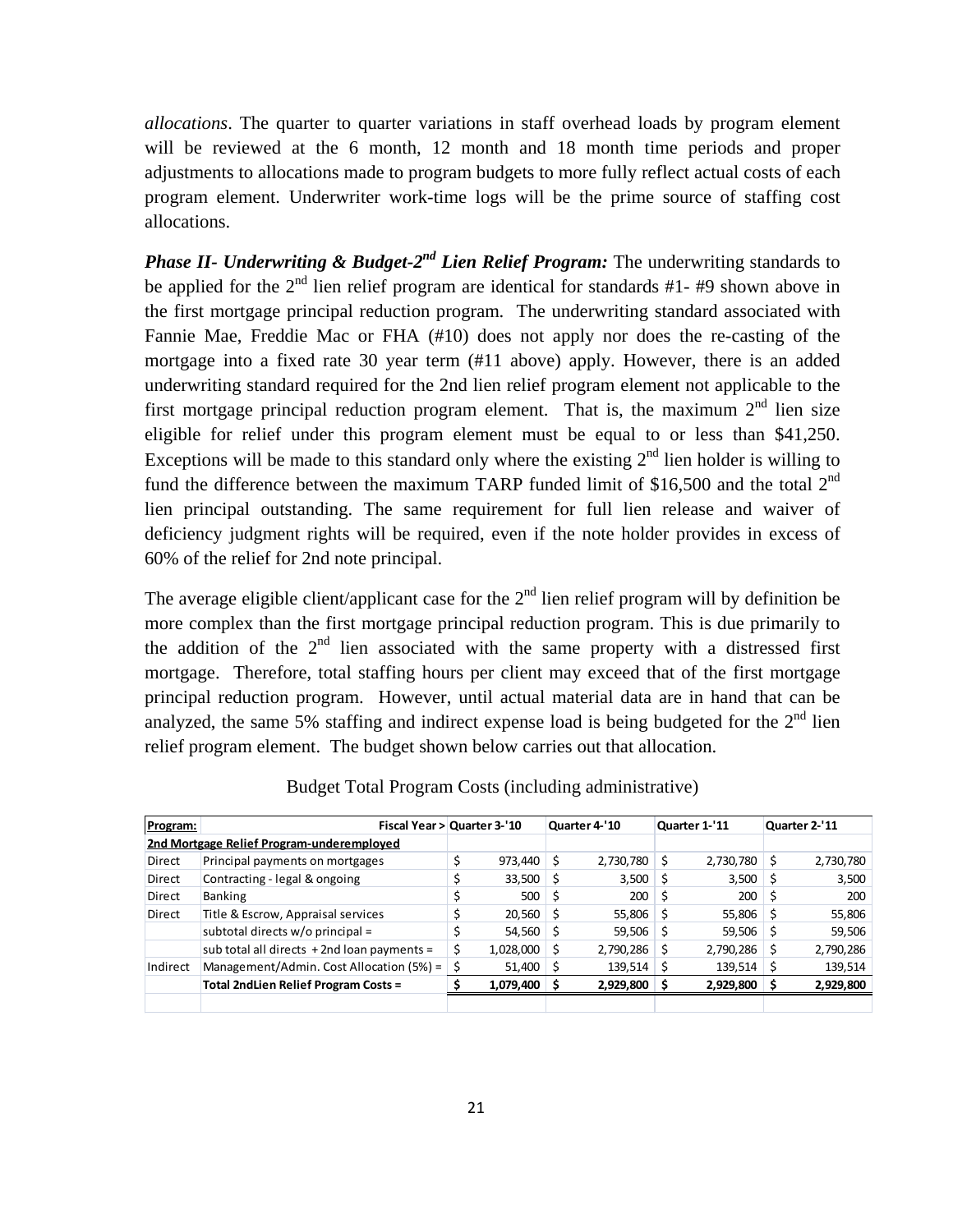| Program:      | Fiscal Year > Quarter 3-'11                |    |             |    | Quarter 4-'11 |    | Quarter 1-'12 |    | Quarter 2-'12     | <b>Totals</b> |            |
|---------------|--------------------------------------------|----|-------------|----|---------------|----|---------------|----|-------------------|---------------|------------|
|               | 2nd Mortgage Relief Program-underemploved  |    |             |    |               |    |               |    |                   |               |            |
| <b>Direct</b> | Principal payments on mortgages            |    | 2,730,780   | Ś  | 2,730,780     |    | 2,730,780     |    | 2,730,780 \$      |               | 20,088,900 |
| <b>Direct</b> | Contracting - legal & ongoing              |    | 3,500       | S  | 3,500         | -S | 3,500         |    | $3,500$ \$        |               | 58,000     |
| <b>Direct</b> | Banking                                    |    | 200         | S  | 200           |    | 200           | Ś  | $200 \, \text{S}$ |               | 1,900      |
| Direct        | Title & Escrow, Appraisal services         |    | 55,806 \$   |    | 55,806 \$     |    | 55,806        | -S | 55,806 \$         |               | 411,200    |
|               | subtotal directs w/o principal =           |    | $59,506$ \$ |    | $59,506$ \$   |    | 59,506        |    | 59,506 \$         |               | 471,100    |
|               | sub total all directs +2nd loan payments = |    | 2,790,286   | S  | 2,790,286     |    | 2,790,286     | S  | $2,790,286$ \$    |               | 20,560,000 |
| Indirect      | Management/Admin. Cost Allocation (5%) =   | -S | 139,514     | -S | $139,514$ \$  |    | 139,514       | S  | $139,514$ \$      |               | 1,028,000  |
|               | Total 2ndLien Relief Program Costs =       |    | 2,929,800   |    | 2,929,800     |    | 2,929,800     |    | 2,929,800 \$      |               | 21,588,000 |
|               |                                            |    |             |    |               |    |               |    |                   |               |            |

*Phase III-Monitoring, Tracking and Performance Measures: Presuming Phase I and* Phase II of the  $2<sup>nd</sup>$  lien relief program element are successfully implemented, the issue of performance indicators (more fully described in the Principal Reduction Program Element above) must be considered, tracked and appropriate measures of success or failure defined. For purposes of the  $2<sup>nd</sup>$  lien relief program, the first performance indicator is identical to that in the first mortgage principal reduction program above, i.e. number of successful cases closed through escrow versus applicant/client packages received. The second indicator from above does not apply---i.e. re-foreclosure incidence. However, the goal of the  $2<sup>nd</sup>$  lien relief program is to help matriculate an applicant into either a first loan modification program or toward a successful short-sale. Thus, the second performance indicator (metric) for the  $2<sup>nd</sup>$ lien relief program will be the number of successful  $1<sup>st</sup>$  mortgage loan modifications that follow  $2<sup>nd</sup>$  lien relief or number of successful short-sales effectuated. This second performance indicator, by necessity may entail considerable lags in time relative to the first performance measure due to the complexity and time associated with each case's conclusion. However, if the very purpose of the 2nd lien relief program element is not measured then there can be zero validation of the programs purpose. This also leads to the third and fourth performance indicators for the  $2<sup>nd</sup>$  lien relief program element, the two time frames---one to complete a  $2<sup>nd</sup>$  lien relief from time of application through escrow closing of the  $2<sup>nd</sup>$  lien removal; secondly the time from close of the  $2<sup>nd</sup>$  lien relief-- through conclusion of first mortgage relief and or short-sale completion. It is expected that the standard for a primary first mortgage principal reduction program client will match or nearly match the time for a candidate to matriculate from  $2<sup>nd</sup>$  lien relief through finalization of first mortgage relief. Alternatively, if a  $2<sup>nd</sup>$  lien relief client must matriculate into a short-sale program, then that indicator should most closely match that of the short-sale program time lines described below in that program element.

Again in the 2nd lien relief program just like the principal reduction program above, the data will be tracked by the data tracking staff and computer systems. The data will be parsed into cases by underwriter, by financial institution and by originating foreclosure mitigation or mediation organization as well as by northern Nevada office and southern Nevada office. Data will be reported monthly to the NAHAC Executive Committee with analysis of variances and outliers provided by program staff. All instances of fraud by staff, financial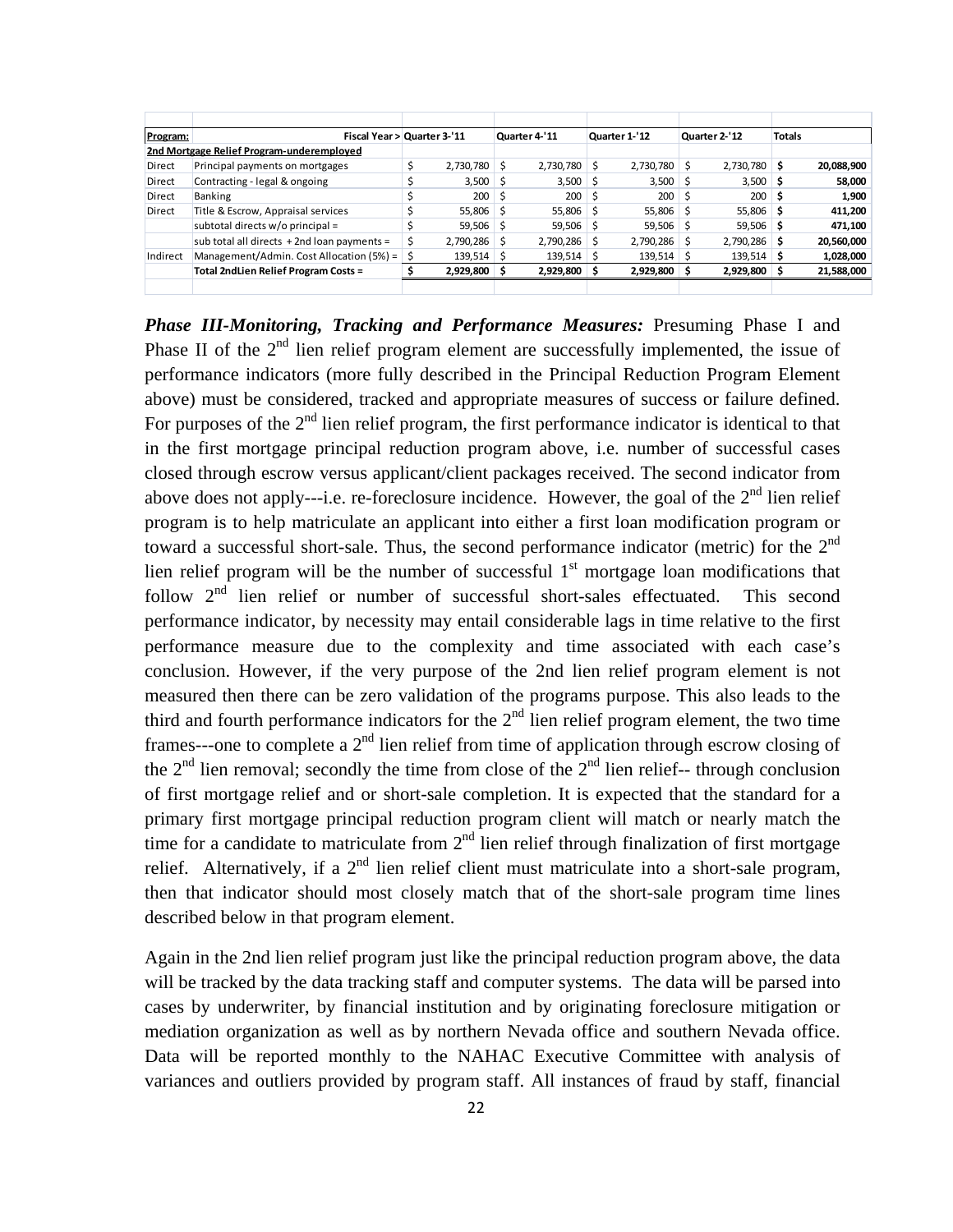institution or foreclosure mitigation or mediation program will lead to debarment from further program participation and referral to the Attorney General's Fraud prosecution unit. Instances of carelessness, common errors or mistakes in judgment will be dealt with via progressive discipline if staff created. Errors associated with contracting parties will lead to first warnings, following by probationary status and reduced volumes if repeated. Should an institution violate policies and procedures three times, they will be terminated from further participation in the program.

System integrity checking by international auditing firm engaged, including blinded  $2<sup>nd</sup>$  lien relief applications will be put through the in-house underwriting, tracking and accounting processes. Results will be reported directly to the NAHAC Executive Committee for review and possible action if indicated.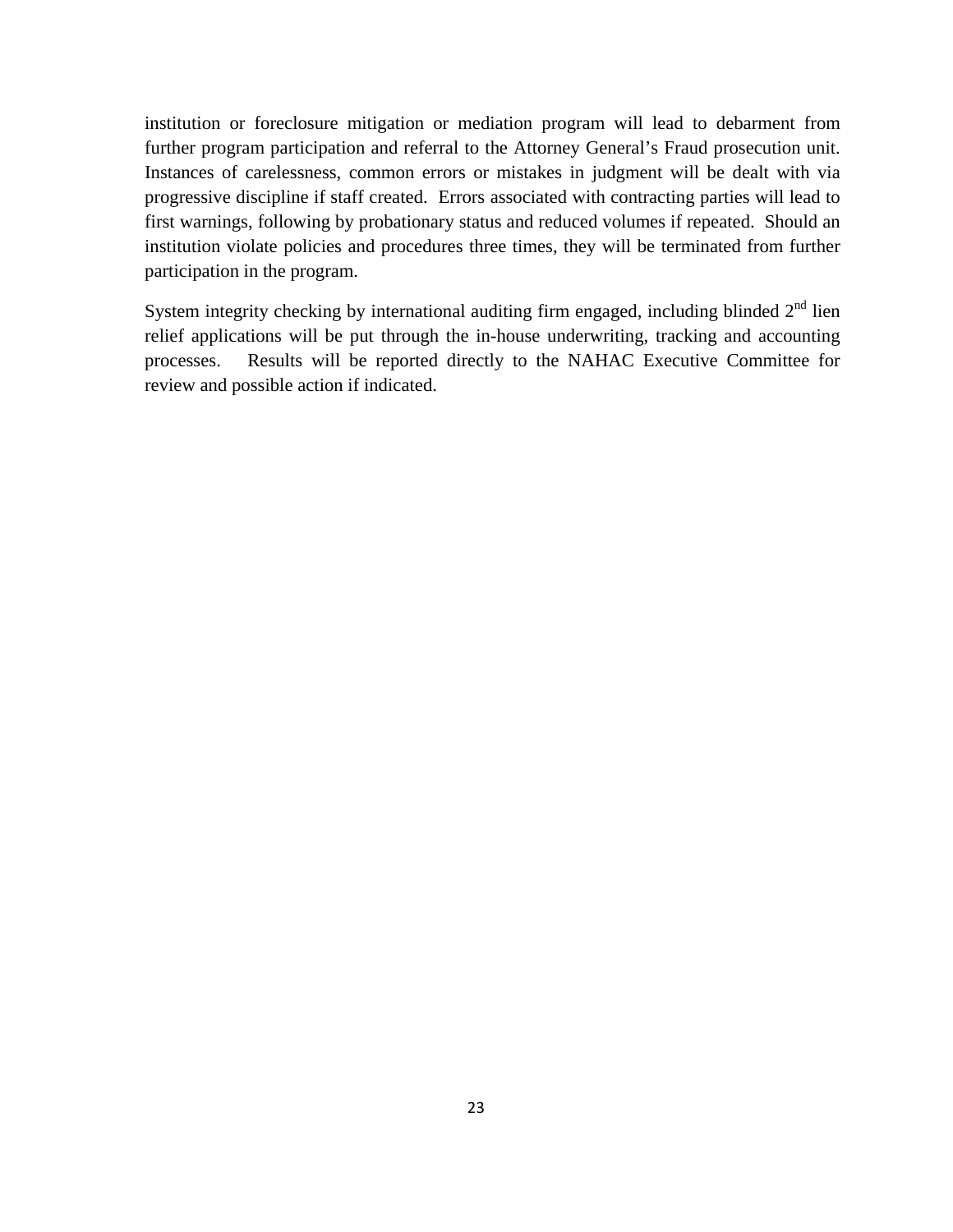#### **Short-sale Acceleration Program Element**

*The purpose and intent of the Short-sale Acceleration Plan element of this Business Plan is aimed at assisting borrowers who are beginning or need to initiate the short-sale process to relieve themselves of the mortgage burdens that they cannot sustain—even with a material loan principal reduction.* The expected target audience for this service is primarily unemployed families sufficiently high up on the frustration/desperation scale as to have made the determination that they can no longer reasonably maintain home ownership. There may be some qualified applicants/clients for the short-sale program who simply do not qualify for any other legs of this **Business Plan**'s program elements, but who do have some existing form of sustainable income. However, the vast majority of the expected applicant/clients qualifying for the short-sale program element are expected to be registered unemployed families.

Boiled down to its essence the short-sale program element in the **Business Plan** is a four pronged approach to assistance to the homeowners who for whatever reason(s) are abandoning hope of retaining their home. First, appraisal fees and necessary transaction and recording fees attendant to completing a short sale in Nevada are budgeted at \$2,500/client as a form of outright assistance that will be paid into the closing escrow. Secondly, moving and first and last month rental payments are being made to the home-owner completing the short-sale. Those three fees are budgeted at \$2,574 maximum and must be paid directly to either the moving company or to the rental property by the program. No funds will pass through the hands of the client per se. Additionally, these same fees will not be paid for a family exiting residence from Nevada. Thirdly, to the extent needed to get full financial institution cooperation with facilitating the short-sale in less than 90 days following completion of a buyer's Offer-and-Acceptance, the program is prepared to pay up to \$500/month to the financial institution for a maximum of 3 months. The full \$1,500 will be paid into the sale escrow if the transaction is closed =<90 days. The bank will be free to apply the incentive payment to either the arrearage on the mortgage or treat it in other ways so long as the client receives full lien relief and a full waiver of deficiency judgment rights by the financial institution. The fee will be recaptured at close of escrow from the financial institution if the closing goes beyond 90 days---regardless of reason. Fourth, it has been pointed out repeatedly that legal involvement to assist the borrower/short-seller in their dealings with the financial institutions has been needed in virtually 100% of the cases in Nevada. Thus, a direct legal allowance of \$1,450 has been budgeted for per short-sale case accepted.

With regard to this third part' (see paragraph immediately above regarding the 'incentive') of the short-sale program element, the data simply are unclear and the recently announced H.A.F.A. program is too new, to be able to ascertain whether or not existing structures/mechanisms are sufficient to reduce the typical 1-year long 'process' to complete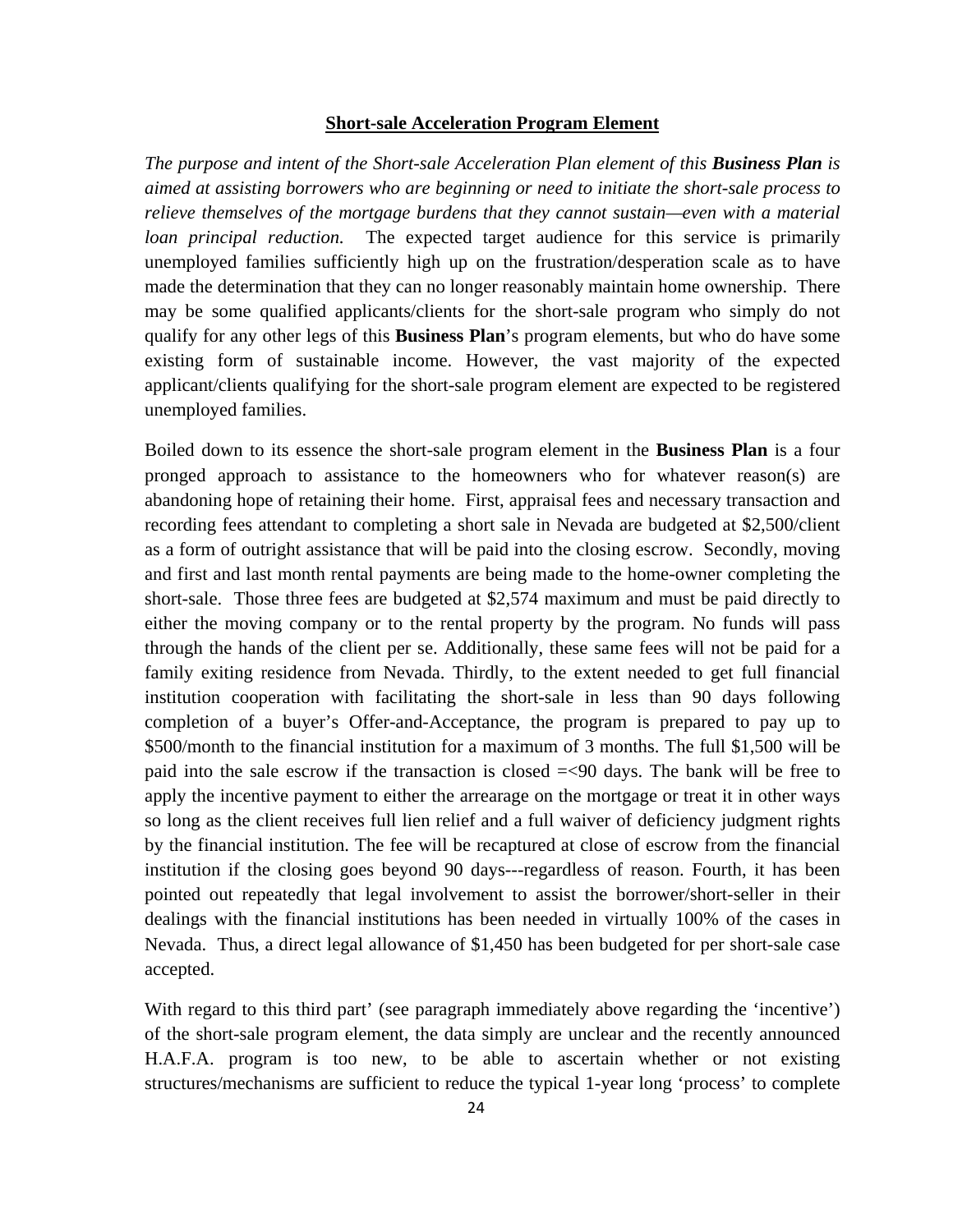a short sale and thus reduce the seller's uncertainty, anxiety and anguish. Therefore, in an attempt to be both responsive to public outcry on this issue as well as offer creative solutions to problems vexing the foreclosure/real estate crises, this **Business Plan** is making a dedicated budgetary and programmatic commitment to try something new----an incentive payment aimed at shortening the short-sale process or to accelerate it.

*Phase I-Implementation:* The implementation of the short-sale acceleration program will by necessity begin simultaneously with the financial institutions and the foreclosure mediation and mitigation agencies serving under this **Business Plan**. Specifically, it is believed that this leg of the **Business Plan** could have a more accelerated implementation schedule versus the other legs due to the fact that we will begin by contacting all H.A.F.A. participating financial institution's real estate disposition groups serving Nevada. The goal is to literally start with borrowers who meet the same basic underwriting criteria #1 through #5 in the Principal Reduction Program (for purposes of being judicious in composition, we will not repeat those same criteria from above once again). Additionally, the client/applicant must have an agreement with the note holder accepting the result of a short-sale. If that is still in an indeterminate state, a form will be created by staff legal counsel and sent for immediate execution.

 The screening process for current eligible's, should be a more accelerated vetting process than the more extensive principal reduction or  $2<sup>nd</sup>$  lien relief processes. Thus, it would be anticipated that a goodly number of the clients served in the first **Business Plan** calendar quarter would be short-sale client/applicants. Overt attempts at both public notification/ads as well as outreach classes will be implemented very early in the **Business Plan** with particular attention being paid to early success/volumes of clients eligible for this service/plan benefit. This will be particularly important to the families with school aged children. That is because of the obvious summer period and possible need to relocate children into different schools. This **Business Plan** will be particularly sensitive to this issue by focusing on clearing as many short-sales in its early months as possible.

#### **Staffing of Short-Sale Program**

The staffing plan indicated above under the Principal Reduction element of this **Business Plan** will hold for this third element also. Thus, the staff of underwriters, bookkeeper/data trackers, telephone receptionists and supervisory personnel will not change as a result of this third program/work element. However, it is totally possible that assigned legal staff may have a greater portion of their allocated time associated with this program element in the first two quarters of this **Business Plan** due to the higher amount of legal analysis and real estate law matters for each short-sale client/applicant. This could be attributed to the mere fact that some of the short-sale client/applicants will be 'in process' versus just beginning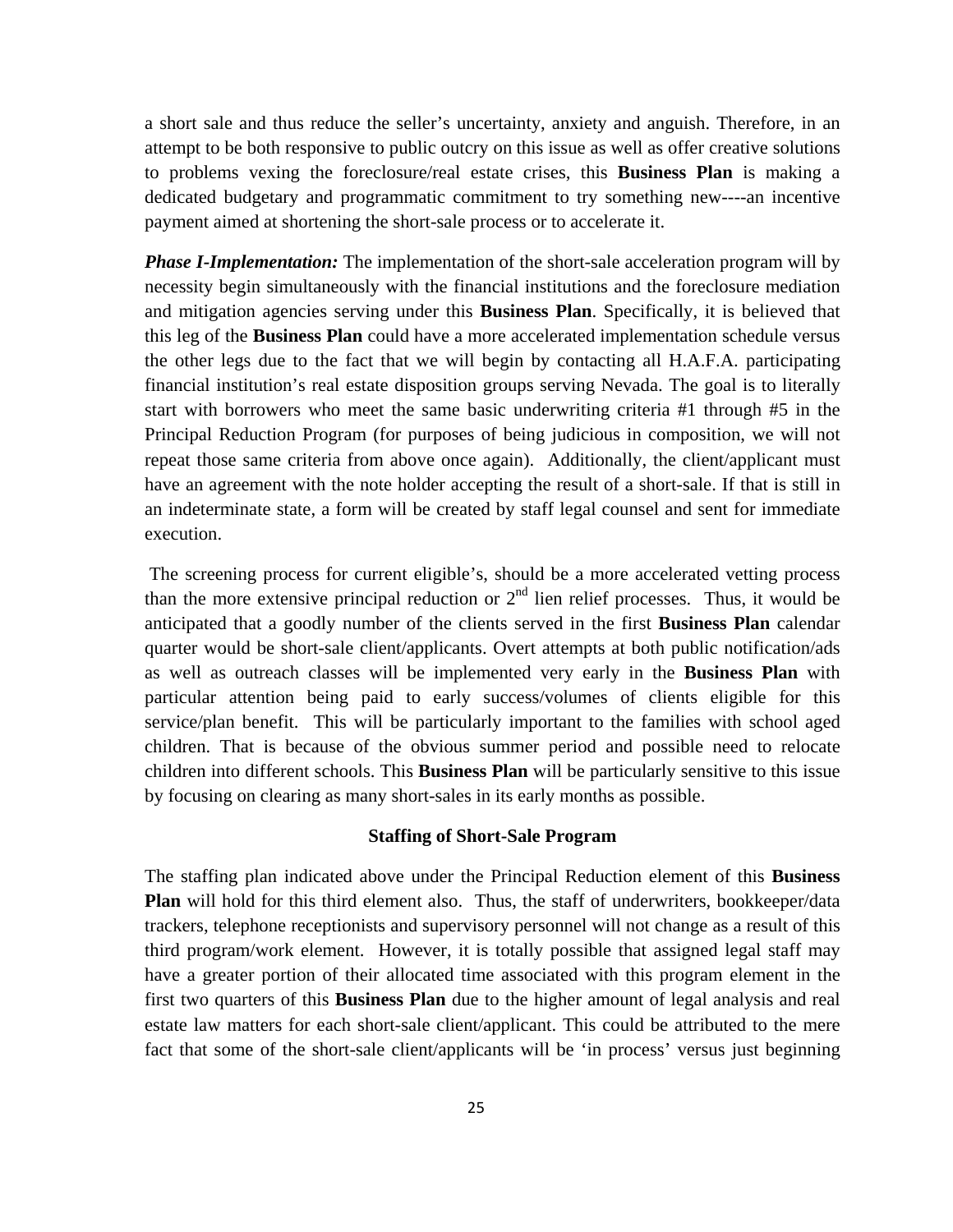the process of arranging a short-sale. It is expected that those analysis/legal process will become procedures for the underwriting staff once a more normal flow of work is achieved.

*Phase II- Underwriting & Budget-Short-sale program element:* As indicated earlier in this detailed program description relative to the Short-Sale Program, Underwriting standards #1- #5 will be applicable. In addition, there will be the added requirement for the short-sale program of 'proof of unemployment' through confirmation with the Nevada Unemployment Insurance program. Thus, it will be necessary to have executed privacy wavers in place before confirming the unemployment situation. In sum then, there will be the two added elements: (1) short-sale agreement between the mortgage note holder and borrower; (2) the confirmation of unemployment. These two added underwriting criteria in addition to standard program underwriting criteria #1- #5 will constitute the screening and eligibility criteria for determining program eligibility for the short-sale program element.

#### Budget Total Program Costs (including administrative)

| Program: |                                                 |    | Fiscal Year > Quarter 3-'10 |         | Quarter 4-'10 |           |               | Quarter 1-'11  |     | Quarter 2-'11 |
|----------|-------------------------------------------------|----|-----------------------------|---------|---------------|-----------|---------------|----------------|-----|---------------|
|          | Short-sale acceleration Program- unemployed     |    |                             |         |               |           |               |                |     |               |
| Direct   | Incentive to banks for =< 90 day performance    |    | \$                          | 103,500 | \$            | 279,000   | Ś             | 279,000        | Ś   | 279,000       |
| Direct   | Legal & Banking processes                       |    | \$                          | 99,398  | \$            | 269,793   | \$            | 269,793        | \$  | 269,793       |
| Direct   | Title & Escrow, Appraisal services              |    | \$                          | 178,230 | Ś             | 483,767   | Ś             | 483,767        | Ś   | 483,767       |
| Direct   | Moving and storage expenses                     |    | \$                          | 34,175  | \$            | 92,761    | \$            | 92,761         | \$  | 92,761        |
| Direct   | Rental unit payments (1st & last month)         |    | \$                          | 176,448 | Ś             | 478,929   | Ś             | 478,929        | Ś   | 478,929       |
| Direct   | subtotal directs $=$                            |    | \$                          | 488,250 | Ś             | 1,325,251 | Ś             | 1,325,251      | Ś   | 1,325,251     |
|          | Management/Admin. Cost Allocation (5%) =        |    | \$                          | 24,413  | \$            | 66,263    | \$            | 66,263         | \$  | 66,263        |
| Indirect | Total Short-sale acceleration Program Costs= \$ |    |                             | 512,663 | \$            | 1,391,513 | \$            | 1,391,513      | \$  | 1,391,513     |
|          |                                                 |    |                             |         |               |           |               |                |     |               |
|          |                                                 |    |                             |         |               |           |               |                |     |               |
| Program: | Fiscal Year > Quarter 3-'11                     |    | Quarter 4-'11               |         | Quarter 1-'12 |           | Quarter 2-'12 |                |     | <b>Totals</b> |
|          | Short-sale acceleration Program- unemployed     |    |                             |         |               |           |               |                |     |               |
| Direct   | Incentive to banks for =< 90 day performance    | Ś  | 279,000                     | \$      | 279,000       | Ś.        | 279,000       | \$<br>279,000  | Ŝ   | 2,056,500     |
| Direct   | Legal & Banking processes                       | \$ | 269.793                     | \$      | 269.793       | Ś.        | 269.793       | Ś<br>269.793   | Ŝ   | 1,987,950     |
| Direct   | Title & Escrow, Appraisal services              | \$ | 483,767                     | Ŝ       | 483,767       | Ŝ         | 483,767       | 483.767<br>Ŝ   | Ŝ   | 3,564,600     |
| Direct   | Moving and storage expenses                     | \$ | 92,761                      | Ś       | 92.761        | Ŝ         | 92.761        | Ŝ<br>92.761    | Ŝ   | 683,500       |
| Direct   | Rental unit payments (1st & last month)         | \$ | 478,929                     | \$      | 478,929       | \$        | 478,929       | \$<br>478,929  | \$. | 3,528,954     |
| Direct   | subtotal directs $=$                            | Ś  | 1,325,251                   | Ś       | 1,325,251     | Ŝ         | 1,325,251     | Ŝ<br>1,325,251 | \$. | 11,821,504    |
|          | Management/Admin. Cost Allocation (5%) =        | Ś  | 66,263                      | \$      | 66,263        | S         | 66,263        | \$.<br>66,263  | \$. | 591,075       |
| Indirect | Total Short-sale acceleration Program Costs= \$ |    | 1,391,513                   | S.      | 1,391,513     | s         | 1,391,513     | S<br>1,391,513 | S.  | 12,412,579    |

The Business Plan budget for the short-sale acceleration program element is as follows:

*Phase III-Monitoring, Tracking and Performance Measures:* Realistic metrics that measure the success of a short-sale program fall into two primary categories for the Nevada **Business Plan**. First, how many folks make it through the process successfully relative to the number of families qualifying and starting the process. Secondly, and as an overt method [metric] of determining the 'incentive/acceleration processes' success----how many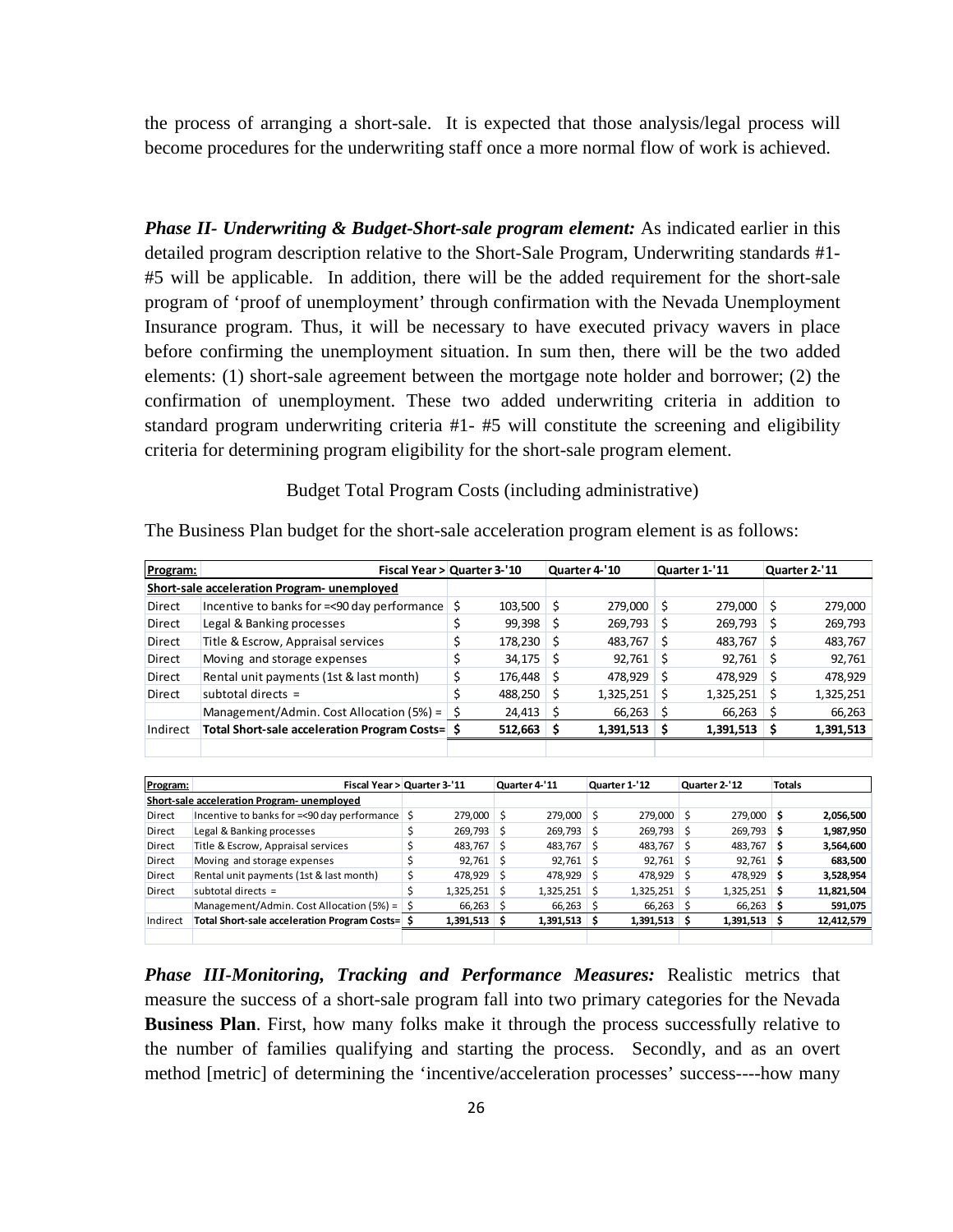are actually completed within a 90 day window from the point of Offer and Acceptance execution?

Like both the Mortgage Principal Reduction program element as well as the  $2<sup>nd</sup>$  Lien Relief program element, staff data trackers will compile the start-finish times on an ongoing basis for eligible and accepted client/applicants. These completion times will be parsed by underwriter, by participating financial institution and by referring mortgage mitigation or mediation agency. Performance levels will be reviewed monthly by the NAHAC Executive Committee and where indicated personnel added training or progressive discipline will be applied. With regard to financial institution performance, legal staff will undertake contract performance reviews. If indicated, financial institutions and foreclosure mitigation and foreclosure mediation agencies will be put under scrutiny with specific 'times to cure' warnings issued. Repeat offenders, absent compelling data to the contrary will be terminated from participation in the program and their funding cutoff.

System integrity checking for fraud, abuse and process modification will be part of the international auditing firm's engagement for this program element also. These checks will be performed at the 6, 12 and 18 month program intervals.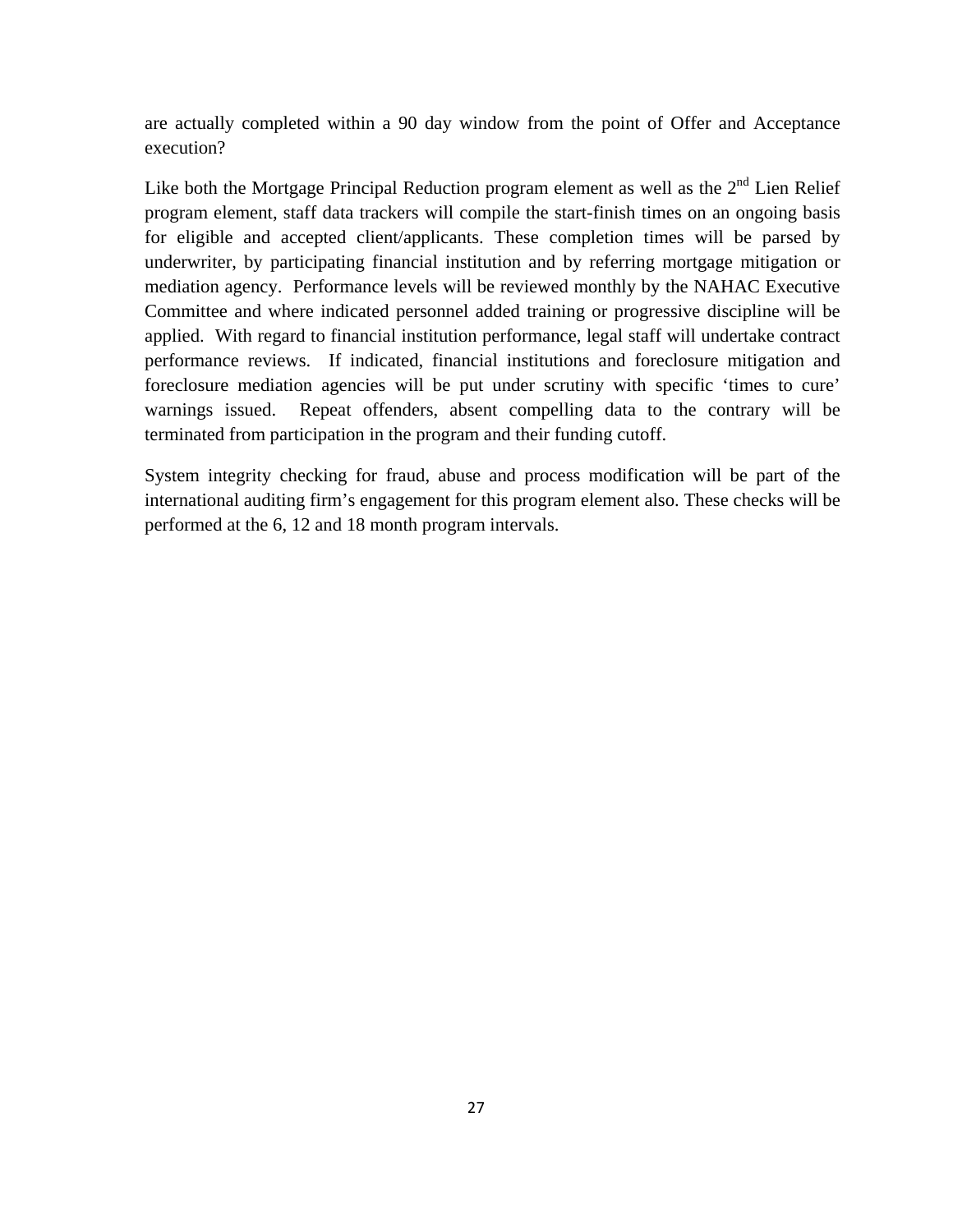### **Foreclosure Mitigation Process & Client Triage:**

INTRODUCTION: *The purpose and intent of the Foreclosure Mitigation process of this Business Plan is aimed at assisting borrowers who are beginning or need to initiate all of the previous three primary program elements mentioned above including a H.A.M.P. a 2nd lien relief or short-sale process to relieve themselves of the mortgage burdens that they cannot sustain.* The expected target audience is believed to be the pool of underemployed families struggling to keep ownership of their home.

There has been a near unanimous voice from the public at hearings and in written form, from Congressional and State elected officials all begging that NAHAC " boost up the foreclosure mitigation businesses if possible" with the TARP program dollars where feasible. The genesis of this tsunami of input, has been a near unanimous perception that there exists mass confusion amongst troubled homeowners. That confusion is on the part of the suffering home owners facing eminent defaults or in some state of foreclosure processing. The acute problems in Nevada relative to foreclosure have been muddied by 'scam artists' offering to 'fix your loan problems' for a small fixed front end fee. HUD itself with its own resources or in conjunction with state and other federal programs is unable to drown out this distorting white noise that is leading to the confusion and keeping legitimate H.A.M.P. processes or private label bank modification processes from being heard clearly. Per multiple discussions with our peer states in the Hardest Hit States, this same message about confusion and fraud process has been heard throughout the country.

It must be pointed out here that the mass confusion on finding methods and ways to legitimately seek relief from potential foreclosures is being amplified by failed or suboptimal existing processes and the constant press stories about dealing with financial institutions by the troubled home owners. Therefore, another key component of this Business Plan program element will be an overt attempt at consistent simple and rational directions giving. "We are going to tell them, tell them again and tell them we told them." This pubic information component of the foreclosure mitigation and mediation efforts will be via joint public information messaging with HUD and the Foreclosure Prevention Task Force in Nevada. At its core, this program element will aim squarely at developing clear and clean lines of where to get 'known good help' and what to expect in the way of help/processes and what a borrower is responsible for doing themselves. HUD has indicated that they will try and generate a matched funding to the budget amount in this program of about \$200,000. The information campaign will be designed around a constant, broad and simple message: "get legitimate help and answers from clearly identified sources and be prepared to be involved in the process. Home buying is complicated at its core and fixing a bad mortgage situation takes time and effort."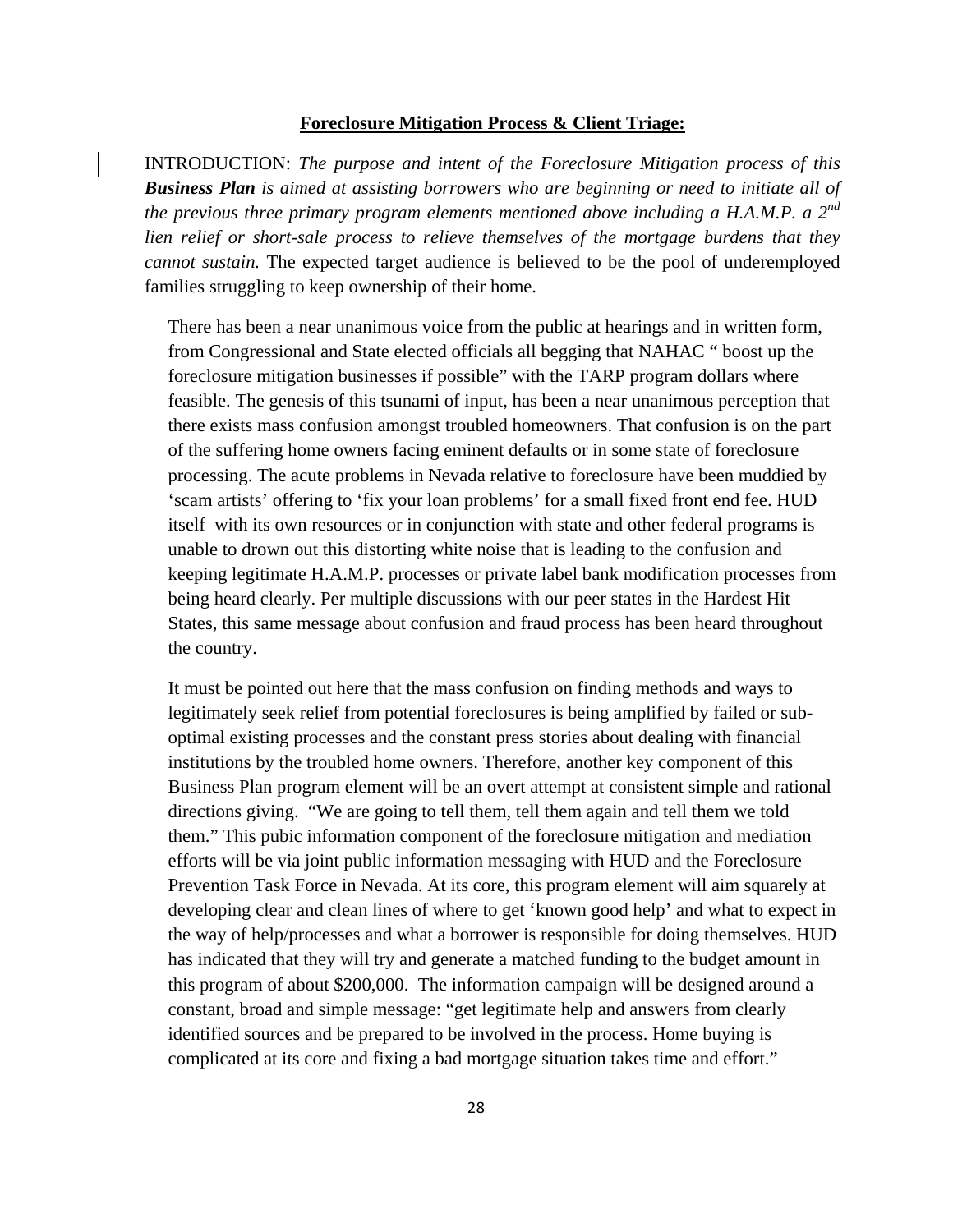The final area needing discussion/explanation relative to the program element foreclosure mitigation is in the 'intake-screening' area. The **Business Plan** calls for a 'ramping up' of the ability of the HUD certified foreclosure mitigation industry to handle a larger volume of potential clients----up to  $10,000 - 15,000$  more over the 24 month funding horizon we have chosen for this **Business Plan**. This **Business Plan** will devote a reimbursement mechanism similar to existing Neighbor-works methods, a total of \$3.64million dollars aimed at providing increased intake/triage services to borrowers in need of some form of mortgage relief or help. HUD officials in Nevada have assured NAHAC that the training programs available will be sufficient and timely to allow for the material increase in certified counselors. For purposes of this program, the triage/intake function will focus on determining eligibility for the above listed three programs [principal reduction for non-HAMP qualified borrowers;  $2<sup>nd</sup>$  lien relief program or a short-sale program]. The funding contracts will specify data collection and direction to the applicable program, be it the programs of this **Business Plan** or others more appropriate for the borrower's circumstances.

*Phase I-Implementation:* The implementation phase of this Business Plan program element will be contracting first following immediately thereafter with policy and procedure training for the affected provider parties. The 'intake process' will be the screener and driver of volumes to and through the other **Business Plan** program elements. Thus, it will be strategically vital to the overall success of the program that screening personnel in the foreclosure mitigation area be intimately familiar with the programs and how to matriculate eligible families to and through them.

Classroom and on-line training and testing will be established and carried out by supervisory people in NAHAC soon after Treasury approval of this **Business Plan**. The training will include actual case history/analysis and simulations into the program screening system and data storage sub-system. Finally, program material drafts will be reviewed and where input is relevant tweaked into a more 'user friendly' fashion. *The overt and urgent goal of the implementation phase of the foreclosure mitigation process is clarity, simplicity and creating a sense of assurance in the customer/applicant*. That sense of assurance/reassurance to be imparted by the intake process will be focused on factually pointing out that specific help is available, the processes are known and understood and the applicable one can be gotten through in a reasonable time frame. The overriding caveat that must be imparted by intake personnel is that borrower involvement has just begun. Further, the intake process must provide reasonable time and cost estimates for the customer appropriate avenue of aid. Further, the focus will be on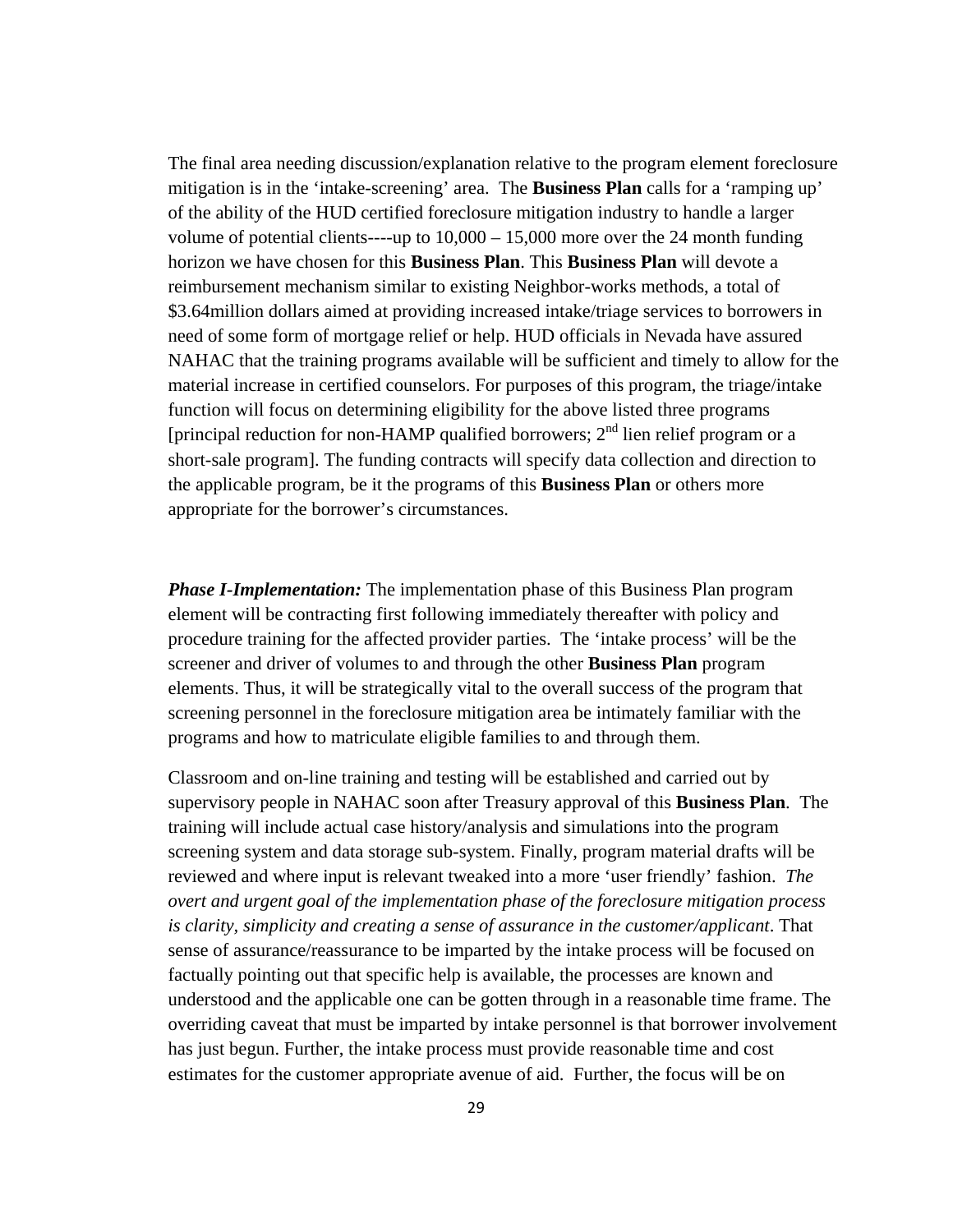teaching the client/applicants how and what materials are needed to be gathered in order to move the processes forward----and the deadlines by when they are needed. It is expected that the training portion of the implementation phase will take 60-90 days to complete due to the varied amount of time necessary for the RFP selected agencies to complete their hiring and basic HUD certified training.

*Phase II- Staffing & Budget-Foreclosure Mitigation process and borrower triage process:* The staffing levels at the RFP selected agencies involved in Foreclosure Mitigation will be at a ratio of 1:1,200 intake customers/year. It is felt that a standard of about 25 applicants/week is a fair intake work load ratio based upon round-table discussions with the foreclosure mitigation industry leaders. In following basic demographic data, there will be a requirement of 1:4 Bilingual new hires placed in the contract requirements. Further, similar criminal background checks and credit checks will be necessary elements for the agencies contracting for in-take services under this **Business Plan**. These later two contract elements are specifically designed as a fraud preventative and risk management tool. Because of the critical nature of the intakeprocess in driving potential client/applicants into the **Business Plan** program elements--- and other programs perhaps more appropriate for the client's needs, the first 120 days will be full of direct NAHAC activities and training processes. Thus, training materials, methods and system's set ups and simulations will be hugely important to having a program perceived as well running in both the marketplace and in the public's perceptions. While all 'new processes' are fraught with issues, the foreclosure mitigation process is already reasonably well established. Thus, the focus on incremental changes brought on by the **Business Plan's** new programs should not 'clog up the works' if properly prepared materials are timely put in place and training correctly carried out. Both the underwriting supervisory staff of NAHAC as well as the Executive Committee of NAHAC will be working together very closely to ensure a successful launch through the selected 'intake mechanisms' of the ramped up foreclosure mitigation industry.

The existing foreclosure fraud prevention task force established in joint action with local jurisdictions and the federal NSP program and HUD has already prepared an extensive outreach and media program. Thus, the **Business Plan** should not have to 'reinvent the wheel' on the media outreach element of this part of the Plan. Rather, it has already been discussed and will be planned for in further detail once Treasury authorizes the **Business Plan.** It is expected that media buys and e-mail blast schedules should follow shortly after the **Business Plan** is approved and funding mechanisms put in place.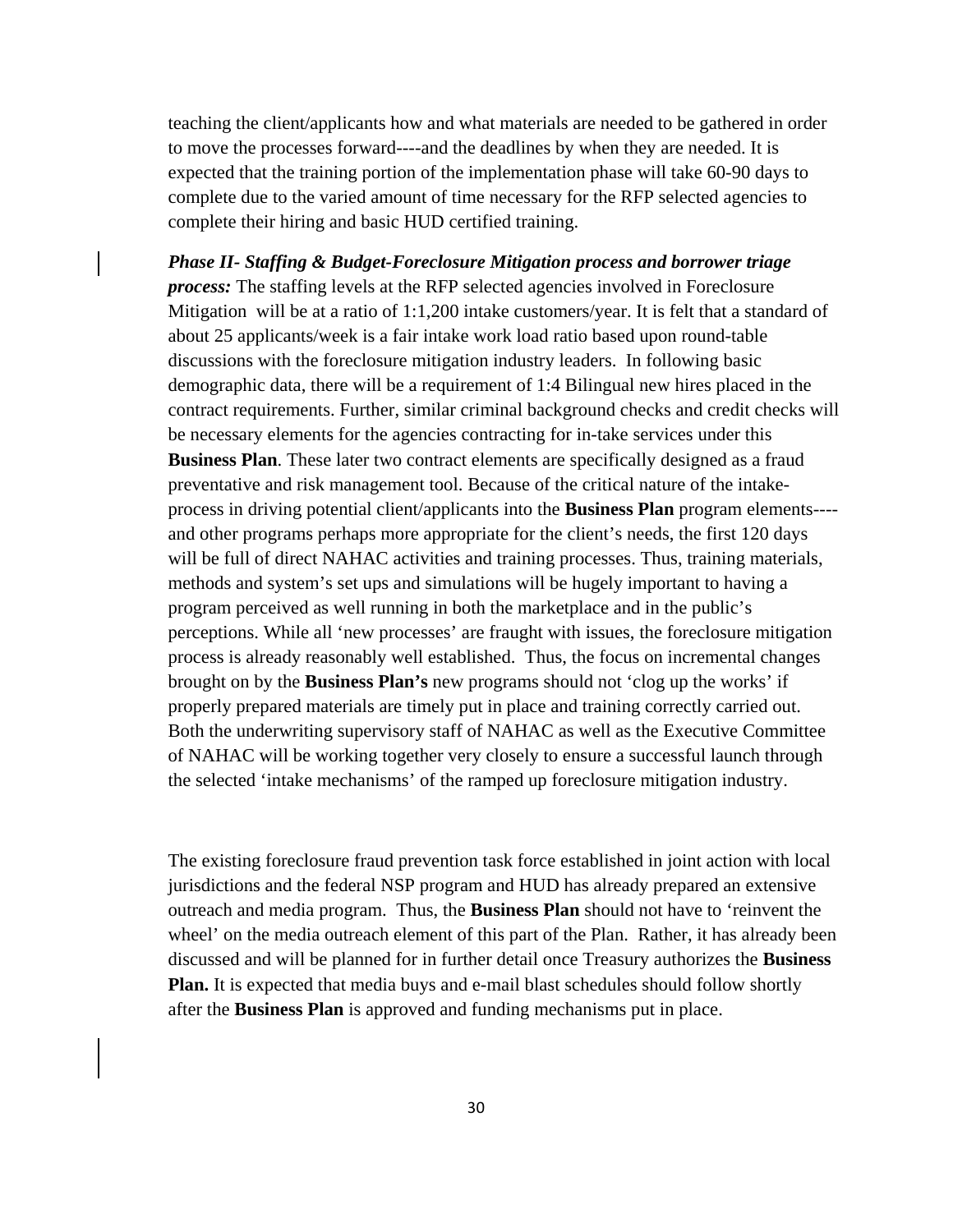### Budget Total Process Costs (including administrative)

The multi-threaded elements of the foreclosure mitigation and foreclosure mediation and outreach program are budgeted as follows:

| Program:         |                                            |  | Fiscal Year > Quarter 3-'10 |  | Quarter 4-'10 |  | Quarter 1-'11 |  | Quarter 2-'11 |  |
|------------------|--------------------------------------------|--|-----------------------------|--|---------------|--|---------------|--|---------------|--|
| Foreclosure Mit. |                                            |  |                             |  |               |  |               |  |               |  |
| Direct           | <b>Mitigation Services Intake Services</b> |  | 181.940                     |  | 493,837 \$    |  | 493,837       |  | 493.837       |  |
| Direct           | Foreclsoure Prevention Info Program w/ HUD |  | 25,557                      |  | $25,557$ \$   |  | 25,557        |  | 25.557        |  |
| Direct           | subtotal directs $=$                       |  | 207.497                     |  | $519,394$ \$  |  | 519.394       |  | 519.394       |  |
| Indirect         | Management/Admin. Cost Allocation (5%) =   |  | $10,375$ \$                 |  | $25.970$ \$   |  | $25.970$ \$   |  | 25.970        |  |
|                  | <b>Total Mitigation Program Costs =</b>    |  | 217.872                     |  | 545.364 S     |  | 545.364       |  | 545.364       |  |
|                  |                                            |  |                             |  |               |  |               |  |               |  |

| Program:             | Fiscal Year > Quarter 3-'11                       |              | Quarter 4-'11 | Quarter 1-'12 | Quarter 2-'12           | <b>Totals</b> |           |
|----------------------|---------------------------------------------------|--------------|---------------|---------------|-------------------------|---------------|-----------|
| Foreclosure Med/Mit. |                                                   |              |               |               |                         |               |           |
|                      | Mitigation Services Intake Services               | 493.837 S    | 493.837       | $493.837$ \$  | 493.837 \$              |               | 3,638,800 |
| Direct               | Foreclsoure Prevention Info Program w/ HUD        | $25.557$ \$  | $25,557$ \$   | $25,557$ \$   | $25,557$ \$             |               | 204.456   |
| Direct               | subtotal directs $=$                              | $519.394$ \$ | 519.394       | $519.394$ \$  | $519.394$ $\frac{1}{3}$ |               | 3.843.256 |
| Indirect             | Management/Admin. Cost Allocation (5%) =          | $25.970$ \$  | 25.970        | $25.970$ \$   | $25.970$ \$             |               | 192,163   |
|                      | <b>Total Mediation/Mitigation Program Costs =</b> | $545.364$ \$ | 545.364       | $545,364$ \$  | $545,364$ \$            |               | 4,035,419 |

*Phase III-Monitoring, Tracking and Performance Measures:* It is the NAHAC's intention to target program performance through a series of performance monitoring measures. The performance indicators set for the previous three programmatic elements of this **Business Plan** [Principal Reduction;2<sup>nd</sup> lien relief; short-sale acceleration] have a high degree of carry-over into this program element. Thus, they will not be repeated here.

We will instead focus on the marginal and unique performance indicators [metrics] particular to just the Foreclosure mitigation and foreclosure mediation elements as well as the media outreach elements.

 Specifically, in the foreclosure mitigation process there will be a performance indicator measuring intake times per client/applicant. Further, Neighbor-works level one and level two definitions will apply [for reference see the National Foreclosure Mitigation Counseling Program 'Funding Announcement-Round 3' document]. These measures of intake process productivity should, over a large enough sample size, center on values comparable to what exist in the Neighbor-works data for similar services. Variances [beyond the ramp-up phase] from the standard will be monitored and where indicated contracting agencies will receive counseling, added training and higher levels of oversight. Deteriorating performances will lead to either financial penalties or termination of the foreclosure mitigation services contract. Monthly reports on these metrics/performance indicators will be reviewed monthly by the Executive Committee of the Board. Further, the Grant Thornton LLP performance evaluation services contract will cover both a verification of proper revenue and expense allocations to the Business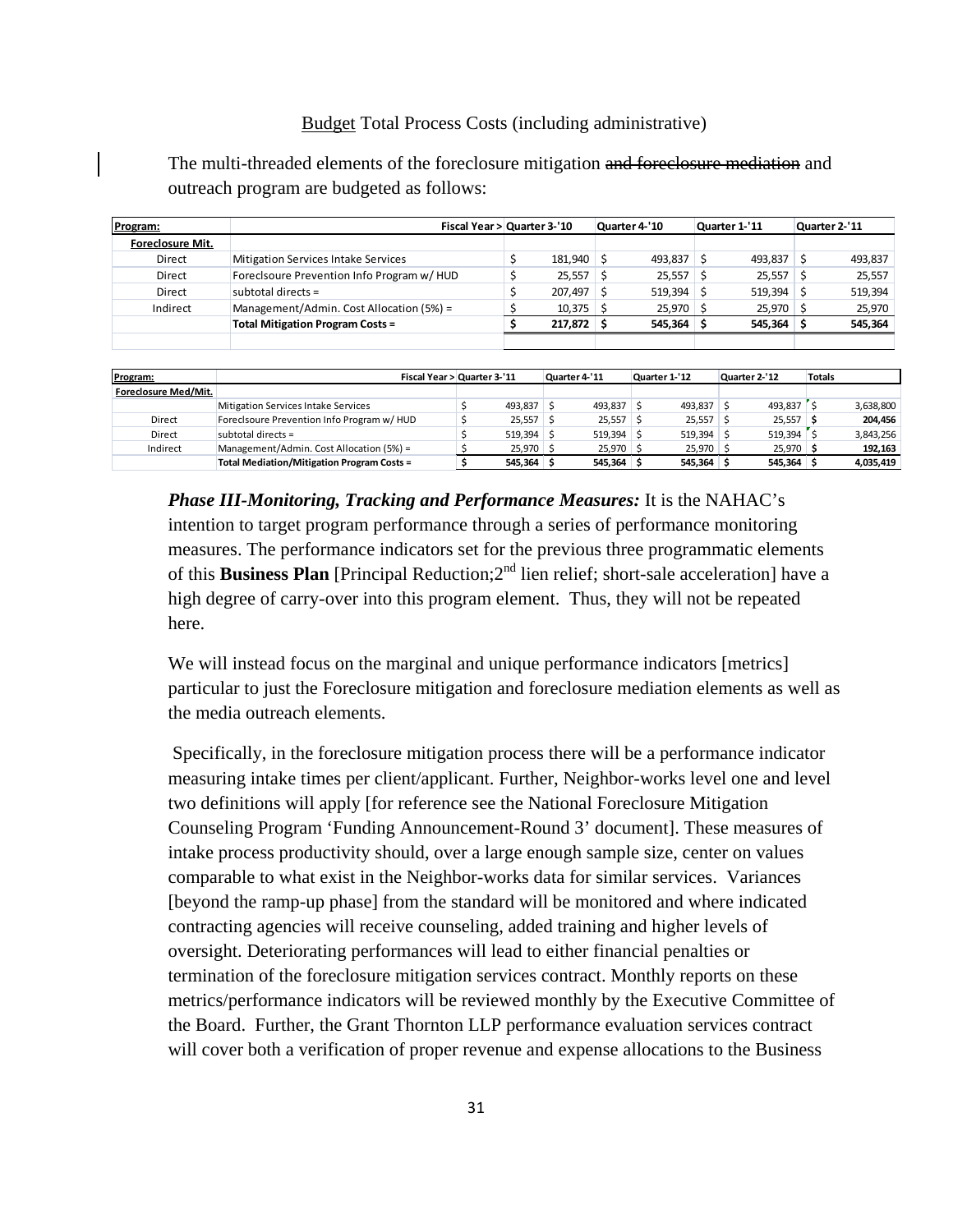Plan program, but also do integrity checking and verification of systems input data, client record completeness.

Again, data will be tracked monthly on the mediation program performance indicators and variances monitored for possible intervention. Reports and graphical tracking of the indicators will be provided to the Executive Committee of the NAHAC Board of Directors.

One added contractual control will also be in place for the foreclosure mediation program. Specifically, the same hiring requirements for criminal background checks, credit history (Dunn & Bradstreet) as well as current status with the Nevada bar association for the lawyers engaged will be contractual obligations to the RFP selected mediation agencies.

### **BUSINESS PLAN PROGRAM SUMMARY:**

As indicated throughout the body of this Response to the U.S. Treasury's Guidelines for the HFA Proposal Submission, the already existing Nevada Affordable Housing Assistance Corporation organization will be the corporate vehicle through which this **Business Plan** will be carried out from inception through wrap up. At the request of U.S. Treasury officials (via e-mail from Mr. Ron Ferlazzo dated 4/15/10 at 10:14 a.m. PDT) we are repeating our submission of the Nevada Affordable Housing Assistance Corporation's:  $501(c)3$  Determination Letter from the IRS dated June  $13<sup>th</sup>$ , 2003; the current Corporate Bylaws; the original, 2003 Articles of Incorporation. The electronic file is labeled NAHAC-orgDocs and incorporated fully herein.

#### Master Budget:

The Master Budget for all four programmatic elements within the **Business Plan** is shown below. Each detailed program description above had the individual program's more detailed budgets embedded in those program descriptions. The detailed *overhead/administrative budget, which is allocated out to the individual programs on a 5% of program element cost basis* is shown below the Master Budget including discussion thereon.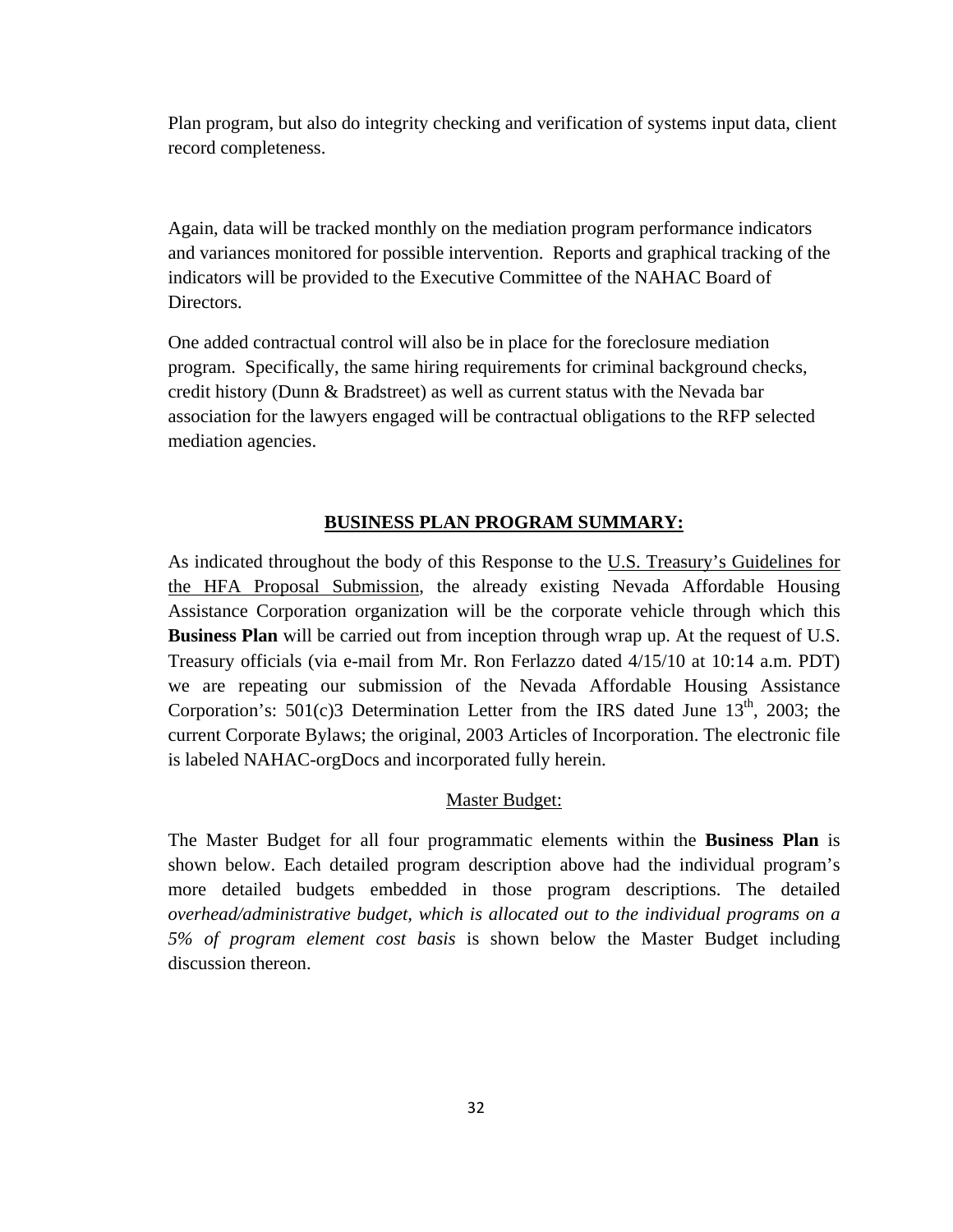| Program:                                    |                                                            | Fiscal Year > Quarter 3-'10 | Quarter 4-'10       | Quarter 1-'11 | Quarter 2-'11   |
|---------------------------------------------|------------------------------------------------------------|-----------------------------|---------------------|---------------|-----------------|
| <b>Principal Reduction-underemployed</b>    |                                                            |                             |                     |               |                 |
|                                             | <b>Total Principal Reduction Program Costs =</b>           | 3,238,200                   | 8,789,400 \$<br>S   | 8,789,400 \$  | 8,789,400       |
|                                             | 2nd Mortgage Relief Program-underemploved                  |                             |                     |               |                 |
|                                             | <b>Total 2ndLien Relief Program Costs =</b>                | 1,079,400                   | $2,929,800$ \$<br>S | 2,929,800     | 2,929,800<br>.S |
| Short-sale acceleration Program- unemploved |                                                            |                             |                     |               |                 |
|                                             | Total Short-sale acceleration Program Costs= \$            | 512,663                     | $1,391,513$ \$<br>S | 1,391,513     | 1,391,513       |
| Foreclosure Med/Mit.                        |                                                            |                             |                     |               |                 |
|                                             | Total Mediation/Mitigation Program Costs =                 | 217,872                     | 545,364<br>S        | 545,364       | 545,364         |
|                                             |                                                            |                             |                     |               |                 |
|                                             | Grand Total Budget for HOPE & Dignity for Nevada Program = | \$5,048,135                 | \$13,656,077        | \$13,656,077  | \$13,656,077    |
|                                             |                                                            |                             |                     |               |                 |

|                                             | Program:             |                                                            | Fiscal Year > Quarter 3-'11 | Quarter 4-'11 | Quarter 1-'12  | Quarter 2-'12 | <b>Totals</b>    |
|---------------------------------------------|----------------------|------------------------------------------------------------|-----------------------------|---------------|----------------|---------------|------------------|
| <b>Principal Reduction-underemploved</b>    |                      |                                                            |                             |               |                |               |                  |
|                                             |                      | <b>Total Principal Reduction Program Costs =</b>           | 8,789,400                   | 8.789.400     | 8.789.400      | 8,789,400     | 64,764,000       |
| 2nd Mortgage Relief Program-underemploved   |                      |                                                            |                             |               |                |               |                  |
|                                             |                      | Total 2ndLien Relief Program Costs =                       | 2,929,800 \$                | 2,929,800     | 2,929,800      | 2,929,800     | 21,588,000       |
| Short-sale acceleration Program- unemploved |                      |                                                            |                             |               |                |               |                  |
|                                             |                      | Total Short-sale acceleration Program Costs= S             | 1,391,513                   | 1,391,513     | 1,391,513<br>S | 1,391,513     | 12,412,579<br>-S |
|                                             | Foreclosure Med/Mit. |                                                            |                             |               |                |               |                  |
|                                             |                      | Total Mediation/Mitigation Program Costs =                 | $545.364$ \$                | 545.364       | 545.364        | 545.364<br>-S | 4,035,419<br>-S  |
|                                             |                      |                                                            |                             |               |                |               |                  |
|                                             |                      | Grand Total Budget for HOPE & Dignity for Nevada Program = | \$13,656,077                | \$13,656,077  | \$13,656,077   | \$13,656,077  | \$102,799,998    |
|                                             |                      |                                                            |                             |               |                |               |                  |

The Administrative & Overhead Budget:

The NAHAC administrative and overhead budget is premised upon four fundamental objectives: (1) strict financial controls and operational controls;(2) quick and thorough access via secure data links to a master client data base;(3) utilization of outside professional services with specific relevant expertise versus reliance on in-house staff building;(4) lean but adequate staff to carry-out the fundamental functions of underwriting, data-tracking and process supervision. Finally, organizationally the U.S. Treasury's **special Hardest Hit TARP funded program may not rely upon any crossfunding sources with either the Nevada Housing Division nor the Nevada Affordable Housing Assistance Corporation and therefore, must pay for itself completely**.

*Staffing:* The staffing of direct NAHAC employees was outlined in Table #5 above is repeated here: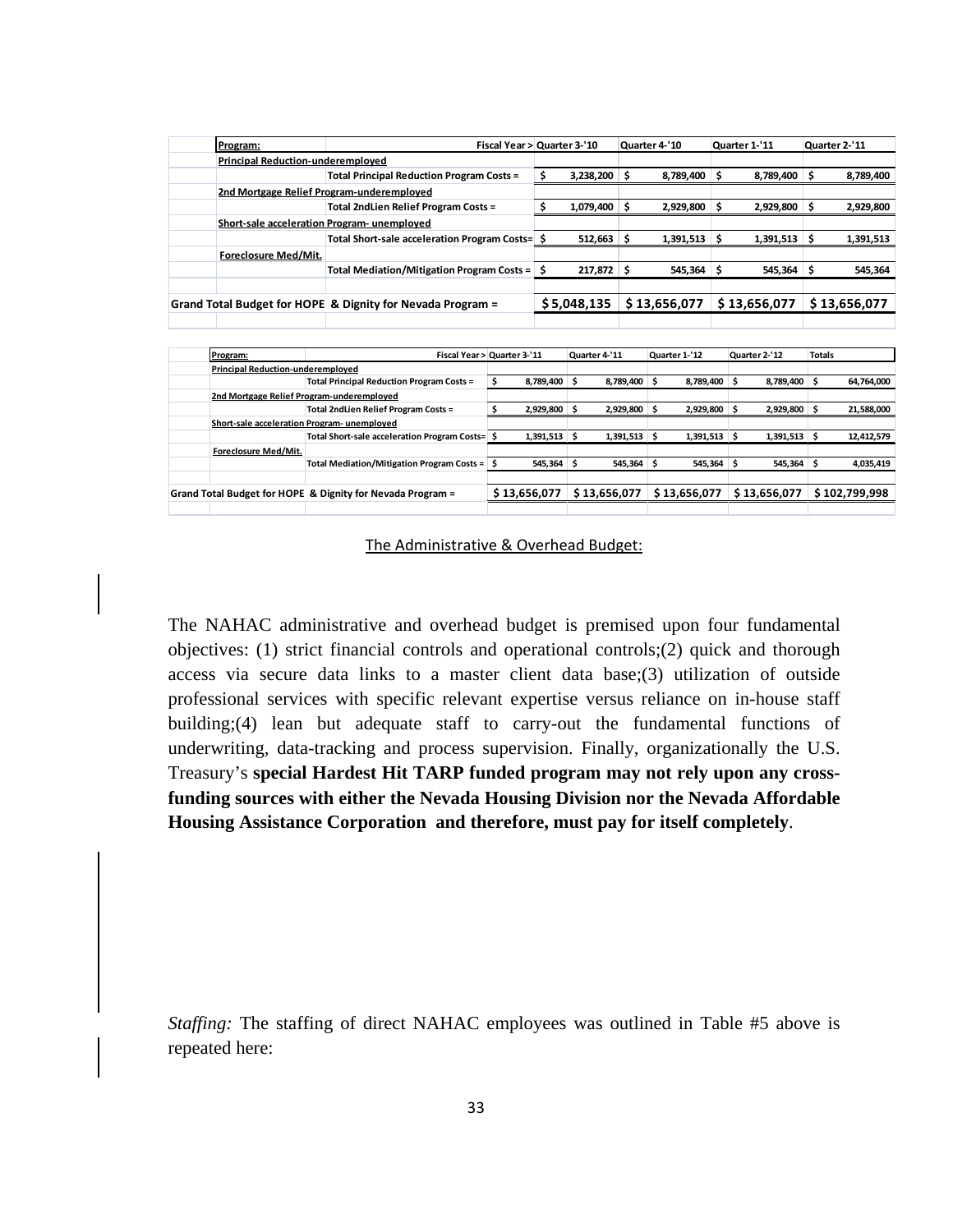| Positions                  | Southern Nevada Office | Northern Nevada Office | Totals   |
|----------------------------|------------------------|------------------------|----------|
| Loan Underwriters          | <b>4.5 FTE</b>         | 1.5 FTE                | 6.0 FTEs |
| Underwriter<br>Supervisor  | <b>1.0 FTE</b>         | $0.0$ FTE              | 1.0      |
| Telephone<br>Receptionists | 1.5 FTE                | 1.0 FTE                | 2.5      |
| Bookkeeper/data<br>tracker | <b>1.0 FTE</b>         | 1.0 FTE                | 2.0      |
| <b>Staff Accounts</b>      | <b>1.0 FTE</b>         | <b>1.0 FTE</b>         | 2.0      |
| $Totals =$                 | <b>9.0 FTE</b>         | <b>4.5 FTE</b>         | 13.5 FTE |

#### STAFFING TABLE

The purpose of this 'in-house staffing' is focused primarily in two areas—hardcore loan underwriting and modification calculations with daily interfacing with financial institution's underwriting staffs. Secondly, direct control and relations with the contracting servicers, agencies and financial institutions attendant to operationalizing the four programmatic tenants of this **Business Plan.** 

The salary levels and benefits levels for each of the four categories of proposed hires is listed below

| [number of employees X max salary levels] |           |  |  |  |  |  |  |
|-------------------------------------------|-----------|--|--|--|--|--|--|
| <b>Loan Underwriters</b>                  | \$402,600 |  |  |  |  |  |  |
| Underwriter supervisor                    | \$75,600  |  |  |  |  |  |  |
| <b>Telephone Receptionists</b>            | \$79,300  |  |  |  |  |  |  |
| Bookkeeper/data trackers                  | \$141,520 |  |  |  |  |  |  |
| Program Manager                           | \$85,000  |  |  |  |  |  |  |
| <b>Staff Accounts</b>                     | \$151,200 |  |  |  |  |  |  |
| $Totals =$                                | \$935,220 |  |  |  |  |  |  |

|  |  | Table #6- Budgeted Staff Salaries/year |  |
|--|--|----------------------------------------|--|
|  |  |                                        |  |

In addition to the line staff indicated immediately above plus the program manager who will be engaged following the 2<sup>nd</sup> quarter of operation, NAHAC will hire on contract 2.0 FTEs of staff real estate and contract specialty lawyers for the first year, at an amount not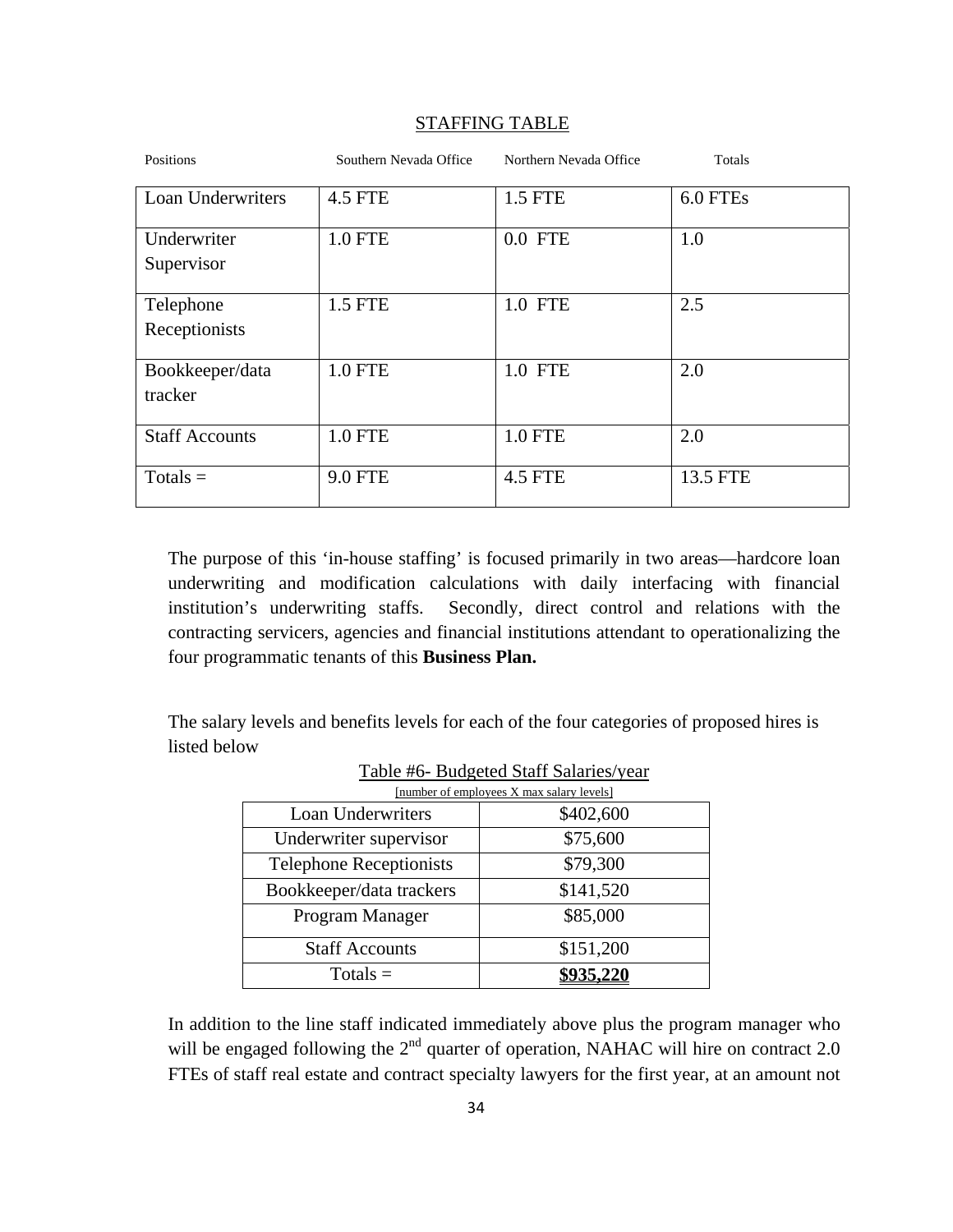to exceed \$100,000 in total compensation. Depending upon work- loads, the second staff lawyer may not be necessary for the full second year of the **Business Plan**. *Thus, total staff expenses for year #1 of this Business Plan will be \$1,135,220 and up to \$1,135,220 in the second year of the Business Plan.* 

The second obvious component for the administrative budget is the rentals for the two office spaces. One NAHAC office will be in Southern Nevada covering all of Southern Nevada up to the city of Tonopah. The second office will be in Reno covering everything from the Oregon border in the north down to the city of Tonopah. Both offices will be linked via both computer network and video conference facilities. The estimated budget for these two offices [larger in the south, smaller in the north] is \$78,000 for each of the two years of this **Business Plan.** The expected cost per square foot is approximately \$1.60-\$1.65 on a net:net:net basis.

The third administrative budget expense of a material nature is the systems area. Here both programming costs and equipment costs will be built into the admin budget from the getgo so that as hiring begins, equipment is ready to begin the training processes and the data links to the contracting parties who will be funneling client/applicants through the Business Plan processes. The programming needed for the below particularized system has received a review by the Nevada Housing Division's EDP staff and the State Department of Information Technology. While it can be addressed on an expeditious basis, the very first contract issued once this Business Plan is approved by Treasury will be the programming contract followed immediately by the equipment contracts. The system programming, web design and documentation contract is estimated currently at \$140,000-\$145,000. The equipment for the employee work stations, software and networking equipment are currently priced at \$2,300/employee or a total first year cost of \$36,800. Leasing of telephone, copying, scanning and printing devices for the two offices are priced at \$28,000/year. Therefore, **total EDP costs are expected in the first year to total a maximum of \$209,800 but only \$28,000 in the second year.** 

The fourth administrative expense budget area in this **Business Plan** is the use by the NAHAC of outside counsel in preparing initial contracts for service by type as well as assistance to the project leader and staff lawyers in negotiating original and renewals. While the in-house legal staff lawyers are expected to be expert in Nevada real estate law, it would not be possible, at the budgeted compensation levels projected to have national banking experienced lawyers, real estate specialists, federal administrative law specialists and tax law specialists. Thus, during the initial phases of implementation, two national law firms will be engaged where their specialties may be tapped for specific needs. The expected **costs budgeted for these highly specialized services is \$200,000 in the first year and ½ of that in the second year or \$100,000.**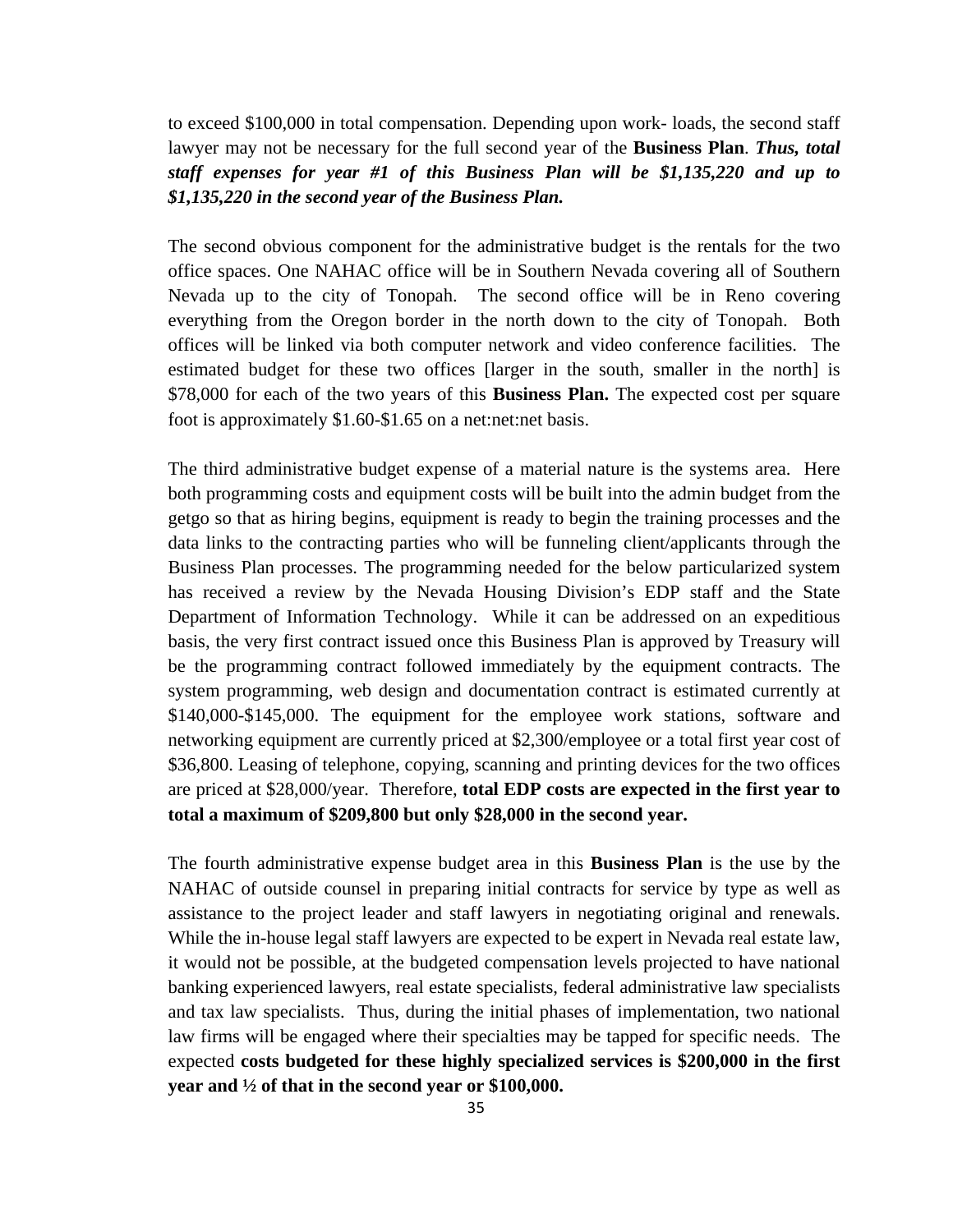The fifth administrative expense budget area in this **Business Plan** is the highly specialized performance audit and financial audit function. After a review of the unique nature of the performance audits---which are spelled out in detail in each Program Element section above, **the budget for these services has been quoted at \$183,000 in both year #1 and year #2**. The semiannual financial audits are part of these quotes as well as the quarterly performance audits by program element.

The six, seven and eighth administrative expense items are the standard insurances required by corporate policy, the general office supply and services attendant to running an loan underwriting operation as well as the standard travel and training costs. The total of **these three items constitutes a budget impact of \$394,198 over the biennium of this Business Plan.** 

The ninth administrative budget category is one that has been highly recommended by both foreclosure mitigation industry professionals, legal experts and in public testimony. That is a special 'contingency amount' that can be utilized to expedite unique hardship cases who do not exactly fit into the standardized underwriting criteria of each of the above listed Business Plan program elements. It has been determined that approximately 1% of the program budget should be set aside for those unique client/applicant cases which might warrant unique consideration. However, the utilization of this fund will not be to undermine underwriting standards applicable to all clients/applicants, rather it will be applied on an 'appeal process basis' directly to the NAHAC Board Executive Committee. Each appeal will require full write up by the underwriter, underwriter supervisor and a explanation as to why added funding is needed to make the uniqueness argument valid and worthy of special financial consideration.

| Admin expenses totals:                                      |    | Year <sub>#1</sub> |     | Year #2   |    | <b>Biennial Total</b> |  |
|-------------------------------------------------------------|----|--------------------|-----|-----------|----|-----------------------|--|
| less: Salaries & Benefits                                   | \$ | 1,135,220          | \$. | 1,135,220 | \$ | 2,270,440             |  |
| Office Rents (@ \$1.6/sq.ft net:net:net) N+S                |    | 78,400             | \$  | 78,400    | S  | 156,800               |  |
| Computer systems and equipment                              |    | 209,800            | S   | 28,000    | S  | 237,800               |  |
| Outside legal counsel                                       |    | 200,000            | \$  | 100,000   | S  | 300,000               |  |
| Audit and compliance contract                               |    | 183,000            | \$  | 183,000   | S  | 366,000               |  |
| Insurances (D&O, Gen. Liab, WC, Property                    |    | 68,213             | S.  | 68,213    | \$ | 136,426               |  |
| Gen Office supplies & services                              |    | 117,286            | S.  | 117,286   | S  | 234,572               |  |
| Training, travel & auto reimbursement                       |    | 11,600             | S   | 11,600    | S  | 23,200                |  |
| Underwriting exceptions fund(unique hardship cases) $\oint$ |    | 585,000            | S   | 585,000   | S  | 1,170,000             |  |
| Totals expenses $=$ \$                                      |    | 2,588,519          | Ş   | 2,306,719 |    | 4,895,238             |  |
|                                                             |    |                    |     |           |    |                       |  |

In sum, the administrative budget details are particularized below: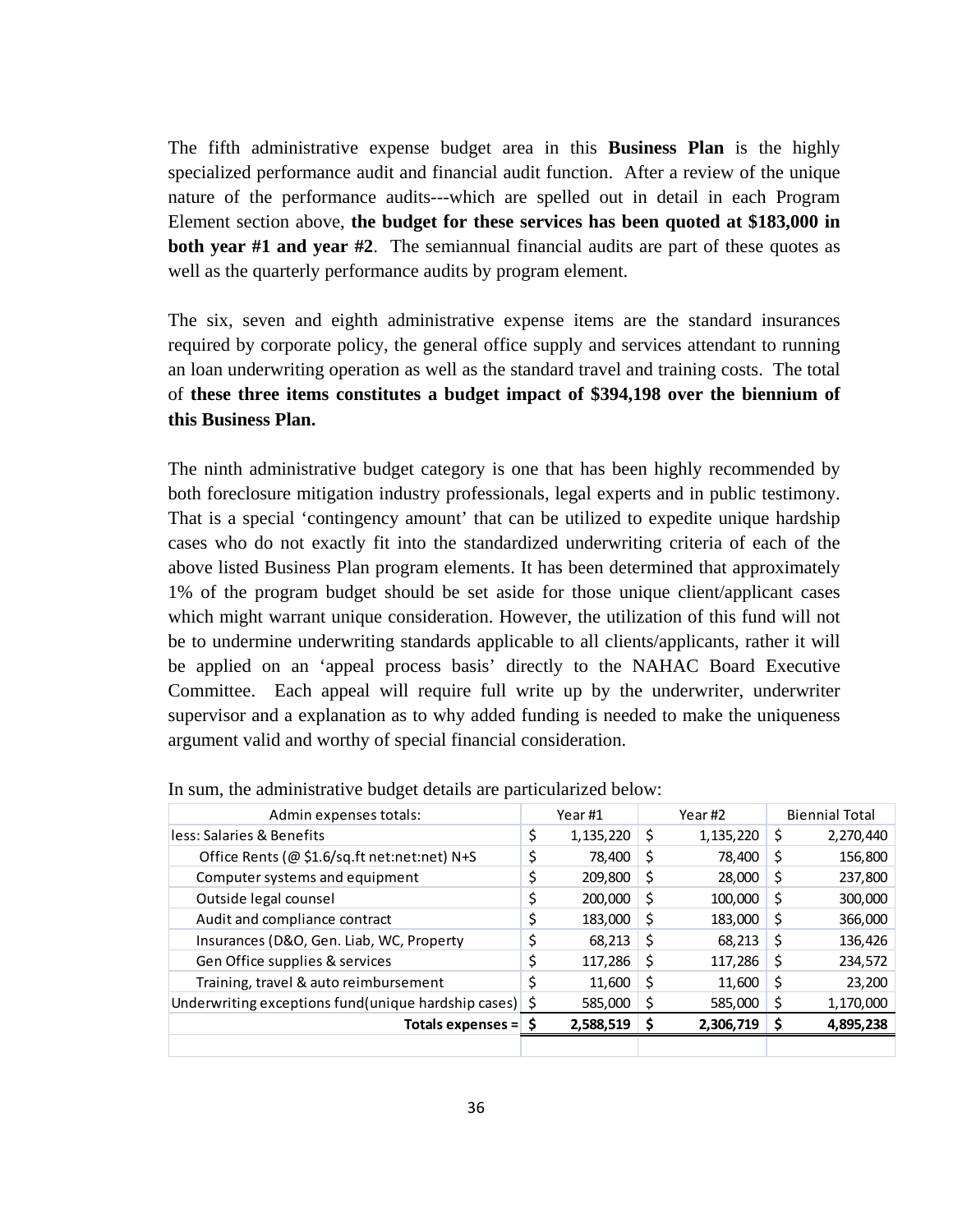#### System Design

As indicated in the administrative budget narrative above, there was one theme repeated over and over again. It rivals the often heard complaint about 'not sending another dime to the Wall Street bank'. Rather the overwhelming area of failure/complaint heard in hearings testimony, relative to developing this **Business Plan**, multiple round table discussions and in direct written or e-mail appeals to NAHAC---'do something about the lack of communication between people seeking assistance and the banks and help us keep from having to send in the same documents 3,4 or 5 times.' The crude system layout shown below is aimed at addressing this problem directly. It lays out the flow of applicant/clients through the **Business Plan** as well as to demonstrate where a common document repository will reside and have copies of all relevant underwriting documents on a client file basis.